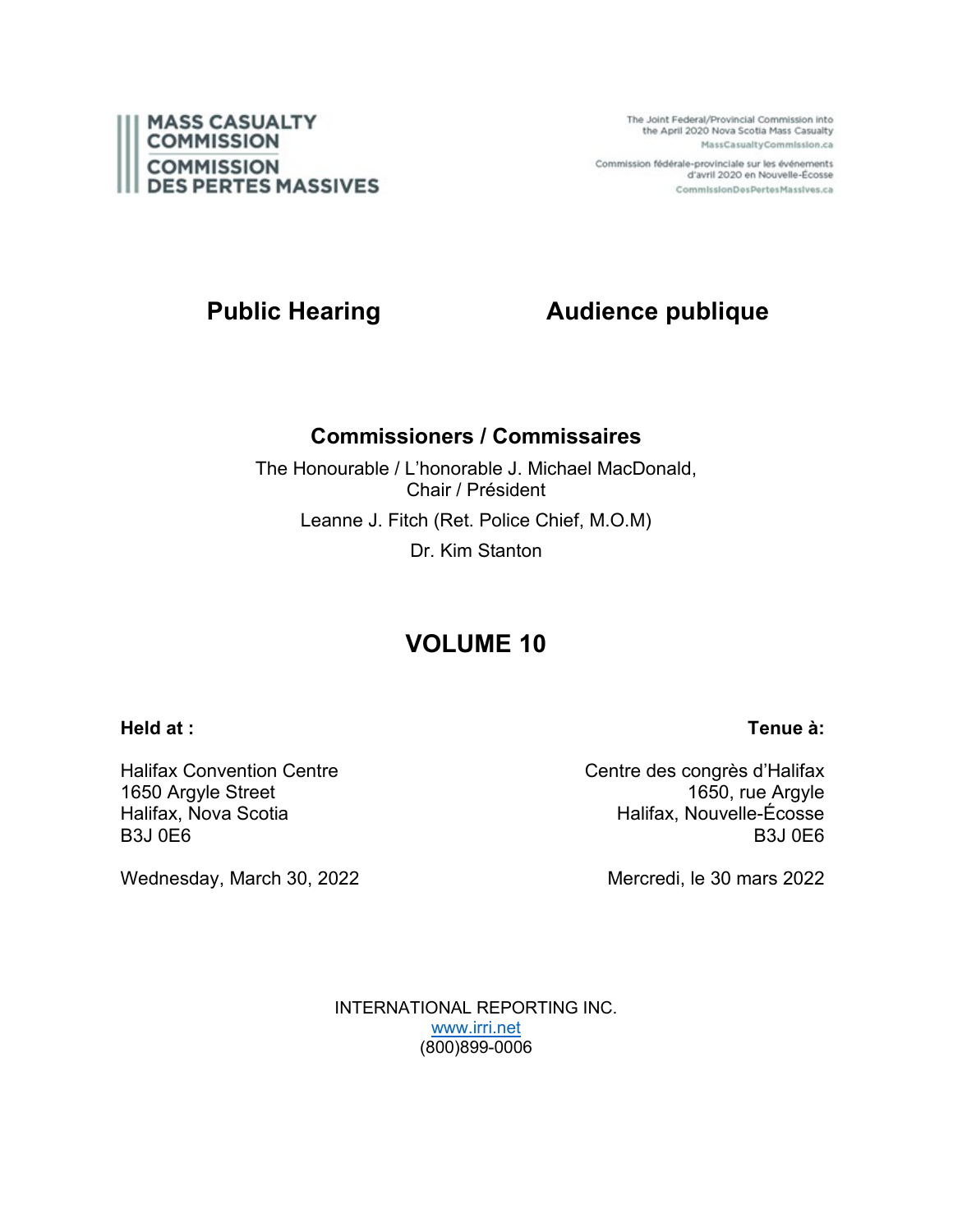# **II Appearances / Comparutions**

Ms. Sandra McCulloch Counsel / Conseillère

Mr. Jamie VanWart Commission Counsel / Conseiller de la commission

Mr. Roger Burrill **Commission Counsel /** Conseiller de la commission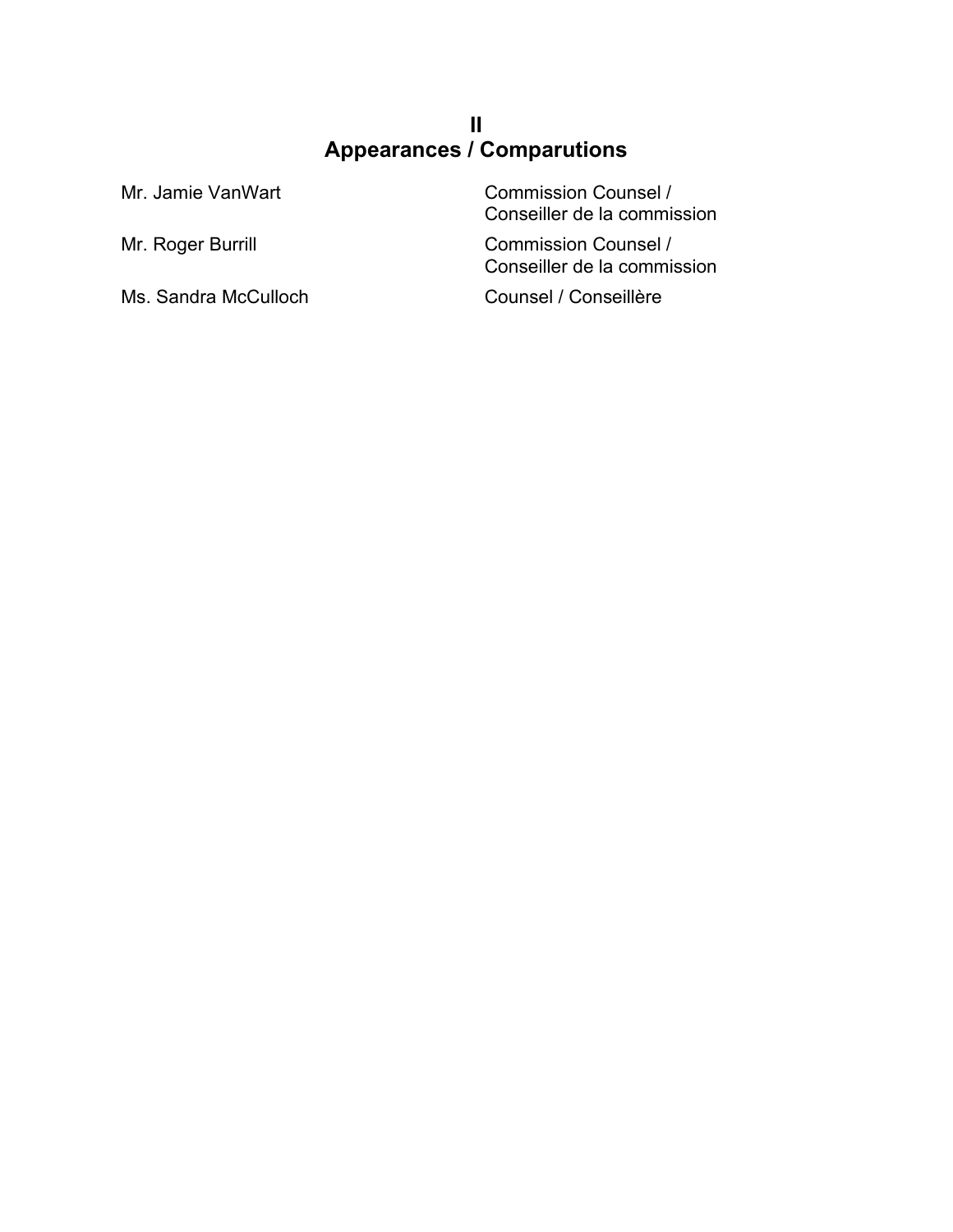| Ш                                     |  |
|---------------------------------------|--|
| Table of Content / Table des matières |  |

| נטווויט וועטוויט וועט די האוויט ווי                       |             |
|-----------------------------------------------------------|-------------|
|                                                           | <b>PAGE</b> |
| <b>DEBRA THIBEAULT, Sworn</b>                             | 4           |
| Examination in-Chief by Mr. Jamie VanWart                 | 4           |
| Cross-Examination by Ms. Sandra McCulloch                 | 31          |
| Introduction of Foundational Document 2328 Hunter Road    | 44          |
| <b>Presentation by Mr. Roger Burrill</b>                  | 44          |
| Introduction of Foundational Document Highway 4 Wentworth | 56          |
| <b>Presentation by Mr. Roger Burrill</b>                  | 56          |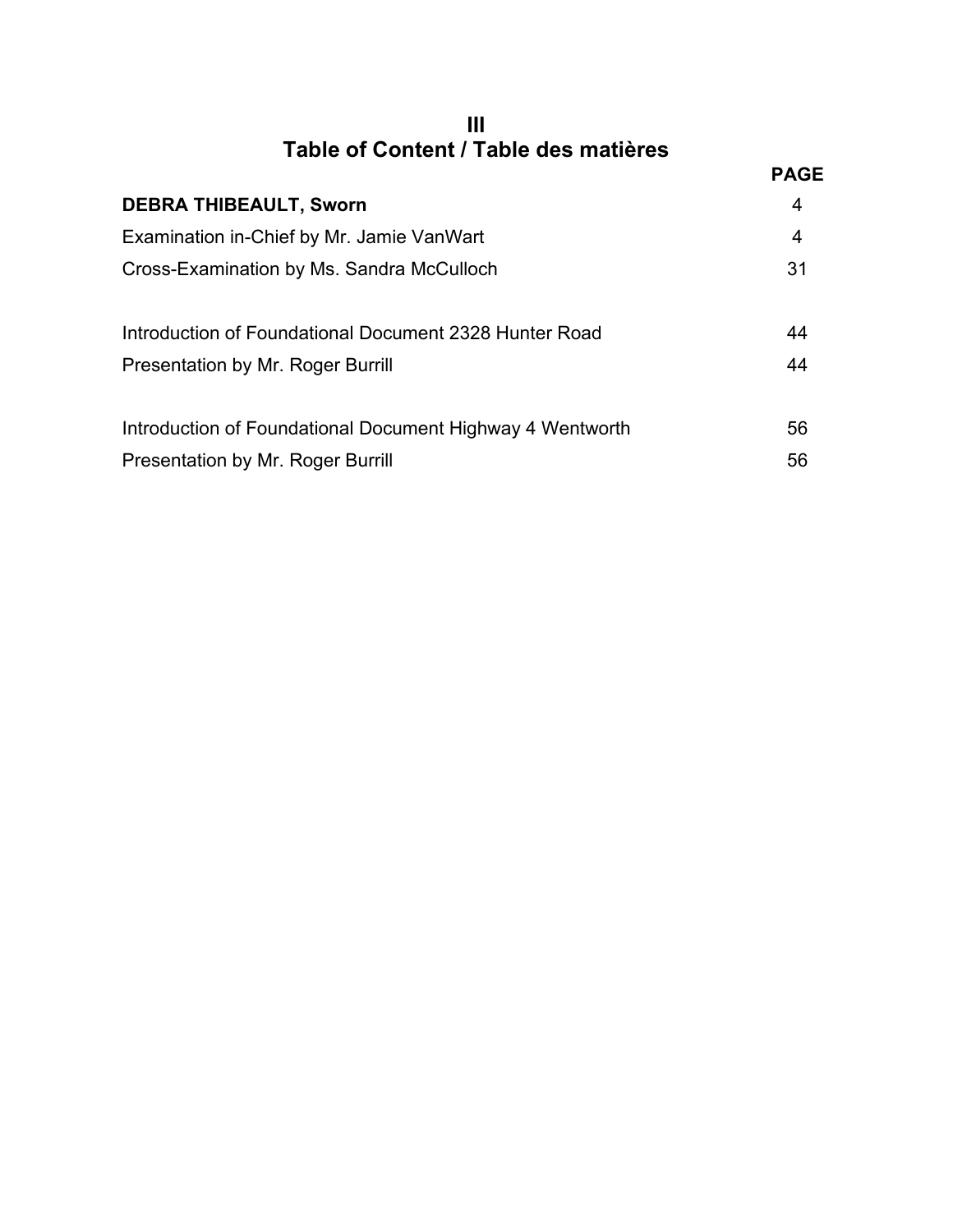# **IV Exhibit List / Liste des pièces**

| <b>No</b> | <b>DESCRIPTION</b>                                                    | <b>PAGE</b> |
|-----------|-----------------------------------------------------------------------|-------------|
| 278       | COMM0053351 - Statement of Darryl MacDonald                           | 2           |
| 279       | COMM0052008 - 9-1-1 Transcript Calls of children                      | 3           |
| 280       | COMM0010029 - Angelina's Pizzeria Surveillance Video                  | 3           |
| 281       | COMM0053577 - Aerial Photo with Markings                              | 3           |
| 282       | COMM0051447 - Bundle of Photographs(17) provided<br>by Debra Thibault | 3           |
| 283       | COMM0053599 - Foundational Document 2328 Hunter<br>Road               | 45          |
| 334       | Foundational Document Highway 4 Wentworth                             | 57          |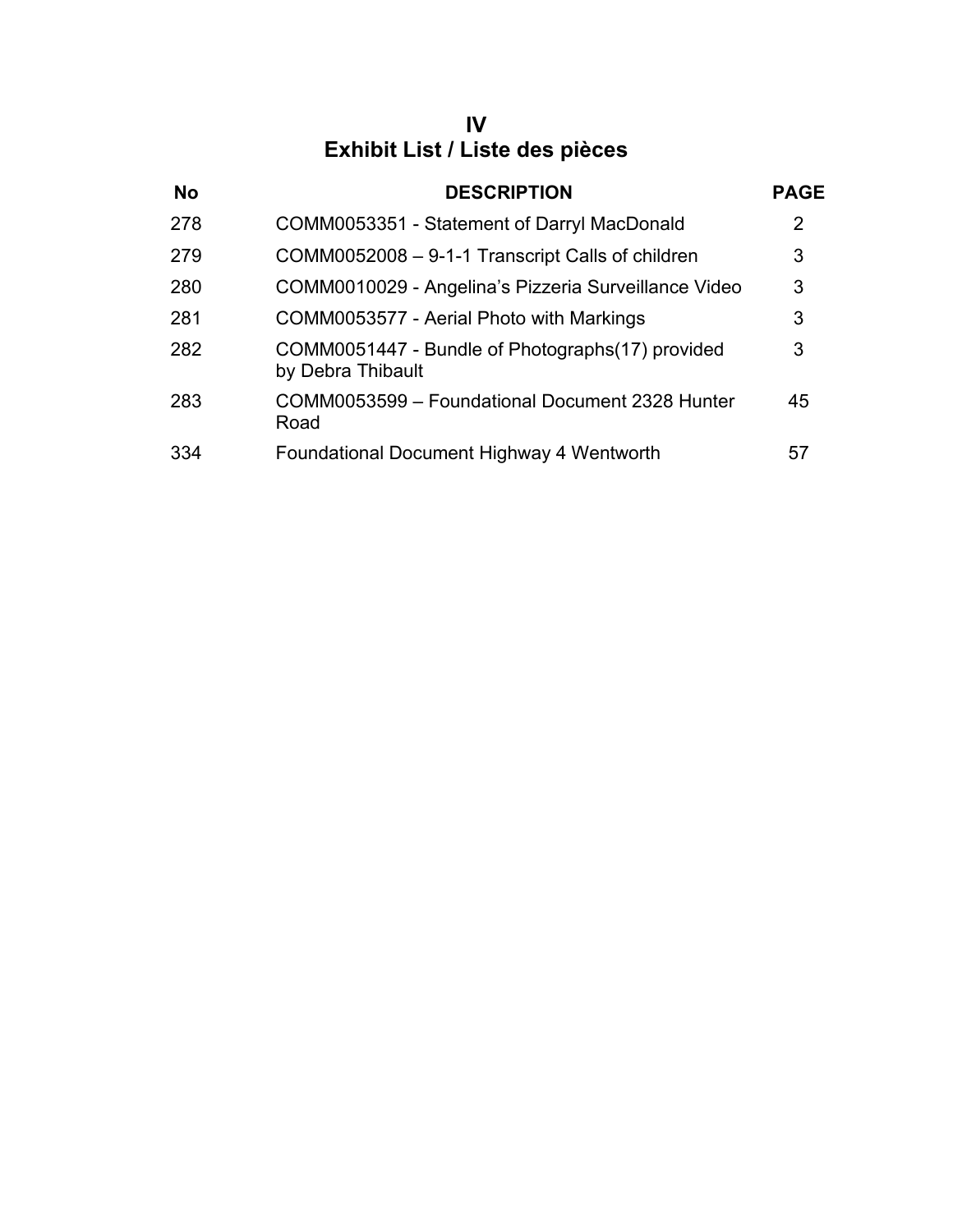| $\mathbf{1}$   | Halifax, Nova Scotia                                                                       |
|----------------|--------------------------------------------------------------------------------------------|
| $\overline{2}$ | --- Upon commencing on Wednesday, March 30, 2022 at 9:31 a.m.                              |
| 3              | <b>REGISTRAR DARLENE SUTHERLAND: Good morning. The</b>                                     |
| 4              | proceedings of the Mass Casualty Commission are now in session, with Chief                 |
| 5              | Commissioner Michael MacDonald, Commissioner Leanne Fitch and Commissioner                 |
| 6              | Kim Stanton presiding.                                                                     |
| 7              | <b>COMMISSIONER MacDONALD:</b> Commissioner Stanton will be                                |
| 8              | joining us virtually today.                                                                |
| 9              | Hello, and welcome. Bonjour et bienvenue. We join you from                                 |
| 10             | Mi'gma'gi, the ancestral and unceded territory of the Mi'kmaq.                             |
| 11             | And once more, we begin by remembering those whose lives were                              |
| 12             | taken or were harmed, their families and all those affected by the April 2020 mass         |
| 13             | casualty in Nova Scotia.                                                                   |
| 14             | A reminder to members of the public that you are now welcome to                            |
| 15             | join us in person for these proceedings, and we would invite you, if you so wish, to       |
| 16             | register on our website.                                                                   |
| 17             | You will recall that on Monday we heard from a witness panel of the                        |
| 18             | first three RCMP officers to arrive on the scene in Portapique on the night of April 18th, |
| 19             | 2020. Constables Adam Merchant, Aaron Patton and Stuart Beselt added to our                |
| 20             | understanding of what happened and why, building on the factual record we are              |
| 21             | assembling through our Foundational Documents. Thank you again to the Constables           |
| 22             | for their participation.                                                                   |
| 23             | And today, we will hear from Ms. Debra Thibeault, a resident of                            |
| 24             | Portapique and a Participant in these proceedings. Ms. Thibeault has offered to provide    |
| 25             | relevant information regarding the -- what has been referred to as the "blueberry field    |
| 26             | road".                                                                                     |
| 27             | As you saw on Monday, questioning will be led by Commission                                |
| 28             | Counsel, today Mr. Jamie VanWart, who will be asking questions determined in               |
|                |                                                                                            |

## INTERNATIONAL REPORTING INC.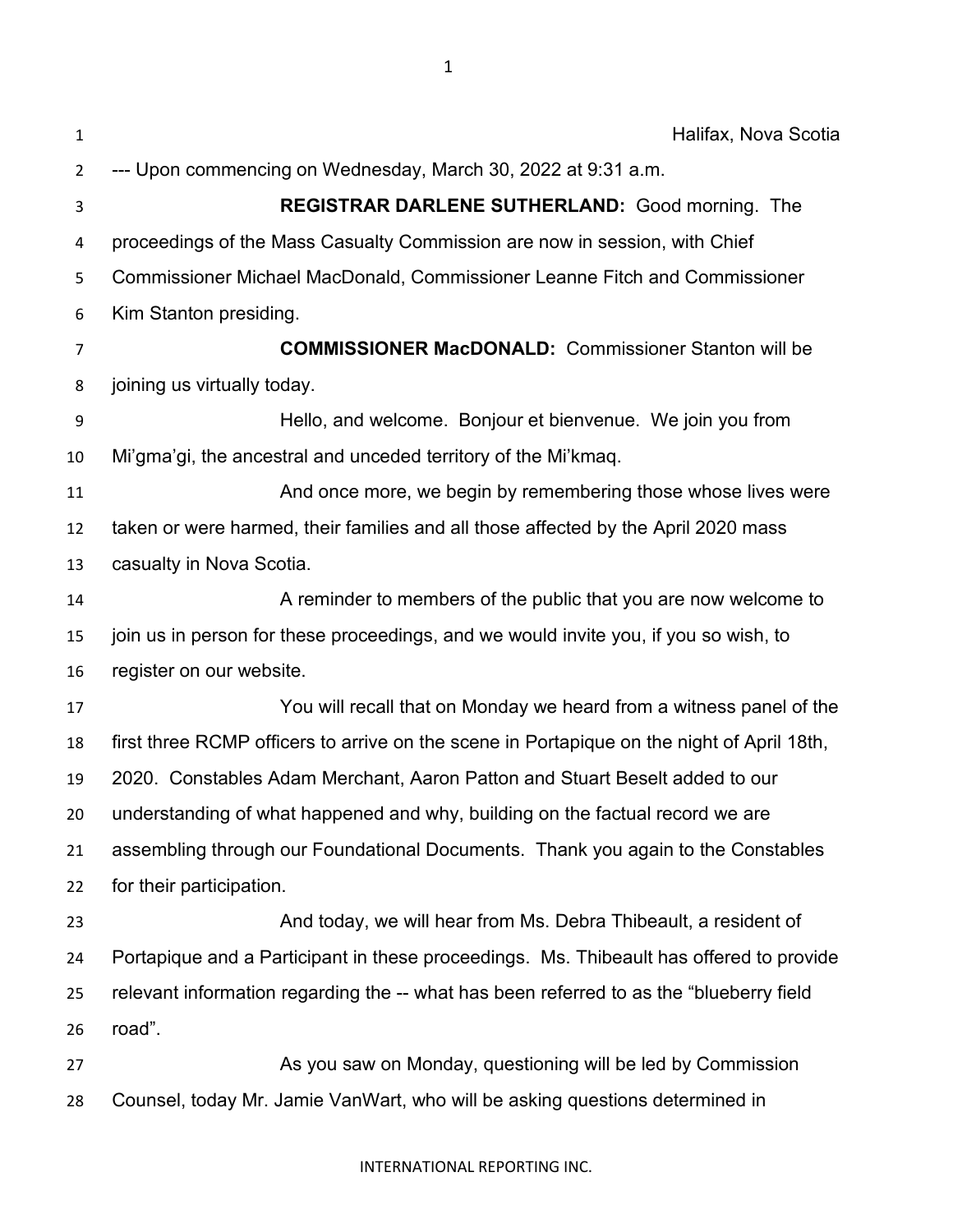consultation with the Participants. Following those initial questions, Commission Counsel will meet, as we referred to as a caucus, a meeting, with Participant Counsel to determine if there are any remaining questions to be asked as well as who should ask them. Later today, Commission Counsel will present Foundational Documents focused on 2328 Hunter Road and Highway 4 in Wentworth. Those documents address the homicides of Sean McLeod, Alanna Jenkins, Tom Bagley and Lillian Campbell. As you can see, piece by piece, document by document and witness by witness, we continue to build our understanding of what happened and why it happened. Mr. VanWart, I would ask you to please begin questioning of Ms. Thibeault. Thank you. **MR. JAMIE VANWART:** Good morning, Commissioners. Before I begin with Ms. Thibeault, I'd just like to take a moment to address three exhibits that relate to proceedings on prior hearing dates. And I'm asking, Madam Registrar, if these could be entered as exhibits. The first relates to March 1st, 2022 when we heard from Darryl MacDonald, the transcript of an interview that Darryl MacDonald had with the Mass Casualty Commission on February 8th, 2022, COMM No. 0053351. If that could be entered as an exhibit, I believe it will be Exhibit 278. **REGISTRAR DARLENE SUTHERLAND:** That's correct. **--- EXHIBIT No. 278:** COMM0053351 - Statement of Darryl MacDonald **MR. JAMIE VANWART:** Next, in relation to Foundational Document Portapique April 18 and 19, the -- if we could enter COMM0052008, this is an

updated version of the transcript of a 9-1-1 call involving the children. And if that could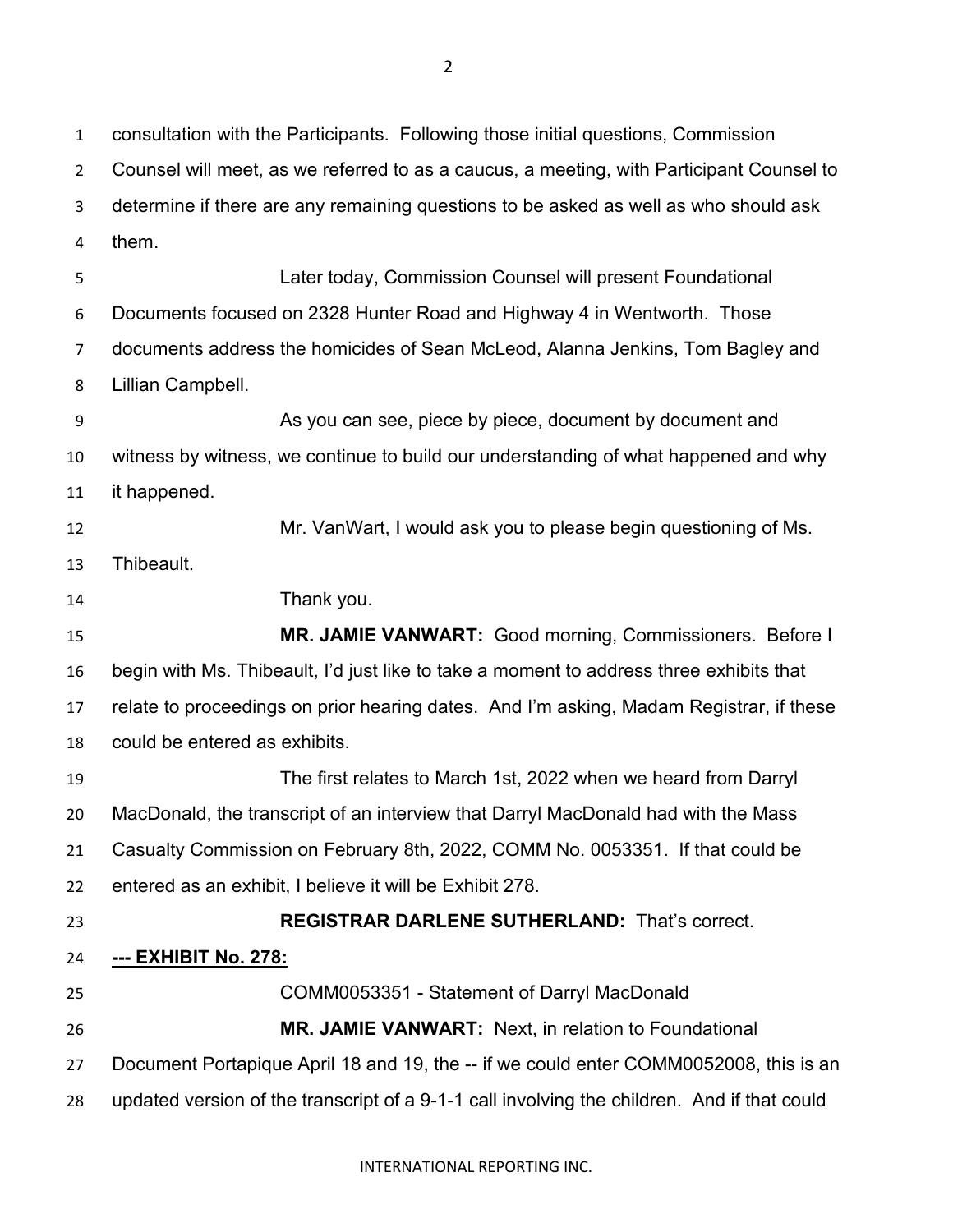| 1  | be entered as an exhibit. I believe 279 would be the exhibit number.                          |
|----|-----------------------------------------------------------------------------------------------|
| 2  | <b>REGISTRAR DARLENE SUTHERLAND: Correct.</b>                                                 |
| 3  | <u>--- EXHIBIT No. 279:</u>                                                                   |
| 4  | COMM0052008 - 9-1-1 Transcript Calls of children                                              |
| 5  | MR. JAMIE VANWART: And finally, with regards to the                                           |
| 6  | Foundational Document Overnight in Debert, if we could enter the surveillance video           |
| 7  | capturing Angelina's Pizzeria, which is COMM No. 0010029, and if this could be entered        |
| 8  | as Exhibit 280.                                                                               |
| 9  | --- EXHIBIT No. 280:                                                                          |
| 10 | COMM0010029 - Angelina's Pizzeria Surveillance Video                                          |
| 11 | <b>REGISTRAR DARLENE SUTHERLAND: Correct.</b>                                                 |
| 12 | <b>COMMISSIONER MacDONALD:</b> Thank you.                                                     |
| 13 | <b>MR. JAMIE VANWART:</b> And while I am entering exhibits, perhaps                           |
| 14 | it's easiest for Madam Registrar if I enter two exhibits that I will be referring to with Ms. |
| 15 | Thibeault, the first being COMM No. 0053577, which is an aerial photo of the                  |
| 16 | Portapique area that Ms. Thibeault made some markings on on March 23rd. And if that           |
| 17 | could be marked as Exhibit 281.                                                               |
| 18 | <b>REGISTRAR DARLENE SUTHERLAND: So exhibited.</b>                                            |
| 19 | <u>--- EXHIBIT NO. 281:</u>                                                                   |
| 20 | COMM0053577 - Aerial Photo with Markings                                                      |
| 21 | MR. JAMIE VANWART: And the next exhibit that I will be referring                              |
| 22 | to is COMM No. 0051447, which is a bundle of 17 photographs taken by Ms. Thibeault,           |
| 23 | and if that could be marked as Exhibit 282.                                                   |
| 24 | <b>REGISTRAR DARLENE SUTHERLAND: So exhibited.</b>                                            |
| 25 | --- EXHIBIT NO. 282:                                                                          |
| 26 | COMM0051447 - Bundle of Photographs(17) provided by Debra                                     |
| 27 | <b>Thibault</b>                                                                               |
| 28 | <b>COMMISSIONER MacDONALD:</b> Thank you, Mr. VanWart.                                        |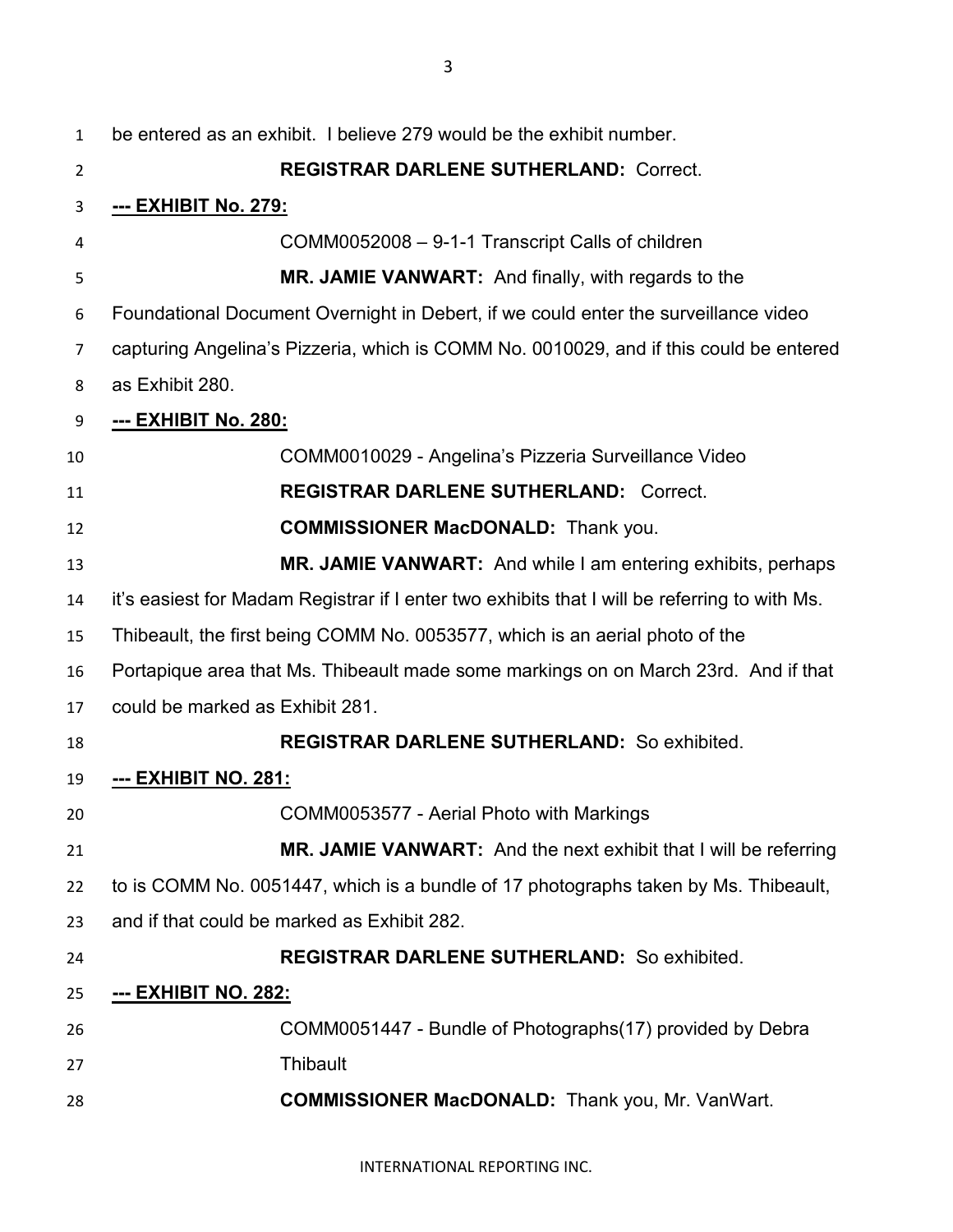**MR. JAMIE VANWART:** So as the Commissioners have set out, we will be hearing from Ms. Thibeault today. Ms. Thibeault is part of the information that was provided to the Mass Casualty Commission with regards to the first Foundational Document, the Portapique April 18-19, 2020, which has been entered as Exhibit 3. Specifically in that Foundational Document from paragraphs 47 to 54, there is a section on the "blueberry field road" with references to information provided by Ms. Thibeault. Ms. Thibeault was interviewed by the Mass Casualty Commission on February 7, 2022, and this transcript of this interview has already been entered as an exhibit. It's Exhibit 210. All of this information is available on the Mass Casualty Commission's website. At this point, I would like to invite Ms. Thibeault to the stage. Good morning, Ms. Thibeault. Thank you so much for being here today. If we could begin, perhaps you could spell your last name. **MS. DEBRA THIBEAULT:** T-h-i-b-e-a-u-l-t. **MR. JAMIE VANWART:** And at this point, Madam Registrar will administer an oath. **DEBRA THIBEAULT, Sworn --- EXAMINATION IN-CHIEF BY MR. VANWART: MR. JAMIE VANWART:** Thank you, Ms. Thibeault. Are you comfortable, you have water and the lighting's okay? **MS. DEBRA THIBEAULT:** I'm looking at you. **MR. JAMIE VANWART:** Okay. Now, if you could perhaps just speak close enough to the microphone that your voice is picked up. I think the microphone can bend. Thank you.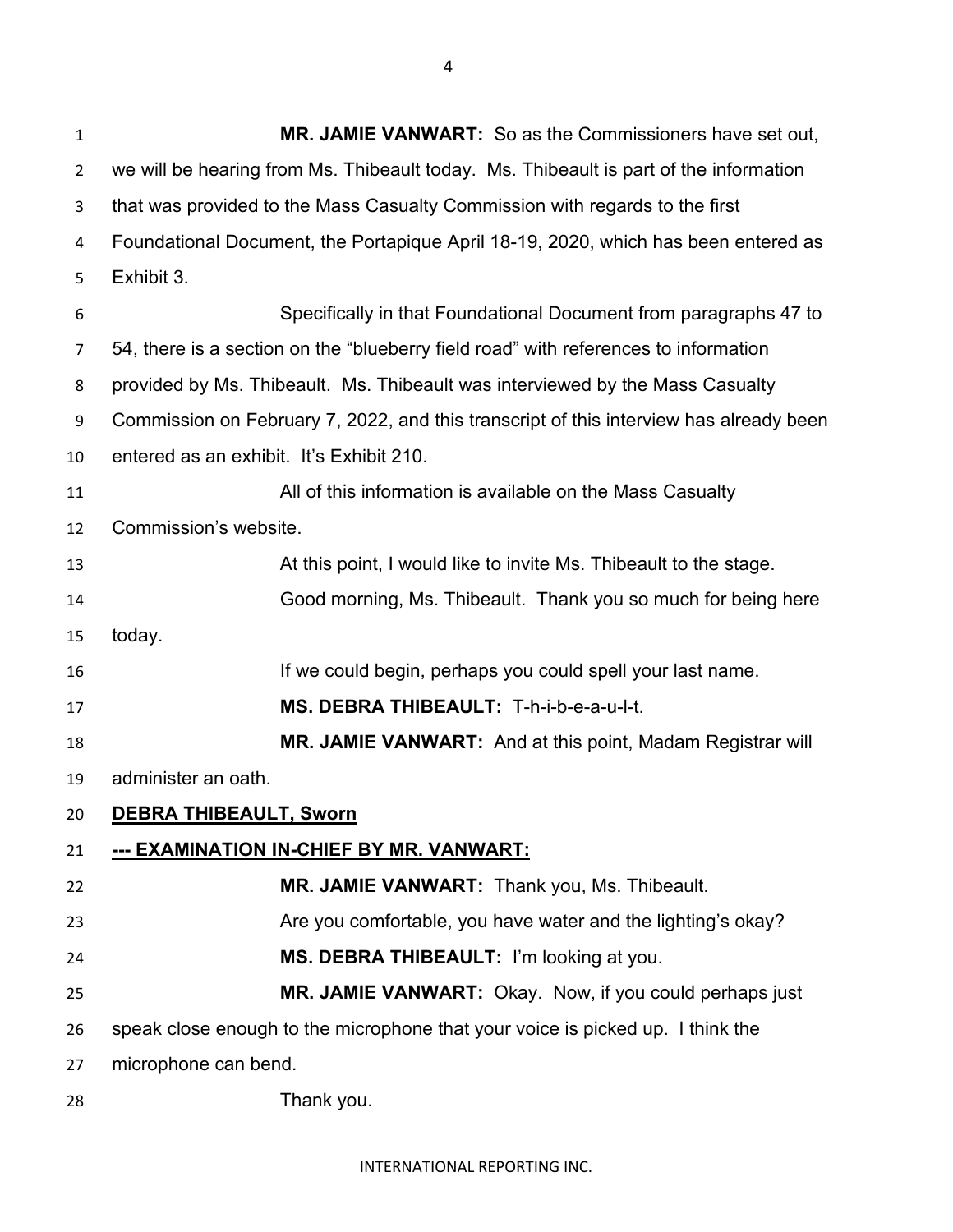| 1              | MS. DEBRA THIBEAULT: Testing. Yeah.                                                 |
|----------------|-------------------------------------------------------------------------------------|
| $\overline{2}$ | <b>MR. JAMIE VANWART: Perfect.</b>                                                  |
| 3              | So I understand you are a former resident of Portapique.                            |
| 4              | <b>MS. DEBRA THIBEAULT: Yes.</b>                                                    |
| 5              | MR. JAMIE VANWART: Okay. And you lived there for                                    |
| 6              | approximately five years.                                                           |
| 7              | <b>MS. DEBRA THIBEAULT: Yes.</b>                                                    |
| 8              | MR. JAMIE VANWART: Okay. In April of 2020, you were living at                       |
| 9              | the address of 2 Cobequid Court?                                                    |
| 10             | <b>MS. DEBRA THIBEAULT: Yes.</b>                                                    |
| 11             | MR. JAMIE VANWART: Okay. And who else lived at 2 Cobequid                           |
| 12             | Court with you?                                                                     |
| 13             | MS. DEBRA THIBEAULT: I was full-time, but my husband was                            |
| 14             | part-time because he travelled the world.                                           |
| 15             | MR. JAMIE VANWART: Okay. Thank you.                                                 |
| 16             | And Madam Registrar, if you could please put up Exhibit 281. Oh,                    |
| 17             | sorry, COMM Number 0053577. If you could scroll down a bit more. Thank you.         |
| 18             | Ms. Thibeault, do you remember this image?                                          |
| 19             | MS. DEBRA THIBEAULT: Yes, I do.                                                     |
| 20             | MR. JAMIE VANWART: Okay. And do you remember writing the                            |
| 21             | pen marks on the image?                                                             |
| 22             | MS. DEBRA THIBEAULT: Yes, I do.                                                     |
| 23             | MR. JAMIE VANWART: Okay. Now, perhaps you could go                                  |
| 24             | through what's written in blue and explain to the Commissioners what this sets out. |
| 25             | MS. DEBRA THIBEAULT: I can't see.                                                   |
| 26             | MR. JAMIE VANWART: You can see it in this ---                                       |
| 27             | MS. DEBRA THIBEAULT: Where do you want me?                                          |
| 28             | MR. JAMIE VANWART: --- in the monitor in front of you if that -- if                 |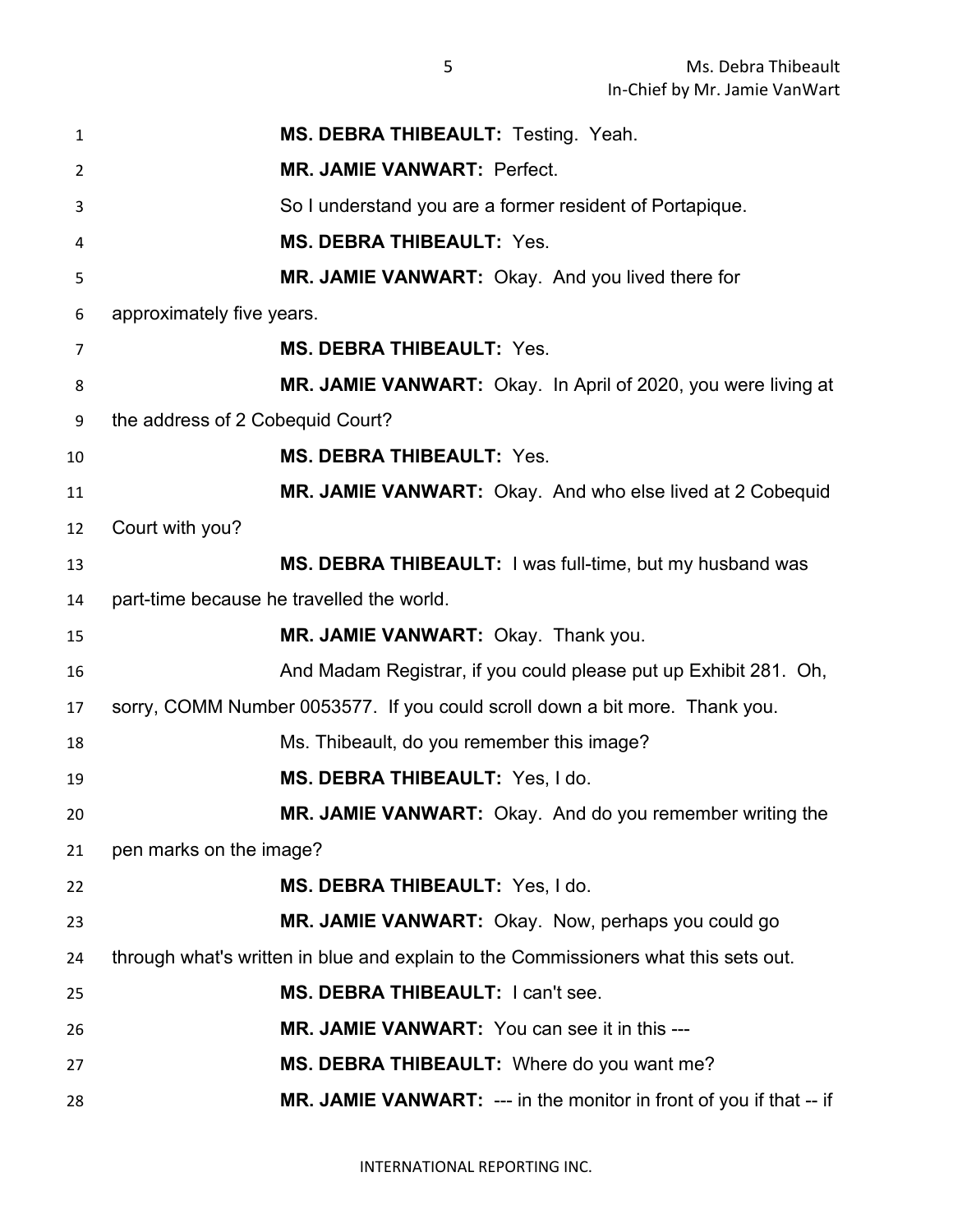| 1              | you can see it okay. Perhaps starting from the left going to the right.                |
|----------------|----------------------------------------------------------------------------------------|
| $\overline{2}$ | MS. DEBRA THIBEAULT: Cobequid Court ---                                                |
| 3              | MR. JAMIE VANWART: Okay.                                                               |
| 4              | MS. DEBRA THIBEAULT: --- that's marked in blue, and then it                            |
| 5              | has -- before you get to the end, there's Bayview, and then my house, and right there, |
| 6              | there's a -- the blueberry field.                                                      |
| 7              | MR. JAMIE VANWART: Okay. So where it's written 2 Cobequid                              |
| 8              | Court, you've indicated that's your house?                                             |
| 9              | MS. DEBRA THIBEAULT: (Inaudible response.)                                             |
| 10             | MR. JAMIE VANWART: Okay. And you -- there -- underneath it                             |
| 11             | you see an opening and you can see structures. And perhaps, could you describe your    |
| 12             | residence?                                                                             |
| 13             | MS. DEBRA THIBEAULT: It's like a ranch style little bungalow                           |
| 14             | with three big garages and a shed and lots of land.                                    |
| 15             | <b>MR. JAMIE VANWART: Okay.</b>                                                        |
| 16             | MS. DEBRA THIBEAULT: There's a laneway right down in front of                          |
| 17             | it to the beach, and then in the front of my drive yard is the blueberry field.        |
| 18             | MR. JAMIE VANWART: Okay. And there's also a marking made                               |
| 19             | in red on this image. Can you describe what you've indicated there.                    |
| 20             | MS. DEBRA THIBEAULT: That's the rope that was -- that was                              |
| 21             | across. There was two posts and there was like a nylon rope that -- with a loop that   |
| 22             | went around the posts with -- anyway, that's what it was.                              |
| 23             | MR. JAMIE VANWART: Okay. Well, maybe it will be easier if --                           |
| 24             | Madam Registrar, if we showed Exhibit 282, COMM Number 51447, and perhaps we           |
| 25             | could start with the third photograph.                                                 |
| 26             | So Ms. Thibeault, do you recognise this photograph?                                    |
| 27             | MS. DEBRA THIBEAULT: Yes, I do.                                                        |
| 28             | MR. JAMIE VANWART: Okay. Do you know who took the                                      |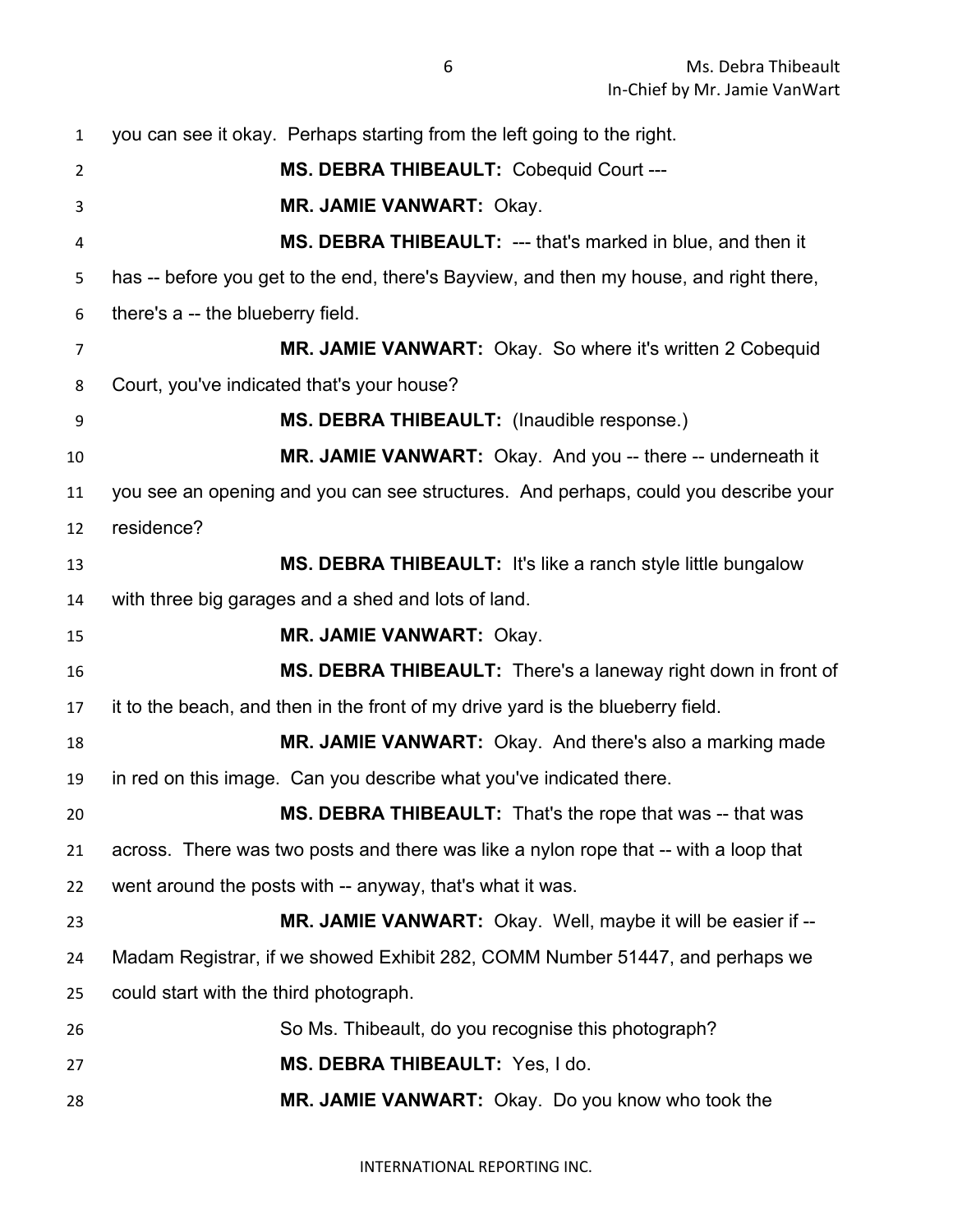photograph? **MS. DEBRA THIBEAULT:** I took them. **MR. JAMIE VANWART:** Okay. **MS. DEBRA THIBEAULT:** I'm always taking pictures. **MR. JAMIE VANWART:** Okay. Do you -- do you recall when you took this photograph? **MS. DEBRA THIBEAULT:** It was before the -- before the, the crime, yeah. **MR. JAMIE VANWART:** Okay, so before April 18th? **MS. DEBRA THIBEAULT:** Yeah. **MR. JAMIE VANWART:** Okay. And what is depicted in this photograph? **MS. DEBRA THIBEAULT:** What was that? **MR. JAMIE VANWART:** What is depicted in this photograph? What is this a picture of? **MS. DEBRA THIBEAULT:** The picture of is -- the fence is my yard. You see the fence on the side where it's -- it's like a ranch -- a farm-style fence --- **MR. JAMIE VANWART:** Okay. So --- **MS. DEBRA THIBEAULT:** --- it would be your -- it would be your left. And it just shows that, you know, when you're on Cobequid Court, you know, like you're coming down, like you've got the Tucks, and you're looking and you see the blueberry field from anywhere on Cobequid. But that's right where my property is, so I mean, you just see that across. You wouldn't really know there is a road there. **MR. JAMIE VANWART:** Okay. Well, perhaps we could start from the left -- your left side of this photograph, and immediately on the left there is part of a fence. Whose fence is shown in the photograph there, on the left? **MS. DEBRA THIBEAULT:** On the left is mine. **MR. JAMIE VANWART:** Okay. And then followed, if you continue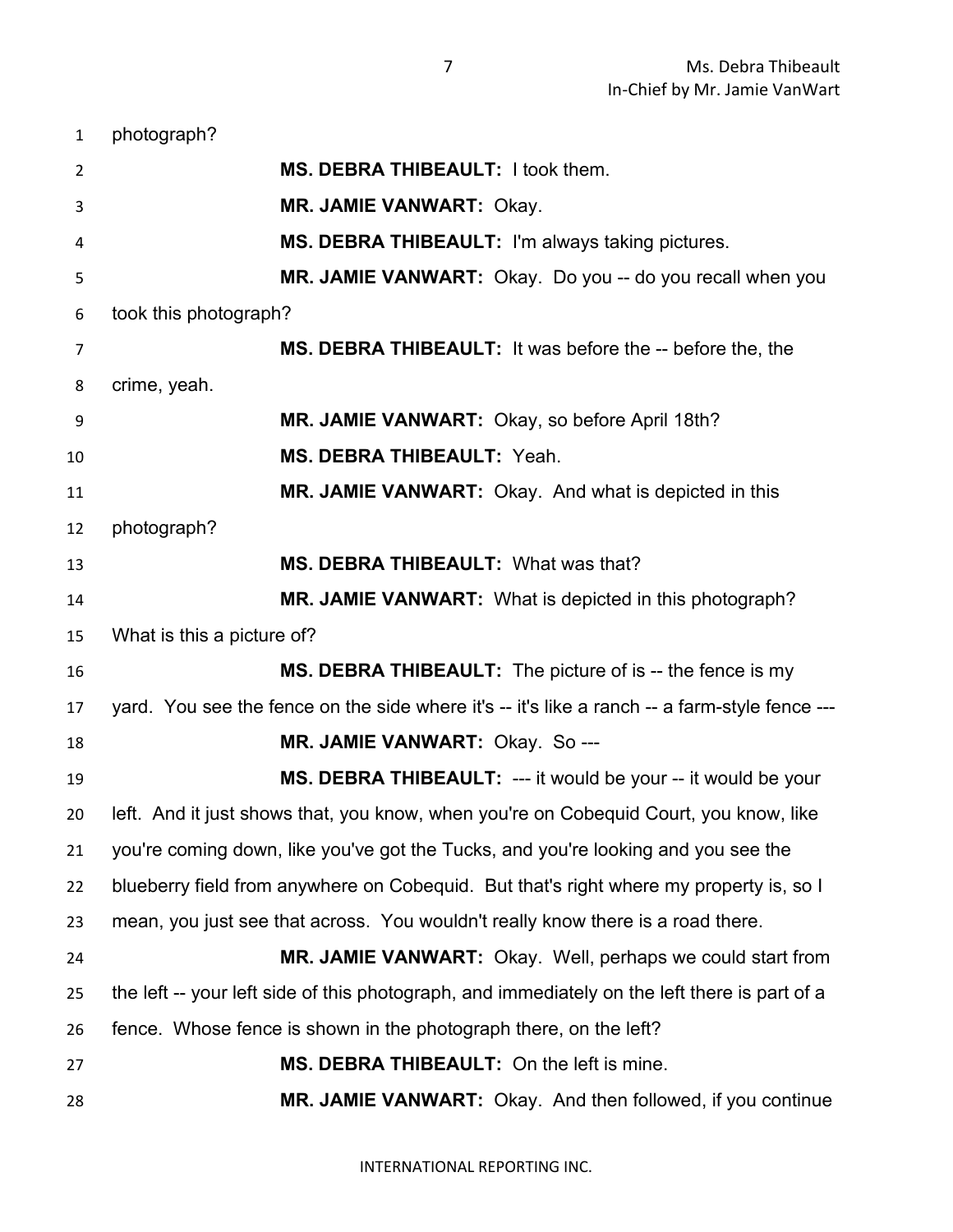working from left to right, there are some trees. **MS. DEBRA THIBEAULT:** M'hm. **MR. JAMIE VANWART:** And then there's an opening. And what is the opening? **MS. DEBRA THIBEAULT:** The opening is the blueberry field. **MR. JAMIE VANWART:** Okay. **MS. DEBRA THIBEAULT:** What I -- yeah. **MR. JAMIE VANWART:** Okay. And so in relation to the red mark we saw on Exhibit 281, the mark that you drew on that exhibit, where is that -- is -- where is -- how does that relate to that mark that you drew on the other exhibit, 281? **MS. DEBRA THIBEAULT:** It just shows where the posts were. **MR. JAMIE VANWART:** Okay. And what -- can you describe what -- I know the photo is blurry, but can you help describe what is depicted or shown in this photograph? **MS. DEBRA THIBEAULT:** Well, it shows how close it is to my property and my front yard. I mean, I'm always looking at it because it's part of where I am. This picture shows that there were two posts there, there was a nylon rope across, and we had put red reflectors so you would see it so you wouldn't go through it. **MR. JAMIE VANWART:** Okay. So if you look at the opening on the right side of the photograph, you can see some objects sort of floating across the entrance. Do you see that, Ms. Thibeault? **MS. DEBRA THIBEAULT:** Yeah. **MR. JAMIE VANWART:** Okay. What are we looking at? **MS. DEBRA THIBEAULT:** You're looking at like a reflector, like a safety thing so you won't drive through with your side-by-side, four-by-four. It's mostly a safety thing . So you put a rope up you have to have something on it. **MR. JAMIE VANWART:** Okay. And those objects that I described as appearing floating, what are they attached to?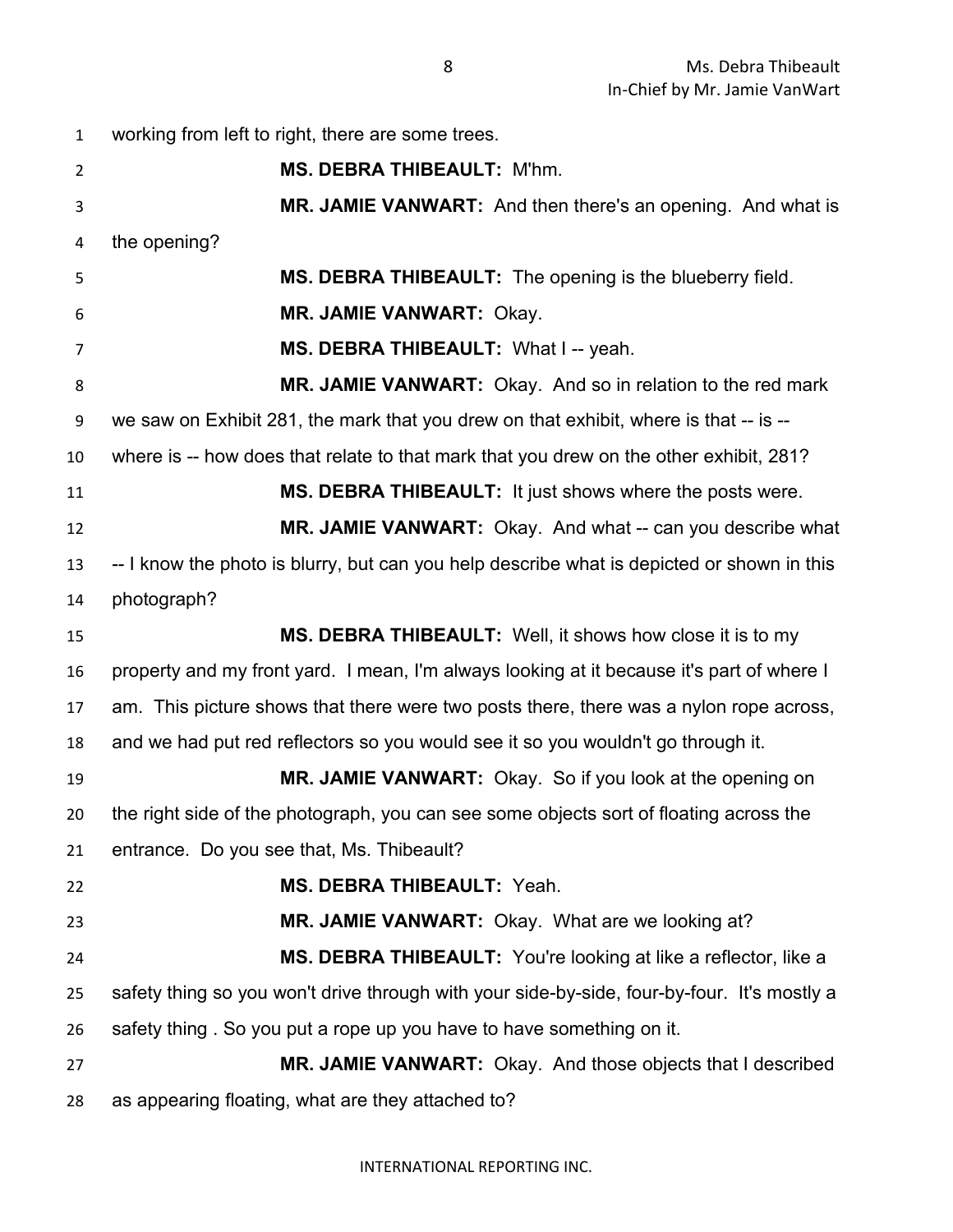| 1              | MS. DEBRA THIBEAULT: That's like a Styrofoam that has a cut in                                 |
|----------------|------------------------------------------------------------------------------------------------|
| $\overline{2}$ | it that's slipped onto the rope, you know ---                                                  |
| 3              | <b>MR. JAMIE VANWART: Okay.</b>                                                                |
| 4              | MS. DEBRA THIBEAULT: --- so you can hang it, and those other                                   |
| 5              | ribbon-like that reflect, they're just tied and they come down that you see all the time on    |
| 6              | fences or just to let people know that, "Hey, there is a fence here."                          |
| 7              | <b>MR. JAMIE VANWART: Okay.</b>                                                                |
| 8              | MS. DEBRA THIBEAULT: So that's what that is.                                                   |
| 9              | <b>MR. JAMIE VANWART:</b> And is there anything attached to the                                |
| 10             | Styrofoam or the materials that are hanging down from the rope?                                |
| 11             | MS. DEBRA THIBEAULT: The Styrofoam is just cut so it hangs                                     |
| 12             | there, you know, like it secures it, it's like a doodle, how you slip that open and you put it |
| 13             | on.                                                                                            |
| 14             | <b>MR. JAMIE VANWART: Okay.</b>                                                                |
| 15             | MS. DEBRA THIBEAULT: And like the ribbons are tied in like a                                   |
| 16             | knot and they hang down on the rope.                                                           |
| 17             | MR. JAMIE VANWART: Okay. And approximately how high is the                                     |
| 18             | rope off the ground?                                                                           |
| 19             | MS. DEBRA THIBEAULT: Probably about my waist, maybe.                                           |
| 20             | <b>MR. JAMIE VANWART: About ---</b>                                                            |
| 21             | MS. DEBRA THIBEAULT: It's not -- it's not low, low, but maybe                                  |
| 22             | my waist.                                                                                      |
| 23             | MR. JAMIE VANWART: Okay. And are you able ---                                                  |
| 24             | MS. DEBRA THIBEAULT: It's a good ---                                                           |
| 25             | MR. JAMIE VANWART: --- to express that in feet or metres or                                    |
| 26             | centimetres?                                                                                   |
| 27             | MS. DEBRA THIBEAULT: Five-five, I am. So halfway.                                              |
| 28             | MR. JAMIE VANWART: So half of five-five?                                                       |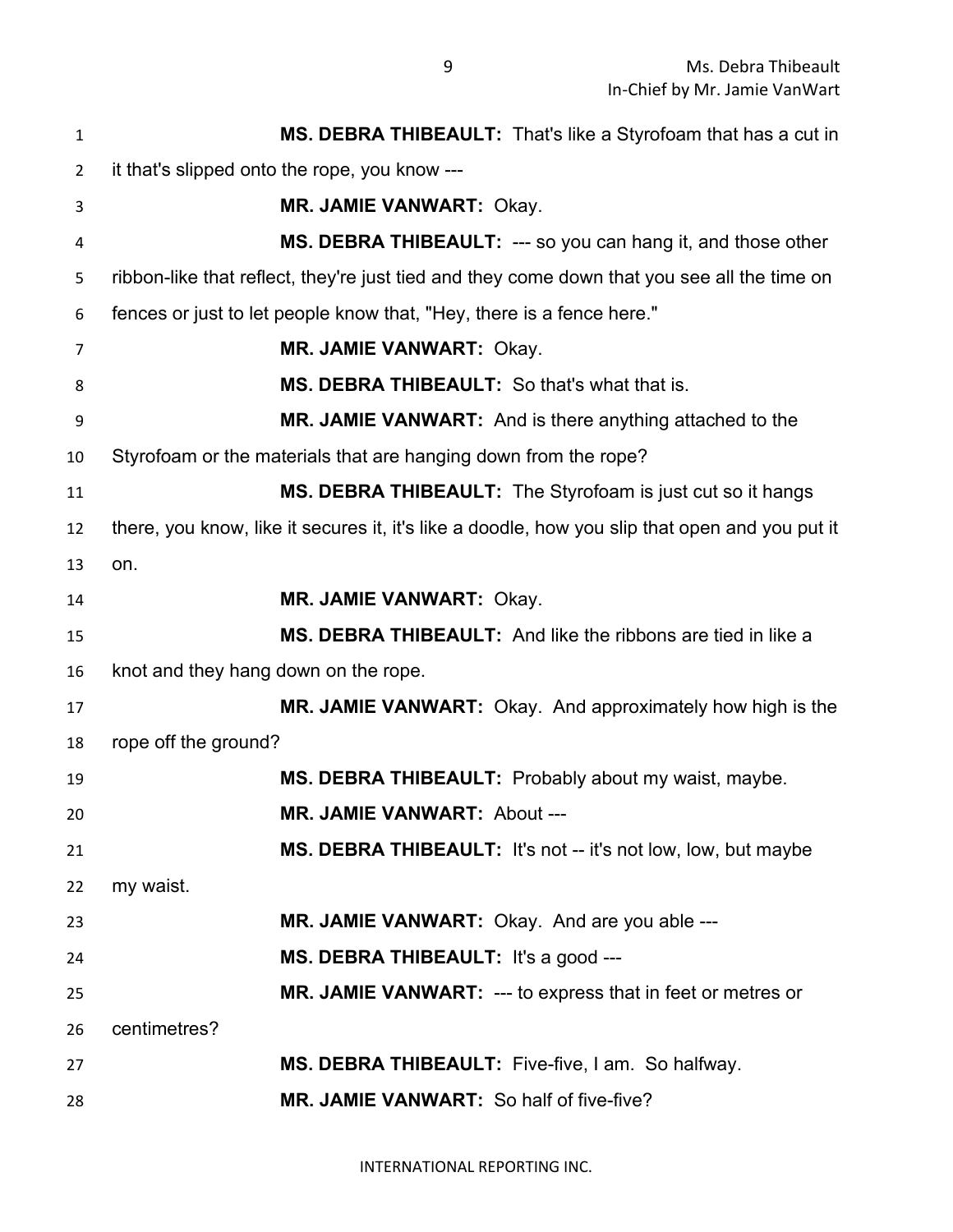**MS. DEBRA THIBEAULT:** Yeah, because it's -- you can see it's a nice size, it's up a little high there, but you couldn't -- you know, you -- you'd want to stop and take it down to drive through it, or you had to be high like that in case you were on a bike --- **MR. JAMIE VANWART:** Okay. **MS. DEBRA THIBEAULT:** --- so you could see it. **MR. JAMIE VANWART:** And are you able to give information about the rope? Can you describe that to the Commissioners? **MS. DEBRA THIBEAULT:** About this rope? **MR. JAMIE VANWART:** Yes. **MS. DEBRA THIBEAULT:** It's like a fisherman rope, kind of like a sturdy, a strong, can't break it really easy. It's really good for all weather, especially down there. **MR. JAMIE VANWART:** Do you recall what it was made out of? **MS. DEBRA THIBEAULT:** Nylon is what all -- it's twisted, you know, like -- it's like I say, it reminds me like almost like a fishermen's net. It's nylon, it's really sturdy, heavy-duty, and it's strung across. **MR. JAMIE VANWART:** Okay. And how thick was the rope? **MS. DEBRA THIBEAULT:** I think I have a picture of it I submitted to show it. **MR. JAMIE VANWART:** And I'm guess I'm asking within the timeframe of this photograph, which was sometime --- **MS. DEBRA THIBEAULT:** It's thick. **MR. JAMIE VANWART:** --- before the 18th. And can you give a -- an estimate in, like in inches or centimetres, how thick it would be? **MS. DEBRA THIBEAULT:** It's not my strong subject. Yeah. **MR. JAMIE VANWART:** And how do you -- if you wanted to access the Blueberry Field Road through the entrance, how would you go about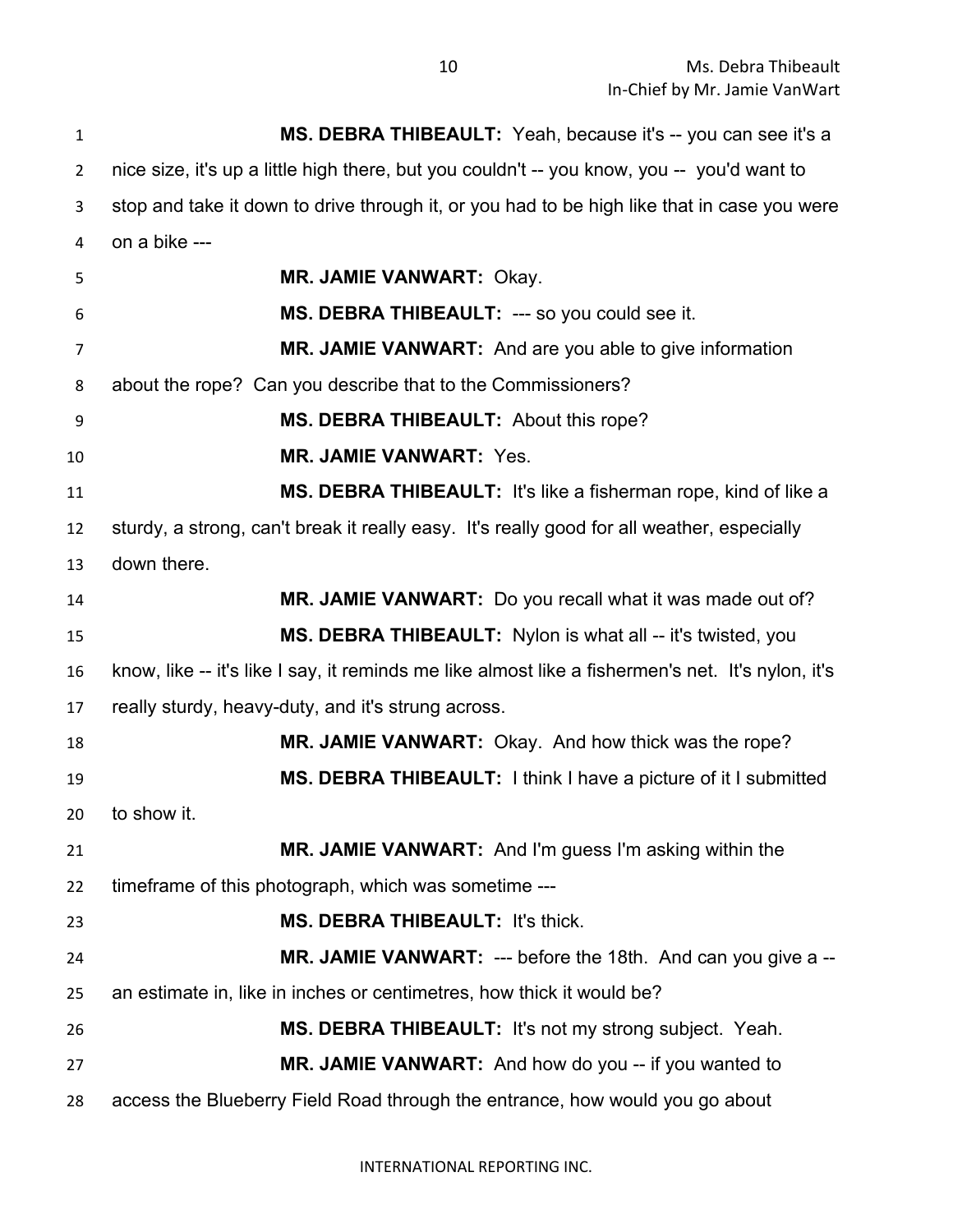removing the rope?

| $\overline{2}$ | MS. DEBRA THIBEAULT: I would stop my vehicle and I would go                                      |
|----------------|--------------------------------------------------------------------------------------------------|
| 3              | to the left side here. You know, where that fence is, my fence ---                               |
| 4              | MR. JAMIE VANWART: Okay.                                                                         |
| 5              | <b>MS. DEBRA THIBEAULT:</b> --- there's a loop, and I just remove the                            |
| 6              | rope, swing it across, throw it over, drive through and then put the rope back up.               |
| $\overline{7}$ | MR. JAMIE VANWART: Okay. Is there any lock or anything you                                       |
| 8              | have to ---                                                                                      |
| 9              | MS. DEBRA THIBEAULT: No lock.                                                                    |
| 10             | MR. JAMIE VANWART: Okay. Any rope, knot that you have to                                         |
| 11             | untie?                                                                                           |
| 12             | MS. DEBRA THIBEAULT: No, it's just a loop.                                                       |
| 13             | MR. JAMIE VANWART: Perhaps we could move to the second                                           |
| 14             | photograph in the bundle of 17 photos that's Exhibit 282?                                        |
| 15             | And, Ms. Thibeault, do you recognize this photograph?                                            |
| 16             | MS. DEBRA THIBEAULT: Yes, I do.                                                                  |
| 17             | MR. JAMIE VANWART: Okay. And who took this photograph?                                           |
| 18             | MS. DEBRA THIBEAULT: I did.                                                                      |
| 19             | MR. JAMIE VANWART: Okay. And do you remember when you                                            |
| 20             | took the photograph?                                                                             |
| 21             | MS. DEBRA THIBEAULT: It was before the crime                                                     |
| 22             | MR. JAMIE VANWART: Okay. And can you -- perhaps starting on                                      |
| 23             | the -- from the right side of the photograph, can you describe what it shows?                    |
| 24             | MS. DEBRA THIBEAULT: You can see the other post and it has                                       |
| 25             | the -- looks like -- you'll see that white -- it's like somebody stapled -- I wish I could point |
| 26             | to it. It has "Private Property", which was there when we had bought our land. It was            |
| 27             | already there, "Private Property" and "Emergency Exit" or something like that.                   |
| 28             | MR. JAMIE VANWART: Okay. So immediately on the right, I see                                      |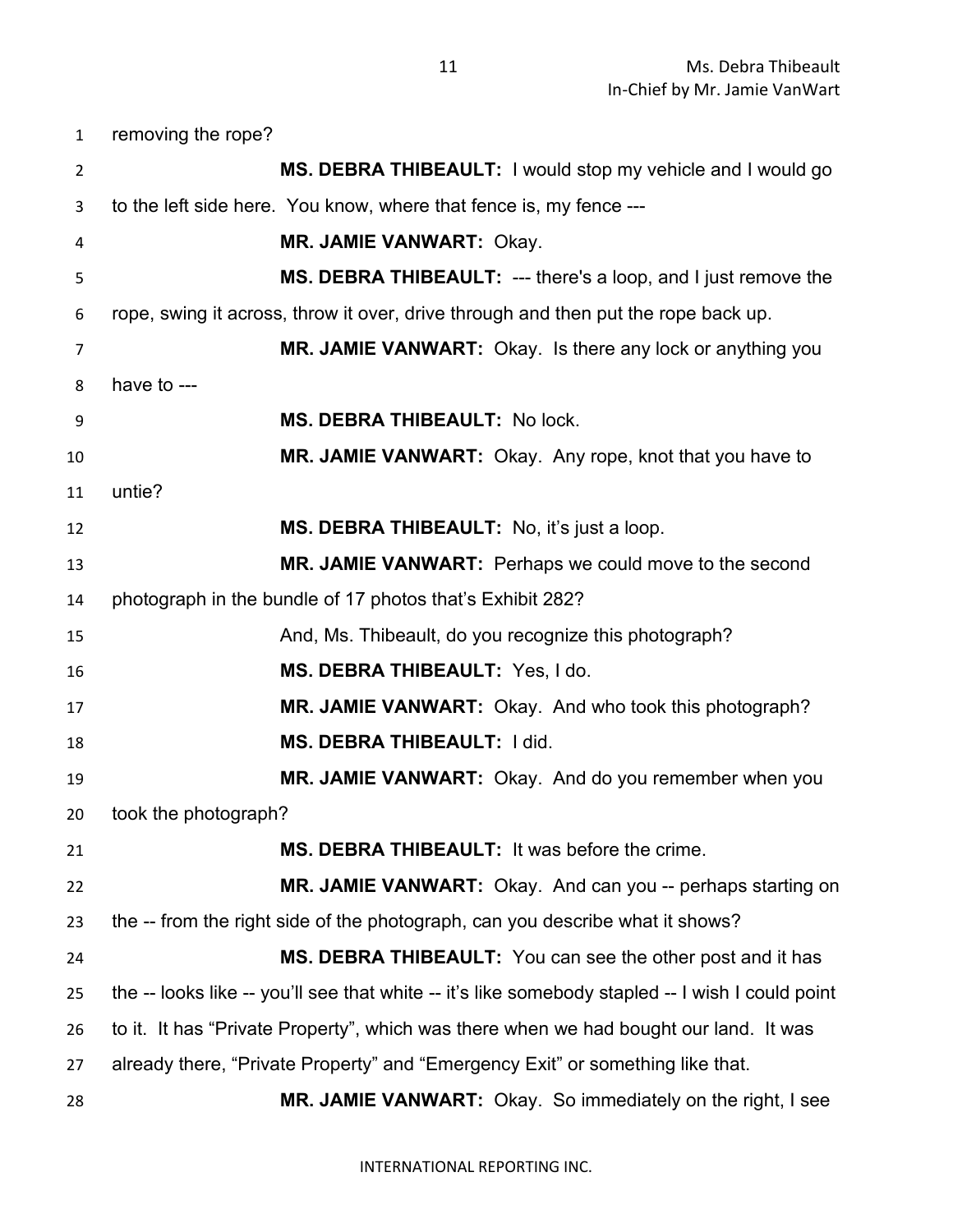| $\mathbf{1}$   | a metal object going from the bottom of the picture to the top of the picture. And next to        |
|----------------|---------------------------------------------------------------------------------------------------|
| $\overline{2}$ | it, I see a post with a white sign on it. It's the second post that you're talking about?         |
| 3              | <b>MS. DEBRA THIBEAULT:</b> Yeah, I'm talking about the one with the                              |
| 4              | -- it's got all the rocks around it and you see a couple logs cut up and ---                      |
| 5              | MR. JAMIE VANWART: Okay.                                                                          |
| 6              | MS. DEBRA THIBEAULT: --- they're bracing it. And then it has,                                     |
| $\overline{7}$ | like, a rope to it that's tied to a tree, a sturdy tree beside it to give it strength so it won't |
| 8              | blow over, because that's not cemented down. It's only like a dug hole. And ---                   |
| 9              | MR. JAMIE VANWART: Okay. And just to confirm, so the post                                         |
| 10             | with the white sign on it, ---                                                                    |
| 11             | <b>MS. DEBRA THIBEAULT: Yeah.</b>                                                                 |
| 12             | MR. JAMIE VANWART: --- is the post that the rope that spans the                                   |
| 13             | entry way is attached to?                                                                         |
| 14             | <b>MS. DEBRA THIBEAULT: Yeah.</b>                                                                 |
| 15             | <b>MR. JAMIE VANWART: Okay.</b>                                                                   |
| 16             | MS. DEBRA THIBEAULT: That's the sturdy side.                                                      |
| 17             | <b>MR. JAMIE VANWART:</b> And what is the post with the white sign                                |
| 18             | on it? What material is it made out of?                                                           |
| 19             | MS. DEBRA THIBEAULT: The post?                                                                    |
| 20             | <b>MR. JAMIE VANWART: Yeah.</b>                                                                   |
| 21             | MS. DEBRA THIBEAULT: It's thick wood. So it reminds me of,                                        |
| 22             | like, almost like posts you'd have for a deck. Pretty wide. And yeah.                             |
| 23             | <b>MR. JAMIE VANWART:</b> Okay. And when you say it's pretty wide,                                |
| 24             | again, I---                                                                                       |
| 25             | MS. DEBRA THIBEAULT: It's solid.                                                                  |
| 26             | <b>MR. JAMIE VANWART:</b> It's solid. Okay. And knowing that you're                               |
| 27             | not -- you've indicated that you're not good with measurements, but would you have an             |
| 28             | estimate about the thickness of the post, in either centimetres or inches?                        |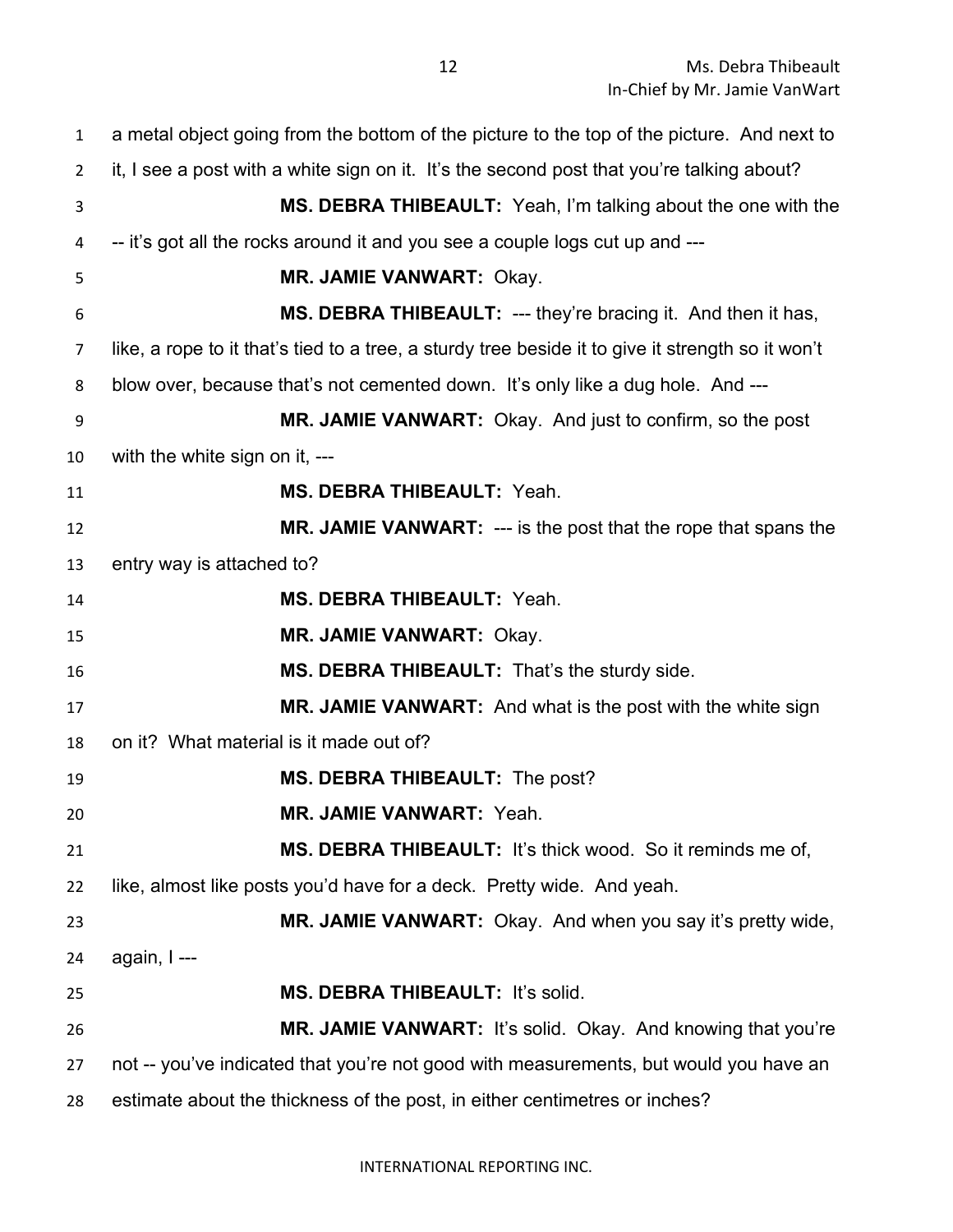Ms. Debra Thibeault In-Chief by Mr. Jamie VanWart

| $\mathbf{1}$   | MS. DEBRA THIBEAULT: It takes both my hands to put it around.                              |
|----------------|--------------------------------------------------------------------------------------------|
| $\overline{2}$ | MR. JAMIE VANWART: Okay. So you ---                                                        |
| 3              | MS. DEBRA THIBEAULT: No math here.                                                         |
| 4              | <b>MR. JAMIE VANWART:</b> So you held your hands about six inches                          |
| 5              | apart? Is that fair? Or?                                                                   |
| 6              | MS. DEBRA THIBEAULT: Yes, like that. Like a normal square,                                 |
| 7              | solid post.                                                                                |
| 8              | <b>MR. JAMIE VANWART:</b> And again, talking in the time from -- of                        |
| 9              | when this photograph was taken, do you know how old the post was?                          |
| 10             | MS. DEBRA THIBEAULT: How old the post was?                                                 |
| 11             | <b>MR. JAMIE VANWART:</b> Yeah. How long it had been there for?                            |
| 12             | MS. DEBRA THIBEAULT: Since I was there, 2016.                                              |
| 13             | MR. JAMIE VANWART: Okay. And you've already given some                                     |
| 14             | information, but perhaps I could ask you directly, what's your knowledge about how it's    |
| 15             | affixed to the ground?                                                                     |
| 16             | MS. DEBRA THIBEAULT: Pretty good.                                                          |
| 17             | <b>MR. JAMIE VANWART: Okay.</b>                                                            |
| 18             | MS. DEBRA THIBEAULT: It's dug. It's like a dug hole.                                       |
| 19             | MR. JAMIE VANWART: Okay.                                                                   |
| 20             | MS. DEBRA THIBEAULT: And the wood is put in it and then                                    |
| 21             | there's, like, lots of mud, gravel. And there was rocks around it and some little stubs to |
| 22             | support and keep it in place. That's why there's extra rope around it tied to secure it    |
| 23             | more.                                                                                      |
| 24             | <b>MR. JAMIE VANWART: Okay.</b>                                                            |
| 25             | <b>MS. DEBRA THIBEAULT: Yeah.</b>                                                          |
| 26             | MR. JAMIE VANWART: And how do you know that?                                               |
| 27             | MS. DEBRA THIBEAULT: Because I helped put it back together                                 |
| 28             | before with my husband. He had to dig and secure it better because it had blown over a     |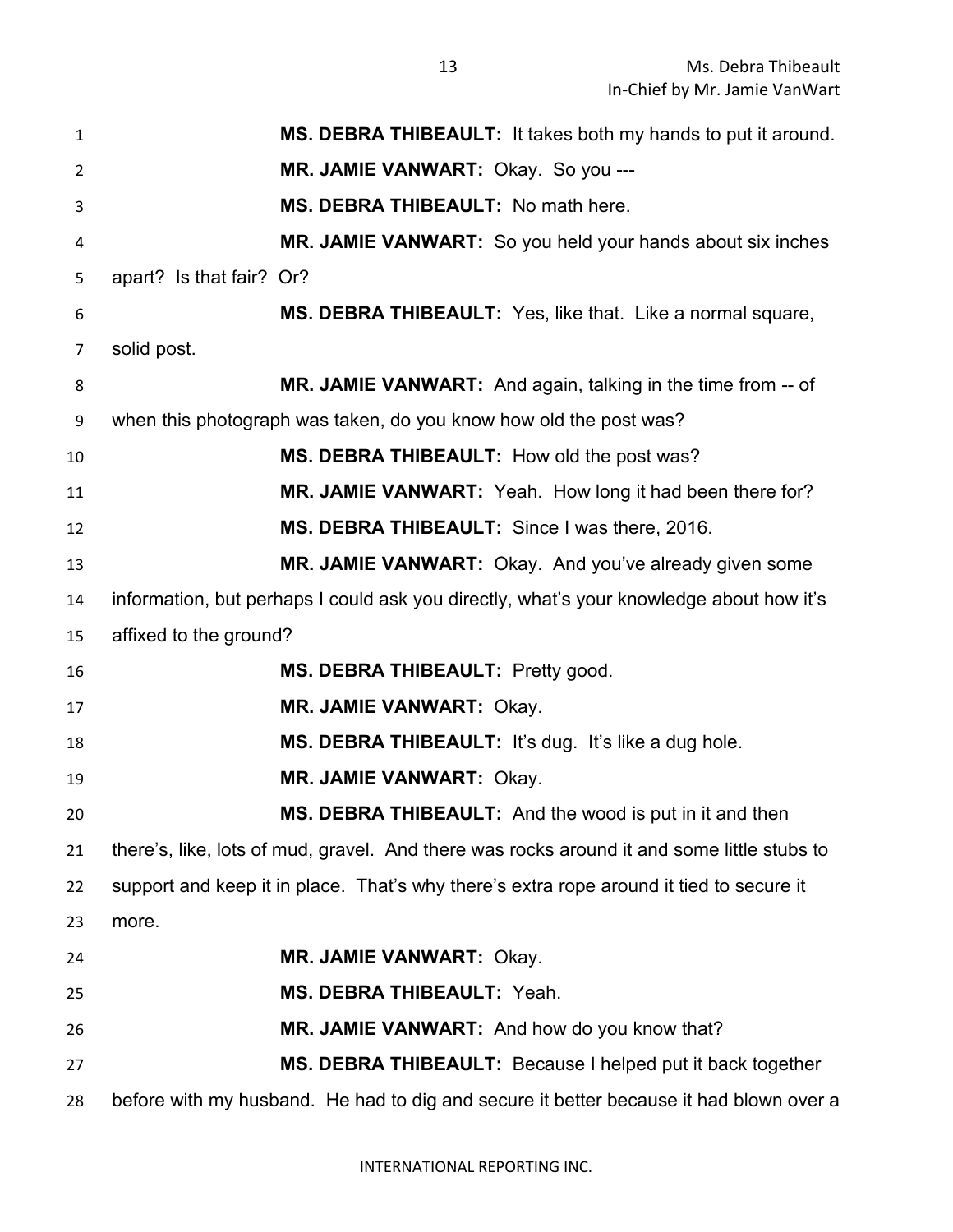bit. So we just had to secure it better. Yeah. **MR. JAMIE VANWART:** Okay. And do you remember when you and your husband helped put it back together? **MS. DEBRA THIBEAULT:** It was before this, before the crime. **MR. JAMIE VANWART:** Okay. And you've already mentioned this, but I just want to be clear and give you an opportunity to say any other information you have on this. But the white sign you see affixed to the post, do you recall what was written on that sign? **MS. DEBRA THIBEAULT:** It was "Private Property". **MR. JAMIE VANWART:** Okay. **MS. DEBRA THIBEAULT:** And I think it was "Emergency Access". Something like that. But I mean, you'd have to go really close and look at it to see that. **MR. JAMIE VANWART:** Okay. **MS. DEBRA THIBEAULT:** Yeah. **MR. JAMIE VANWART:** And do you recall how -- approximately how high the post was? **MS. DEBRA THIBEAULT:** Gee, I think it was almost as tall as -- not quite as tall as me. **MR. JAMIE VANWART:** Okay. And you're just over -- how tall are you? **MS. DEBRA THIBEAULT:** Five five, I think. **MR. JAMIE VANWART:** Okay. And just to complete your description of this picture before I move on, if we go continuing over to the left side of the picture, again we see a fence. And whose fence is that? **MS. DEBRA THIBEAULT:** That's my fence. **MR. JAMIE VANWART:** Okay. And then the fence ends and it appears as though there's some gravel or something not grass in front of the fence. What are we looking at there?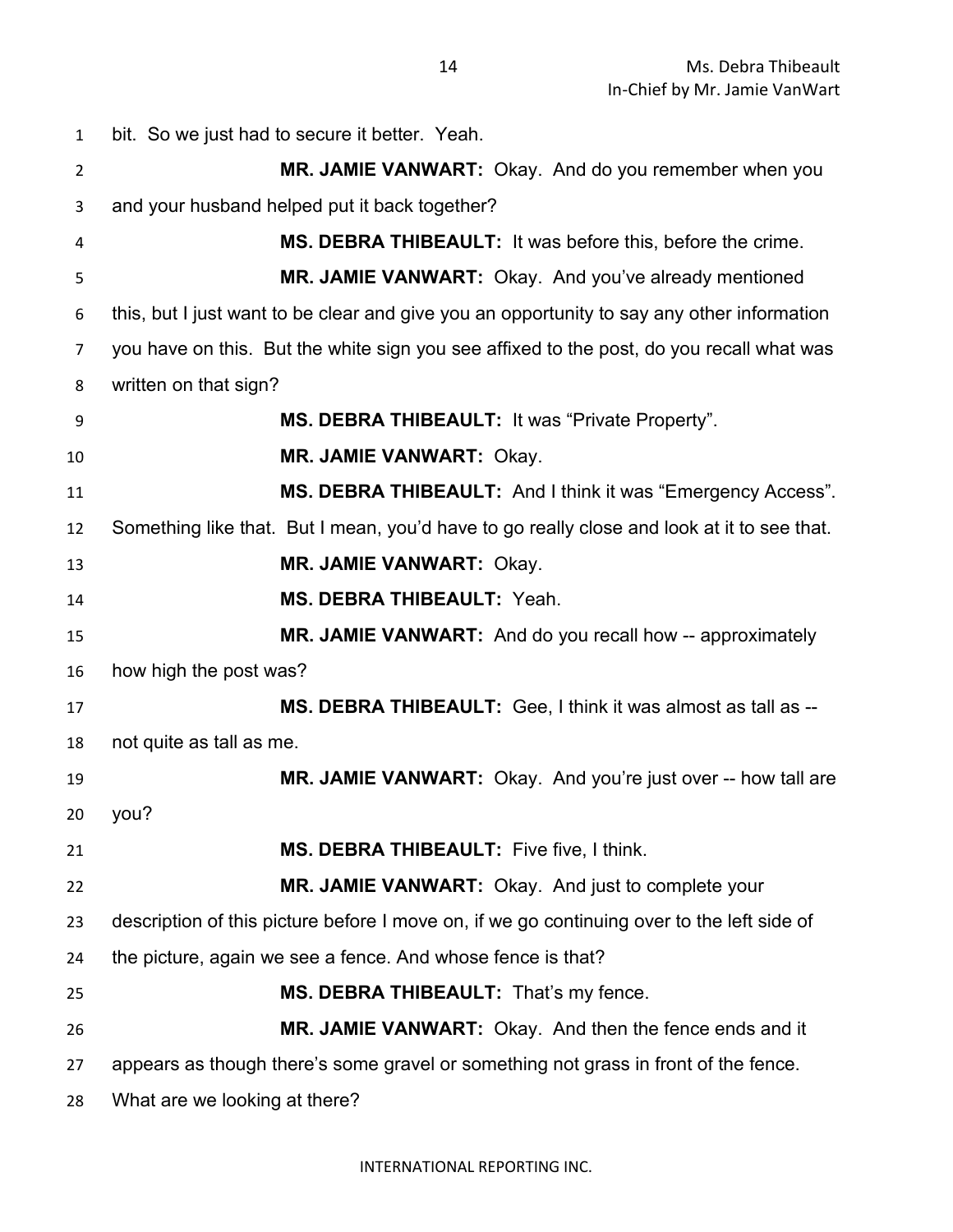| $\mathbf{1}$   | MS. DEBRA THIBEAULT: You mean the gravel right there?                                  |
|----------------|----------------------------------------------------------------------------------------|
| $\overline{2}$ | MR. JAMIE VANWART: In front of the fence, yes.                                         |
| 3              | MS. DEBRA THIBEAULT: Yeah, that's where I park my car                                  |
| 4              | sometimes.                                                                             |
| 5              | <b>MR. JAMIE VANWART: Okay.</b>                                                        |
| 6              | <b>MS. DEBRA THIBEAULT:</b> Right there, like, it's closer than what it                |
| $\overline{7}$ | looks like in this picture. Just gives an idea that where my posts are there, like my  |
| 8              | fence, where that blueberry road begins.                                               |
| 9              | <b>MR. JAMIE VANWART: Okay.</b>                                                        |
| 10             | MS. DEBRA THIBEAULT: That's why -- you know, right there. It's                         |
| 11             | just ---                                                                               |
| 12             | MR. JAMIE VANWART: Okay. And if you could try to explain with                          |
| 13             | this photograph, giving -- using -- now we have the reference points of your fence and |
| 14             | the area where you park your car, if you were travelling from Cobequid Court to the    |
| 15             | blueberry field road, how would you -- can you describe how one would do that with     |
| 16             | reference to this photograph?                                                          |
| 17             | MS. DEBRA THIBEAULT: So you just back out of this gravel, turn                         |
| 18             | your car, and stop. You're right there.                                                |
| 19             | MR. JAMIE VANWART: Okay. So if you are -- if your car was                              |
| 20             | pointing towards the top of the photo then, would you be facing -- would you be ---    |
| 21             | MS. DEBRA THIBEAULT: Blueberry field; right?                                           |
| 22             | <b>MR. JAMIE VANWART: Okay.</b>                                                        |
| 23             | MS. DEBRA THIBEAULT: The rope.                                                         |
| 24             | MR. JAMIE VANWART: So that's how you would enter the                                   |
| 25             | blueberry field road?                                                                  |
| 26             | <b>MS. DEBRA THIBEAULT: Yeah.</b>                                                      |
| 27             | <b>MR. JAMIE VANWART: Okay.</b>                                                        |
| 28             | MS. DEBRA THIBEAULT: From Orchard Estate.                                              |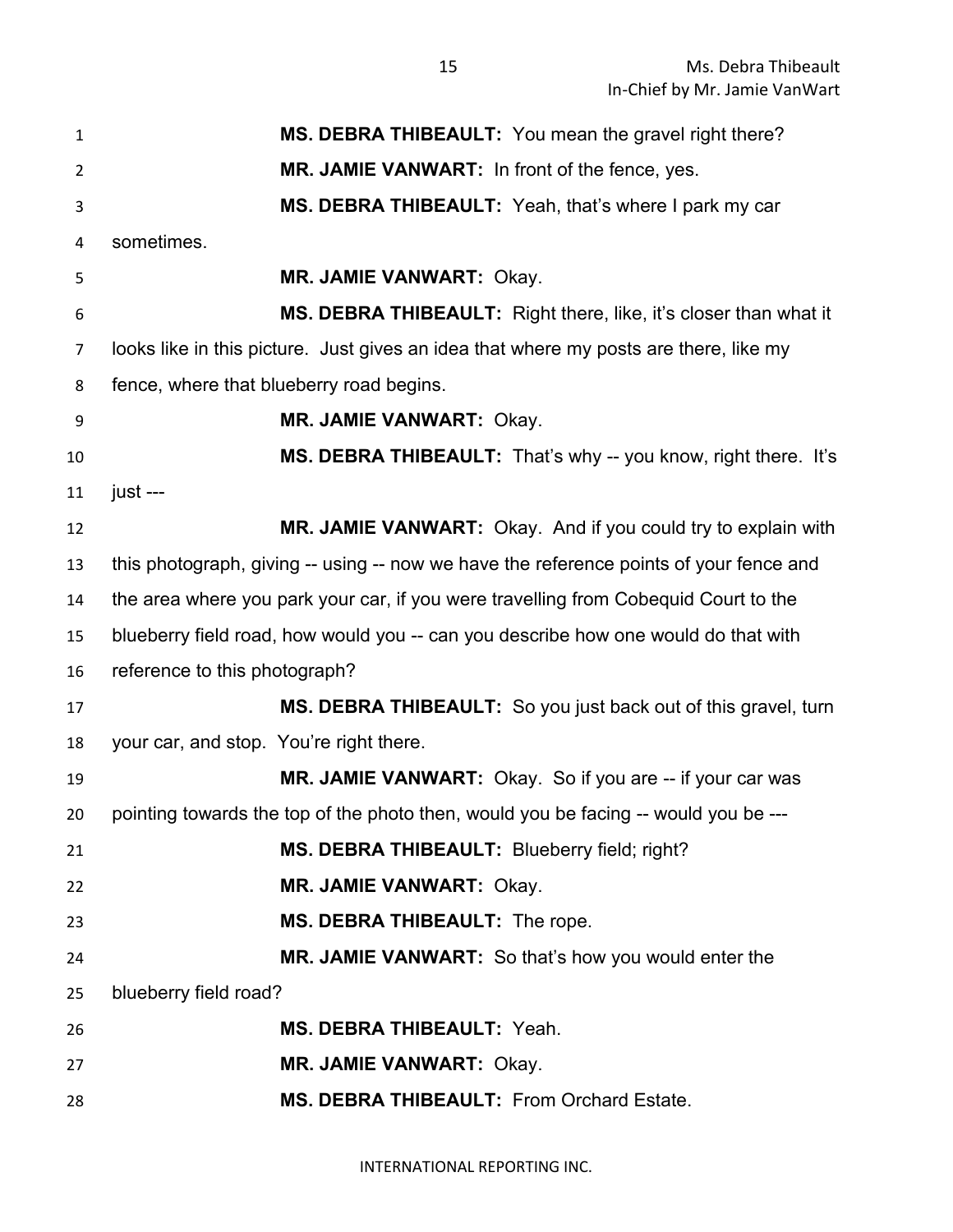| $\mathbf{1}$   | MR. JAMIE VANWART: Perhaps we could continue on to                                          |
|----------------|---------------------------------------------------------------------------------------------|
| $\overline{2}$ | paragraph -- photograph 4. Again, do you recognize this photo ---                           |
| 3              | MS. DEBRA THIBEAULT: Yes, I do.                                                             |
| 4              | MR. JAMIE VANWART: --- as well? Okay. And who took this                                     |
| 5              | photo?                                                                                      |
| 6              | MS. DEBRA THIBEAULT: I did.                                                                 |
| $\overline{7}$ | MR. JAMIE VANWART: Okay. And do you recall a timeframe of                                   |
| 8              | when this photo was taken?                                                                  |
| 9              | MS. DEBRA THIBEAULT: This was before -- I mean, the tree is                                 |
| 10             | not even there anymore.                                                                     |
| 11             | MR. JAMIE VANWART: Okay. And when you say ---                                               |
| 12             | MS. DEBRA THIBEAULT: And ---                                                                |
| 13             | <b>MR. JAMIE VANWART: --- this was before, before what?</b>                                 |
| 14             | MS. DEBRA THIBEAULT: Before the crime. Yeah.                                                |
| 15             | MR. JAMIE VANWART: And if we could -- again, we see a fence                                 |
| 16             | on the left side of the photograph.                                                         |
| 17             | <b>MS. DEBRA THIBEAULT: Yes.</b>                                                            |
| 18             | MR. JAMIE VANWART: And whose fence is that, just to ---                                     |
| 19             | MS. DEBRA THIBEAULT: That's my fence.                                                       |
| 20             | <b>MR. JAMIE VANWART:</b> Okay. And then beside the fence, there's                          |
| 21             | a post? There's a post?                                                                     |
| 22             | MS. DEBRA THIBEAULT: Yes, there is.                                                         |
| 23             | MR. JAMIE VANWART: Okay. And what -- and what -- can you                                    |
| 24             | describe this post? Again, like, what -- how it's affixed to the ground, what it's made out |
| 25             | of? Or what do you know about this post?                                                    |
| 26             | <b>MS. DEBRA THIBEAULT:</b> It's got the same post as the other side.                       |
| 27             | The thickness. They're identical. This side is a little weaker than that side. It's not as  |
| 28             | secure. As in the other side is more stable in the ground, ---                              |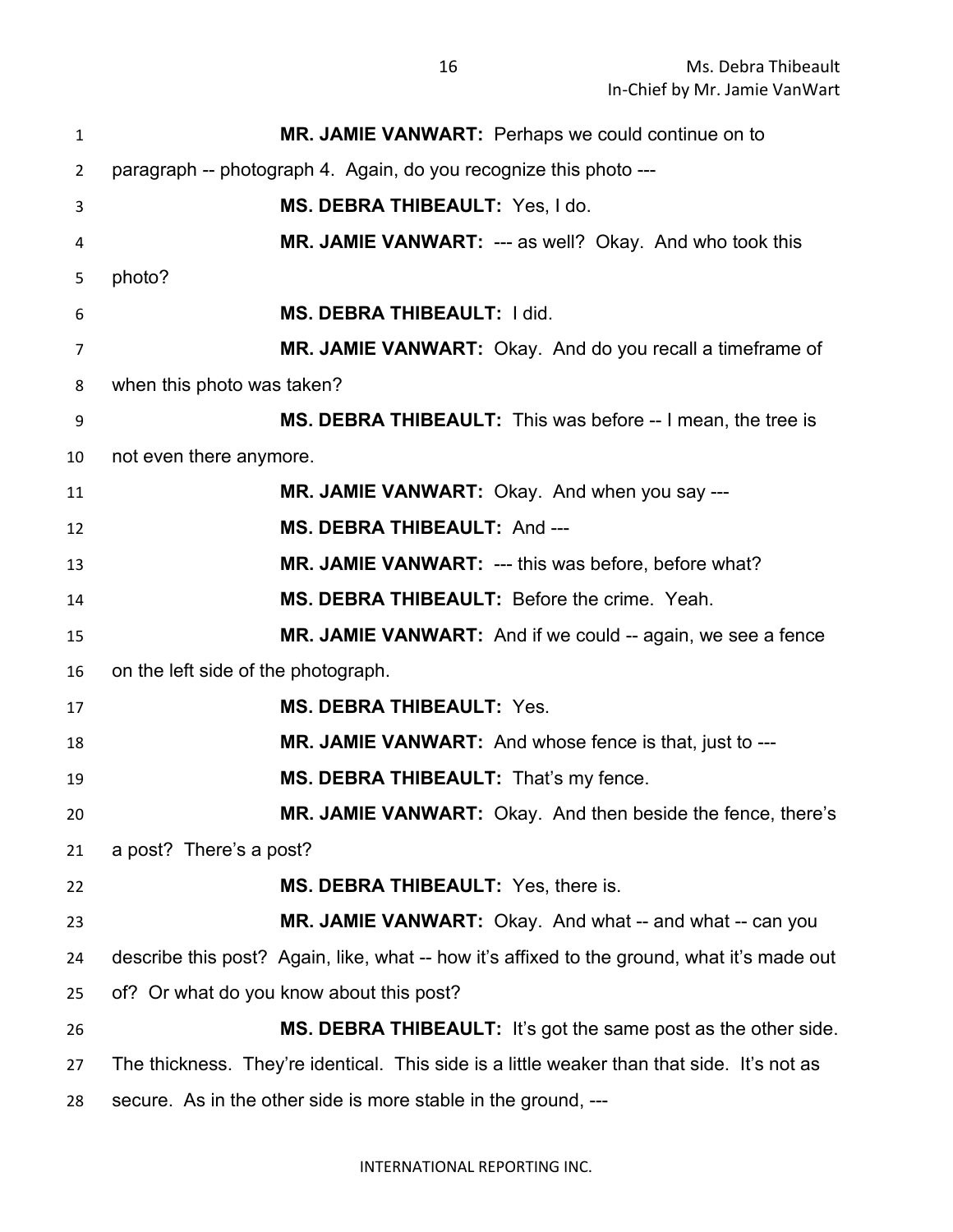| $\mathbf{1}$     | MR. JAMIE VANWART: Okay.                                                                   |
|------------------|--------------------------------------------------------------------------------------------|
| $\overline{2}$   | MS. DEBRA THIBEAULT: --- because it's braced against that                                  |
| 3                | tree.                                                                                      |
| 4                | <b>MR. JAMIE VANWART: Okay.</b>                                                            |
| 5                | MS. DEBRA THIBEAULT: So this side is dug the same way. It                                  |
| 6                | does have the gravel and the rocks. And it has a few little -- see the logs that are there |
| 7                | holding it up a bit? But it -- I mean, it's as secure as we could get it. And I don't even |
| 8                | think that white sign there is -- I think that's gone too.                                 |
| $\boldsymbol{9}$ | MR. JAMIE VANWART: Okay. As far as the signage that you see                                |
| 10               | depicted on the photo, can you explain, starting with the number 3 at the top and          |
| 11               | working your way down, what you can recall being on each of these signs?                   |
| 12               | <b>MS. DEBRA THIBEAULT:</b> What do you want to know about the                             |
| 13               | three?                                                                                     |
| 14               | <b>MR. JAMIE VANWART:</b> Okay. We'll begin with the three ---                             |
| 15               | MS. DEBRA THIBEAULT: What it means?                                                        |
| 16               | MR. JAMIE VANWART: --- but start -- there's a white sign                                   |
| 17               | beneath the three. What was ---                                                            |
| 18               | MS. DEBRA THIBEAULT: "Private property".                                                   |
| 19               | <b>MR. JAMIE VANWART: Okay.</b>                                                            |
| 20               | MS. DEBRA THIBEAULT: And below the white sign, what ---                                    |
| 21               | MR. JAMIE VANWART: Moose crossing.                                                         |
| 22               | MS. DEBRA THIBEAULT: It was just a joke.                                                   |
| 23               | MR. JAMIE VANWART: Okay. And I think to the right of the post                              |
| 24               | you can see some again what I would describe almost as floating images, but what do        |
| 25               | you -- what can you see to the right of the post?                                          |
| 26               | MS. DEBRA THIBEAULT: What those -- what that is, is those red                              |
| 27               | ribbons that were tied to the rope hanging down and we replaced them because they          |
| 28               | were faded afterwards. But they were to show you there's a rope there because              |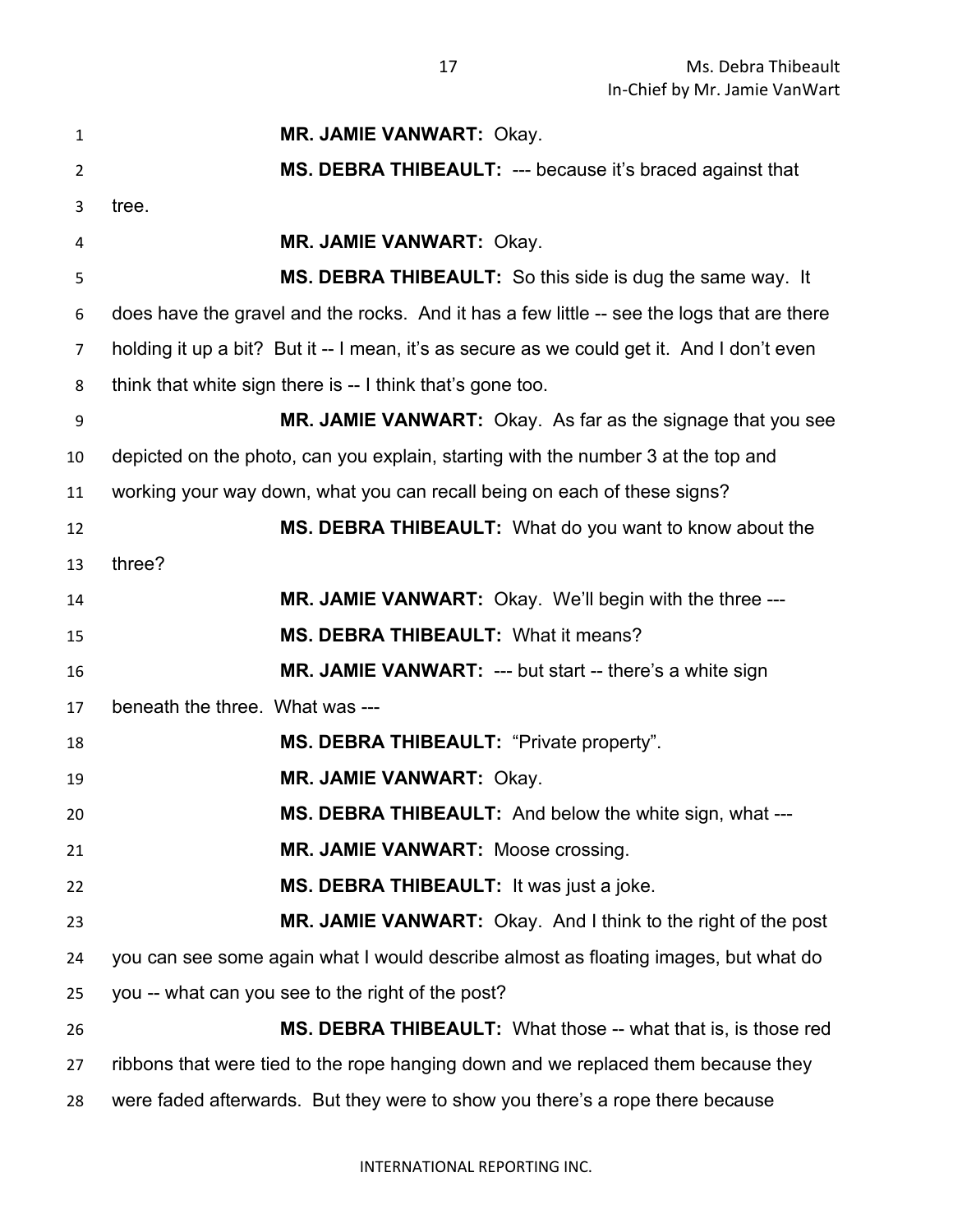looking, you don't always see the rope unless something is hanging down from it. There could be an accident. It's a safety thing. **MR. JAMIE VANWART:** Okay. And earlier, when you were talking about if you were to access the "blueberry field road" through this entrance point removing the rope and it was looped onto a post, is it this post that it's looped on? **MS. DEBRA THIBEAULT:** Yes, number 3. See the "3"? That is the one that the -- the loop is always put on that side because the other side is more solid. **MR. JAMIE VANWART:** Okay. **MS. DEBRA THIBEAULT:** Yeah. **MR. JAMIE VANWART:** And with regards to the other post, you said you and your husband at one point did some work on the post and that's how you had knowledge about how it was affixed to the ground. Did you ever do any work on this post? **MS. DEBRA THIBEAULT:** Yes. **MR. JAMIE VANWART:** Okay. When you were living at 2 Cobequid Court, how often would you observe this entranceway? **MS. DEBRA THIBEAULT:** Every day because when I'm on my verandah, doorstep, I just look -- it's -- I'm in that direction looking. And when I park my car, it's right there, so all the time. **MR. JAMIE VANWART:** Okay. And how often would you see the rope in place or the rope not in place at the entranceway? **MS. DEBRA THIBEAULT:** I observed people coming and going, taking the rope down, vehicles going, so it's not uncommon to see it down every day. Some people put it back, some don't. It's good have it -- I just go and put it back because sometimes there was a couple almost crashes, you know, coming around the

corner and running into each other, so.

**MR. JAMIE VANWART:** And did you ever use this entranceway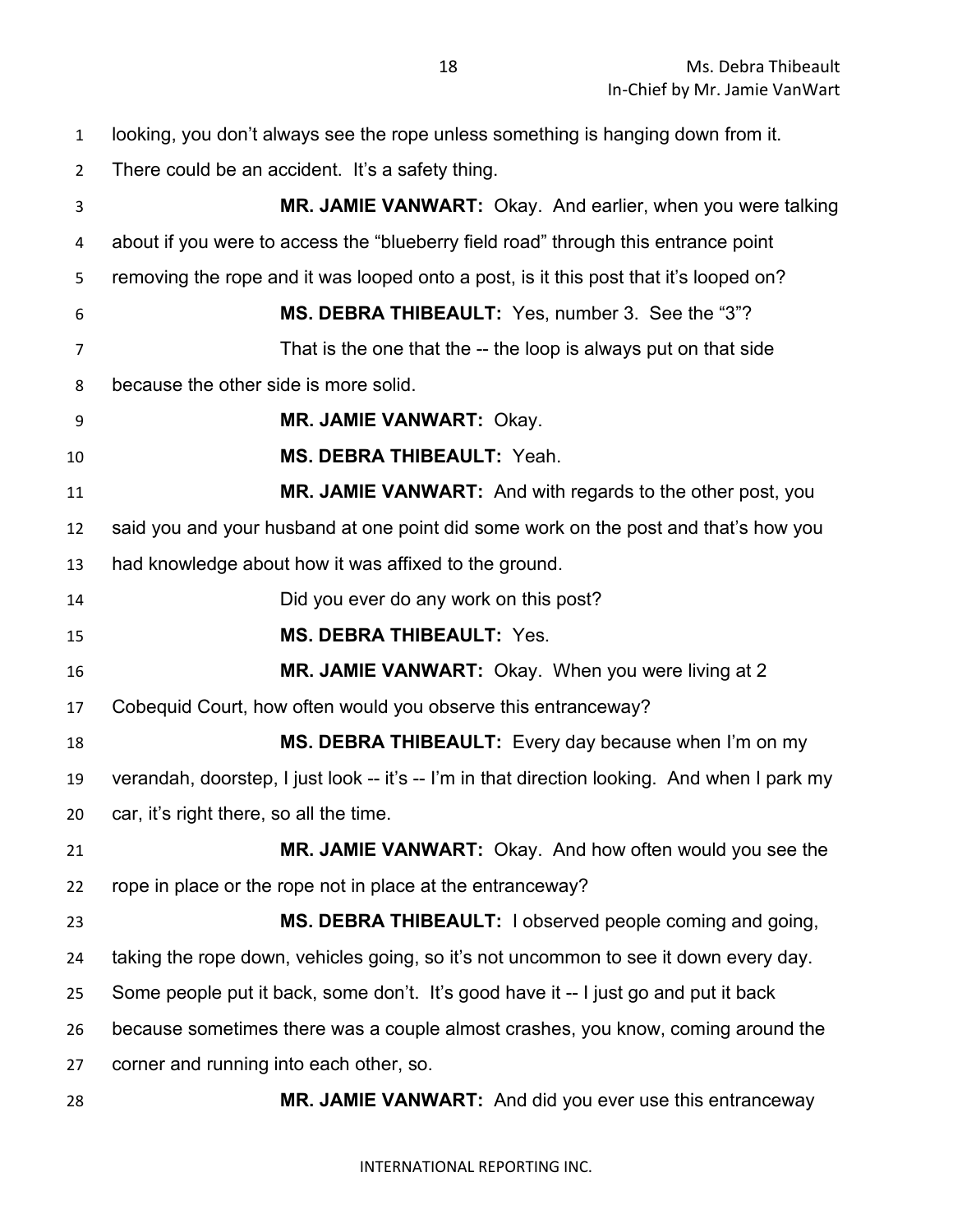yourself? **MS. DEBRA THIBEAULT:** All the time. **MR. JAMIE VANWART:** Okay. And for what purpose would you use it? **MS. DEBRA THIBEAULT:** Well, at first I had property on that side. **MR. JAMIE VANWART:** Okay. **MS. DEBRA THIBEAULT:** Blueberry -- "blueberry road" was the road that I had deeded access to for my other property, but I used this road all the time on my side-by-side and I would use -- drive my car up and down it to take the road out. **MR. JAMIE VANWART:** Okay. And do you recall in or -- in April 2020, were you using the road at all at that time? **MS. DEBRA THIBEAULT:** I was always -- I was always over there. **MR. JAMIE VANWART:** Okay. **MS. DEBRA THIBEAULT:** I used it on foot, I used it with my side- by-side, sometimes SUV and sometimes my car. If it was a bad storm I didn't or when the ground got too soft and trucks come in, it was more difficult to use it because you'd have to balance your tire, you know, on a side. But he's done so much work to it, it's just a beautiful road. **MR. JAMIE VANWART:** Okay. And so in April of 2020, if you were using the road with your vehicle, for what purpose would you be using the road? **MS. DEBRA THIBEAULT:** I got tired of the potholes inside and it was in better condition, so I -- it's a fast way out. **MR. JAMIE VANWART:** Okay. And when you say "out", where are you travelling to? **MS. DEBRA THIBEAULT:** Out of Orchard Estate. I could go that way and get out really fast and I could cross the road and take the back roads and go to the highway.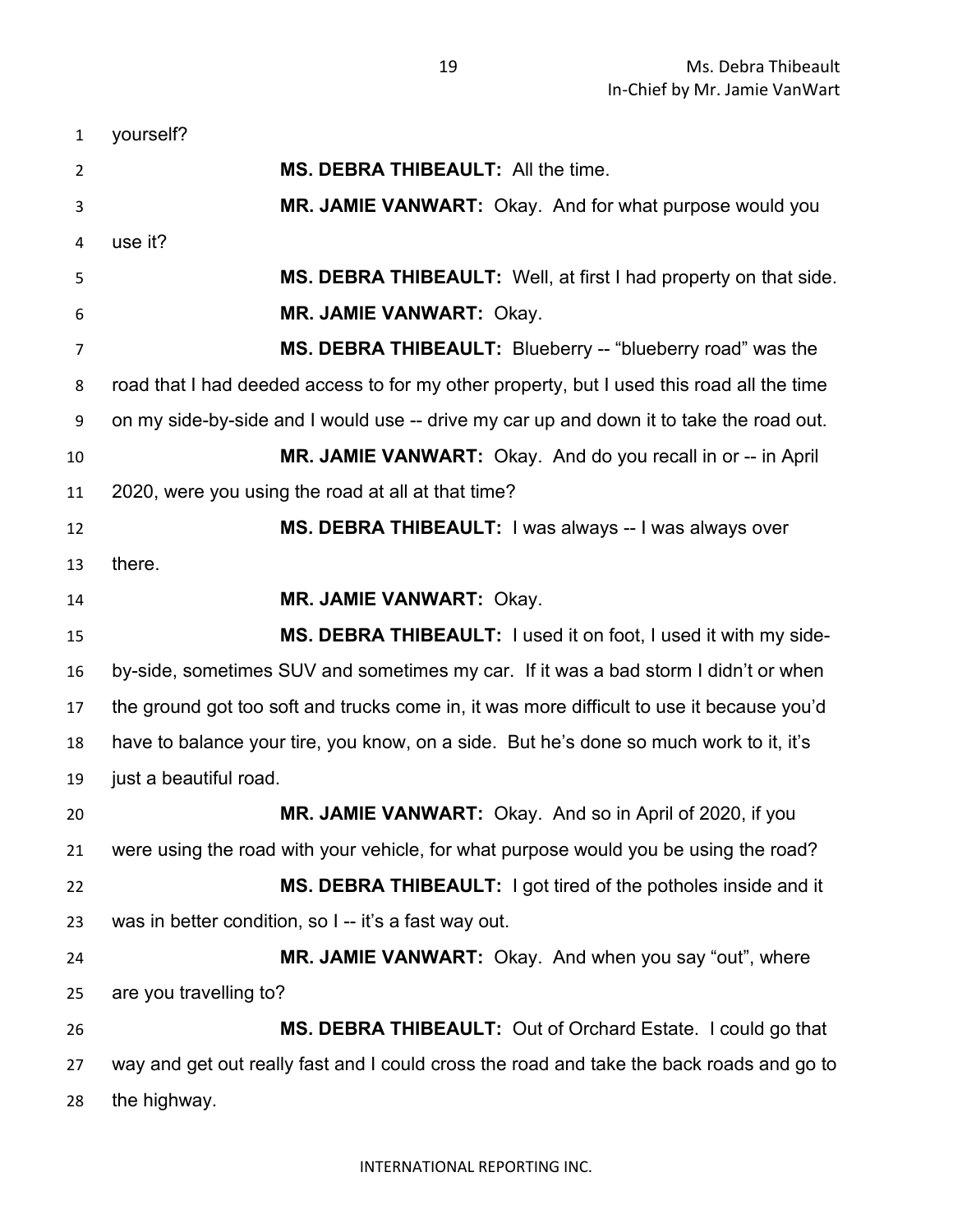| 1  | MR. JAMIE VANWART: Okay. And so if -- and what vehicle                                        |
|----|-----------------------------------------------------------------------------------------------|
| 2  | would you be driving to -- if you took the road to the highway?                               |
| 3  | MS. DEBRA THIBEAULT: I would use an SUV most -- if it was a                                   |
| 4  | little -- depends on the weather of it, right, like.                                          |
| 5  | MR. JAMIE VANWART: Okay. And do you have any memory of                                        |
| 6  | the -- like the state of the road back in April of 2020, what kind of condition it was in, of |
| 7  | the "blueberry field road"?                                                                   |
| 8  | <b>MS. DEBRA THIBEAULT: I did.</b>                                                            |
| 9  | I'd have to ask my husband now because of my ---                                              |
| 10 | MR. JAMIE VANWART: Okay. Well, thank you.                                                     |
| 11 | MS. DEBRA THIBEAULT: Yeah.                                                                    |
| 12 | MR. JAMIE VANWART: So now I want to ask you about --                                          |
| 13 | specifically about April 18, 2020, okay?                                                      |
| 14 | And we've already heard in -- during the presentation of the                                  |
| 15 | Foundational Document that you left Portapique on the 18th of April, 2020 during the          |
| 16 | day. Do you remember?                                                                         |
| 17 | <b>MS. DEBRA THIBEAULT: Yes.</b>                                                              |
| 18 | <b>MR. JAMIE VANWART: Yeah.</b>                                                               |
| 19 | And did you make any observations with regards to the                                         |
| 20 | entranceway to "blueberry field road" that we still see depicted on -- in this image when     |
| 21 | you left?                                                                                     |
| 22 | MS. DEBRA THIBEAULT: Everything was -- everything was in                                      |
| 23 | place.                                                                                        |
| 24 | MR. JAMIE VANWART: Okay. Do you remember how you left                                         |
| 25 | Portapique on the 18th?                                                                       |
| 26 | MS. DEBRA THIBEAULT: Main road. Main road out.                                                |
| 27 | MR. JAMIE VANWART: Okay. And when you say the main road -                                     |
| 28 |                                                                                               |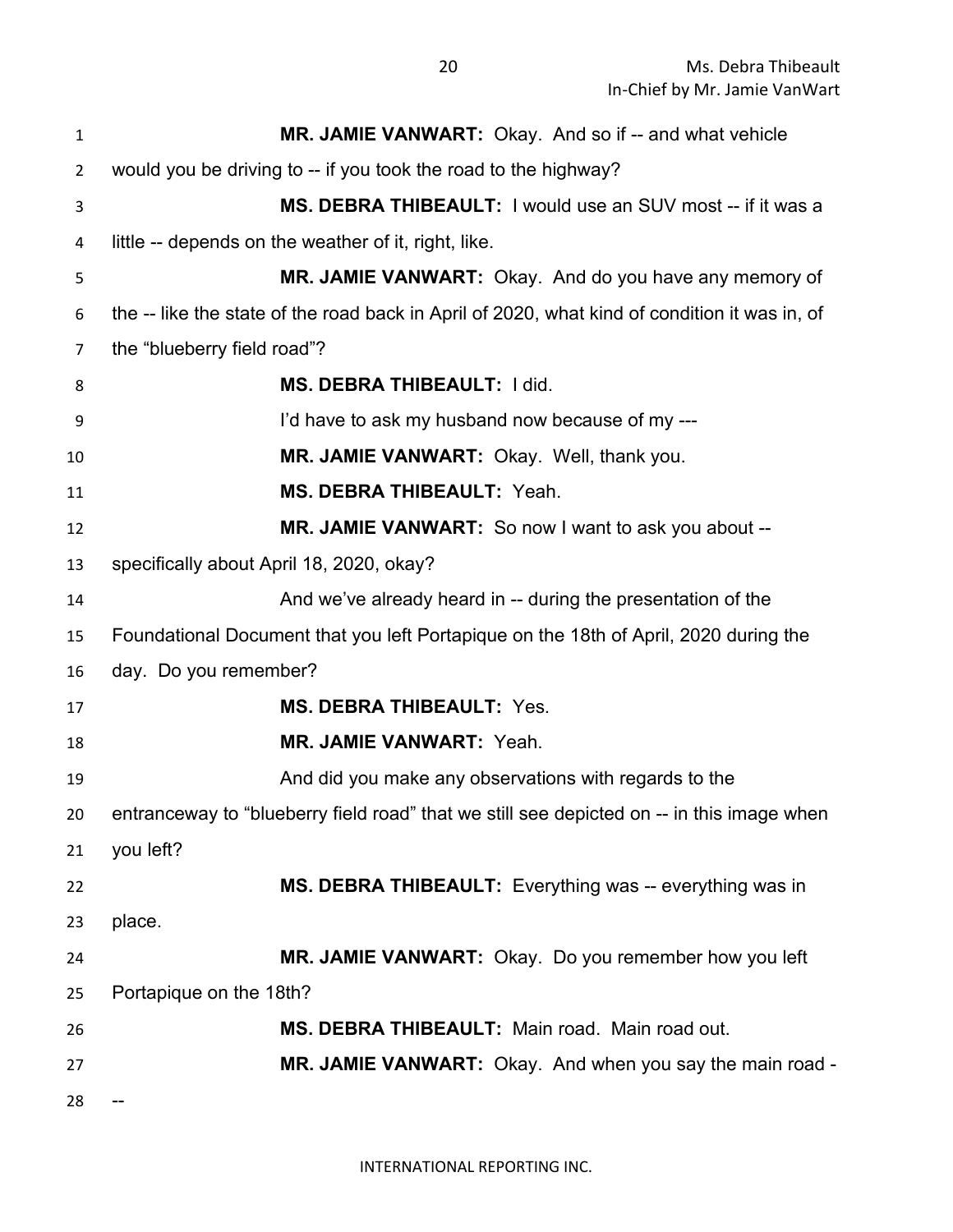| $\mathbf{1}$   | MS. DEBRA THIBEAULT: Cobequid up Orchard Road out.                                       |
|----------------|------------------------------------------------------------------------------------------|
| $\overline{2}$ | MR. JAMIE VANWART: Okay. Do you remember what time of                                    |
| 3              | day you left?                                                                            |
| 4              | MS. DEBRA THIBEAULT: I thought it was in the afternoon.                                  |
| 5              | MR. JAMIE VANWART: Okay. And do you remember where you                                   |
| 6              | were going?                                                                              |
| $\overline{7}$ | MS. DEBRA THIBEAULT: I was going to the city.                                            |
| 8              | MR. JAMIE VANWART: Okay. And do you have a specific                                      |
| 9              | memory of looking at this entranceway to "blueberry field road" as you left on the 18th? |
| 10             | MS. DEBRA THIBEAULT: I always look.                                                      |
| 11             | <b>MR. JAMIE VANWART: Okay.</b>                                                          |
| 12             | MS. DEBRA THIBEAULT: Can't help but look.                                                |
| 13             | MR. JAMIE VANWART: Okay. And so ---                                                      |
| 14             | MS. DEBRA THIBEAULT: You know, I'm conditioned to look after                             |
| 15             | it because when I bought the property, I was told by the previous owner, "Oh, just make  |
| 16             | sure the rope's up all the time and that", so I did.                                     |
| 17             | MR. JAMIE VANWART: Okay. So is your memory of the 18th                                   |
| 18             | when you say that it was -- well, describe how it was on the 18th. Let me ask ---        |
| 19             | MS. DEBRA THIBEAULT: Like any other day. Nothing was out of                              |
| 20             | place ---                                                                                |
| 21             | <b>MR. JAMIE VANWART: Okay.</b>                                                          |
| 22             | MS. DEBRA THIBEAULT: --- except ---                                                      |
| 23             | MR. JAMIE VANWART: If it had been out of place, what would                               |
| 24             | you have done?                                                                           |
| 25             | MS. DEBRA THIBEAULT: I'd go over and put it back together.                               |
| 26             | <b>MR. JAMIE VANWART: Okay.</b>                                                          |
| 27             | MS. DEBRA THIBEAULT: Yeah.                                                               |
| 28             | MR. JAMIE VANWART: And the three photographs that we've                                  |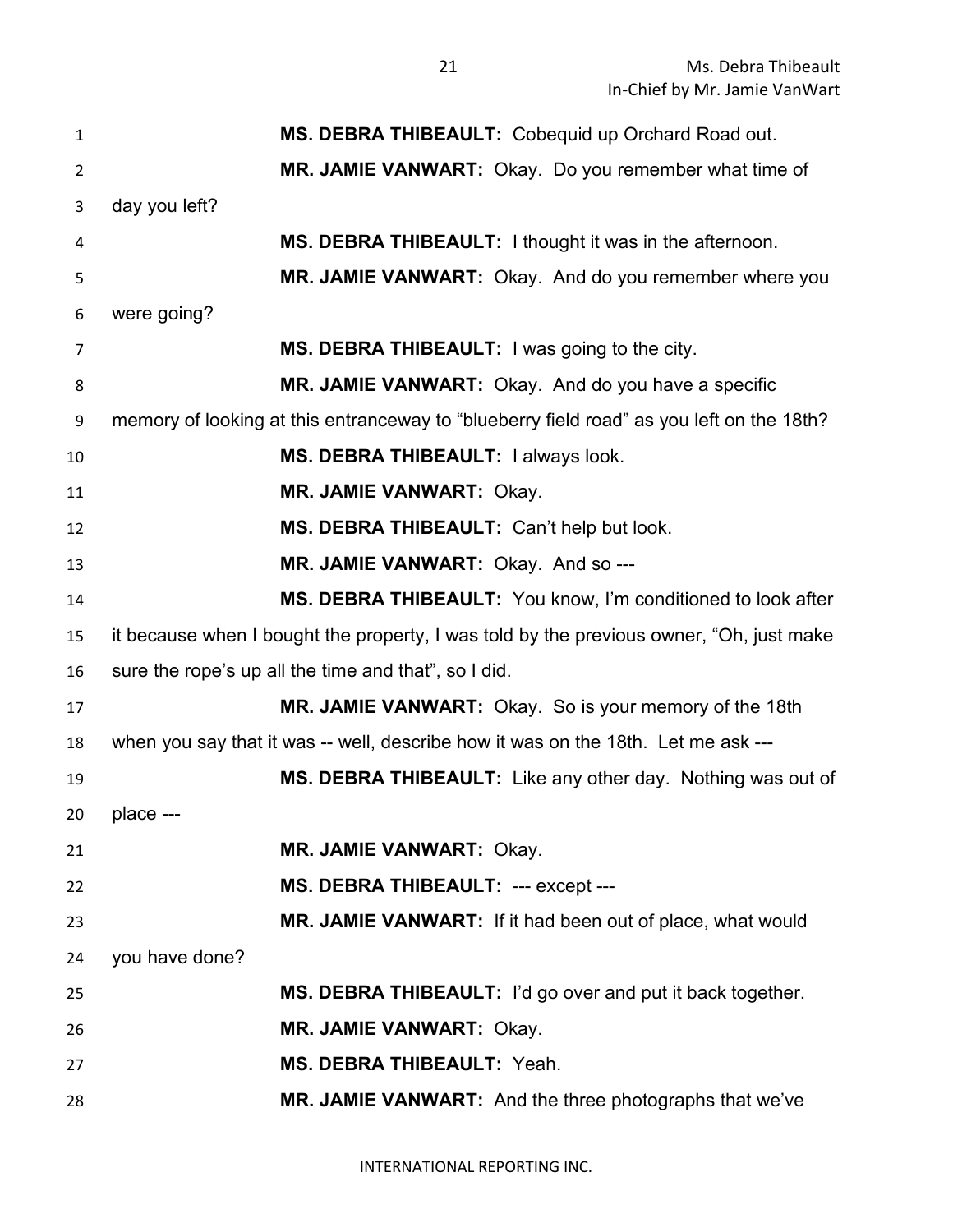| $\mathbf{1}$   | gone through which have been part of Exhibit 282, how accurate of a -- of a depiction is   |
|----------------|--------------------------------------------------------------------------------------------|
| $\overline{2}$ | that of how the entrance would have looked on the 18th?                                    |
| 3              | <b>MS. DEBRA THIBEAULT:</b> You mean compare this to how -- like                           |
| 4              | the 18th.                                                                                  |
| 5              | <b>MR. JAMIE VANWART: Yes.</b>                                                             |
| 6              | MS. DEBRA THIBEAULT: So I would say that it would be more                                  |
| 7              | red, the ribbon. We'd see maybe a few more of them because this is not really -- it        |
| 8              | looks more faded here. I don't know if it's the light. The three -- it was -- it's very    |
| 9              | similar. I'll say that.                                                                    |
| 10             | <b>MR. JAMIE VANWART: Okay.</b>                                                            |
| 11             | MS. DEBRA THIBEAULT: Normally that's how it would look, was                                |
| 12             | what you see right there.                                                                  |
| 13             | MR. JAMIE VANWART: When did you return to Portapique after                                 |
| 14             | the 18th of April, 2020?                                                                   |
| 15             | MS. DEBRA THIBEAULT: It was within three days. I think it -- I                             |
| 16             | was thinking maybe it was the second, but they wouldn't let me down there. And then        |
| 17             | they did.                                                                                  |
| 18             | I think it -- maybe it was a Wednesday and only I was allowed down                         |
| 19             | to check my property because they told me that my house burnt.                             |
| 20             | <b>MR. JAMIE VANWART:</b> Okay. And when you say "they", who are                           |
| 21             | you talking about?                                                                         |
| 22             | MS. DEBRA THIBEAULT: The RCMP.                                                             |
| 23             | MR. JAMIE VANWART: Okay. So I appreciate from your answer                                  |
| 24             | you may not have a clear -- a specific day that you returned, but can you express it in -- |
| 25             | was it days, weeks, months, like?                                                          |
| 26             | MS. DEBRA THIBEAULT: No, within three days.                                                |
| 27             | <b>MR. JAMIE VANWART: Okay. Within three days.</b>                                         |
| 28             | MS. DEBRA THIBEAULT: I wasn't allowed to stay. Just allowed                                |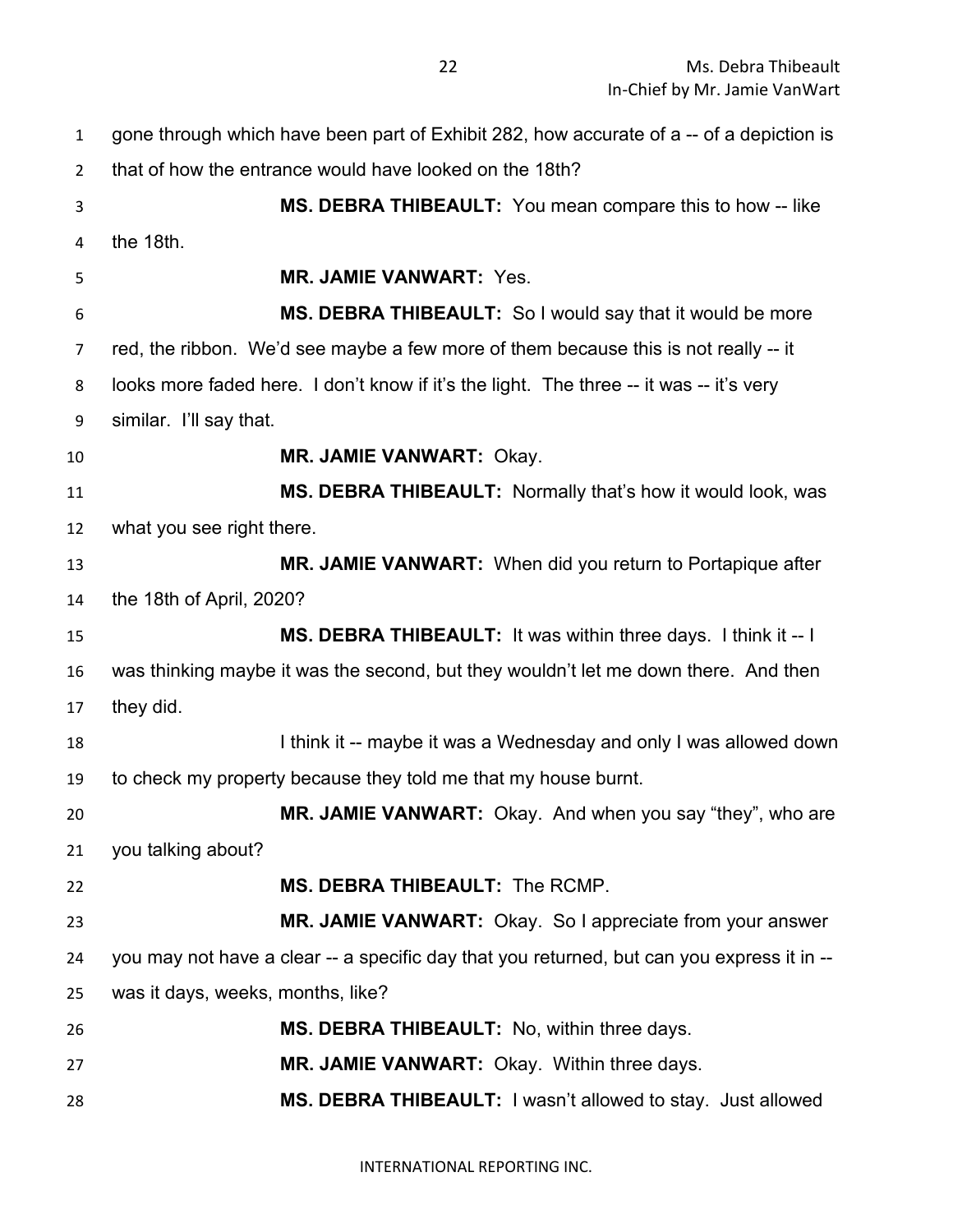to go down and see what was left of my property. **MR. JAMIE VANWART:** And when -- when you were away from Portapique on the 18th to whenever you returned, where was your husband? **MS. DEBRA THIBEAULT:** He was in Halifax. I don't know if he just came back. **MR. JAMIE VANWART:** Okay. **MS. DEBRA THIBEAULT:** He was in Halifax. **MR. JAMIE VANWART:** Okay. And what can you remember about when you returned to Portapique after the 18th? **MS. DEBRA THIBEAULT:** You mean like how they had the RCMP at the front of the road to stop everybody? **MR. JAMIE VANWART:** Well, what do you remember when you arrived back at 2 Cobequid Court, your residence? **MS. DEBRA THIBEAULT:** They escorted me to the --- **MR. JAMIE VANWART:** Okay. **MS. DEBRA THIBEAULT:** --- to my house. **MR. JAMIE VANWART:** Who's "They"? **MS. DEBRA THIBEAULT:** One of the officers had a vehicle and I had to follow him, and he took me around the loop, so I didn't go by -- when I went by, like, a couple of places that were burnt and that. **MR. JAMIE VANWART:** Okay. And who was with you? **MS. DEBRA THIBEAULT:** I was by myself the first time. I came out by myself. I came up through everybody's property because I'm at the -- I have to pass everybody. **MR. JAMIE VANWART:** Okay. Did you make any observations with regards to the entranceway to the blueberry field when you returned back to 27 Portapique after April 18<sup>th</sup>, 2020? **MS. DEBRA THIBEAULT:** Well, I didn't have much time. Like, I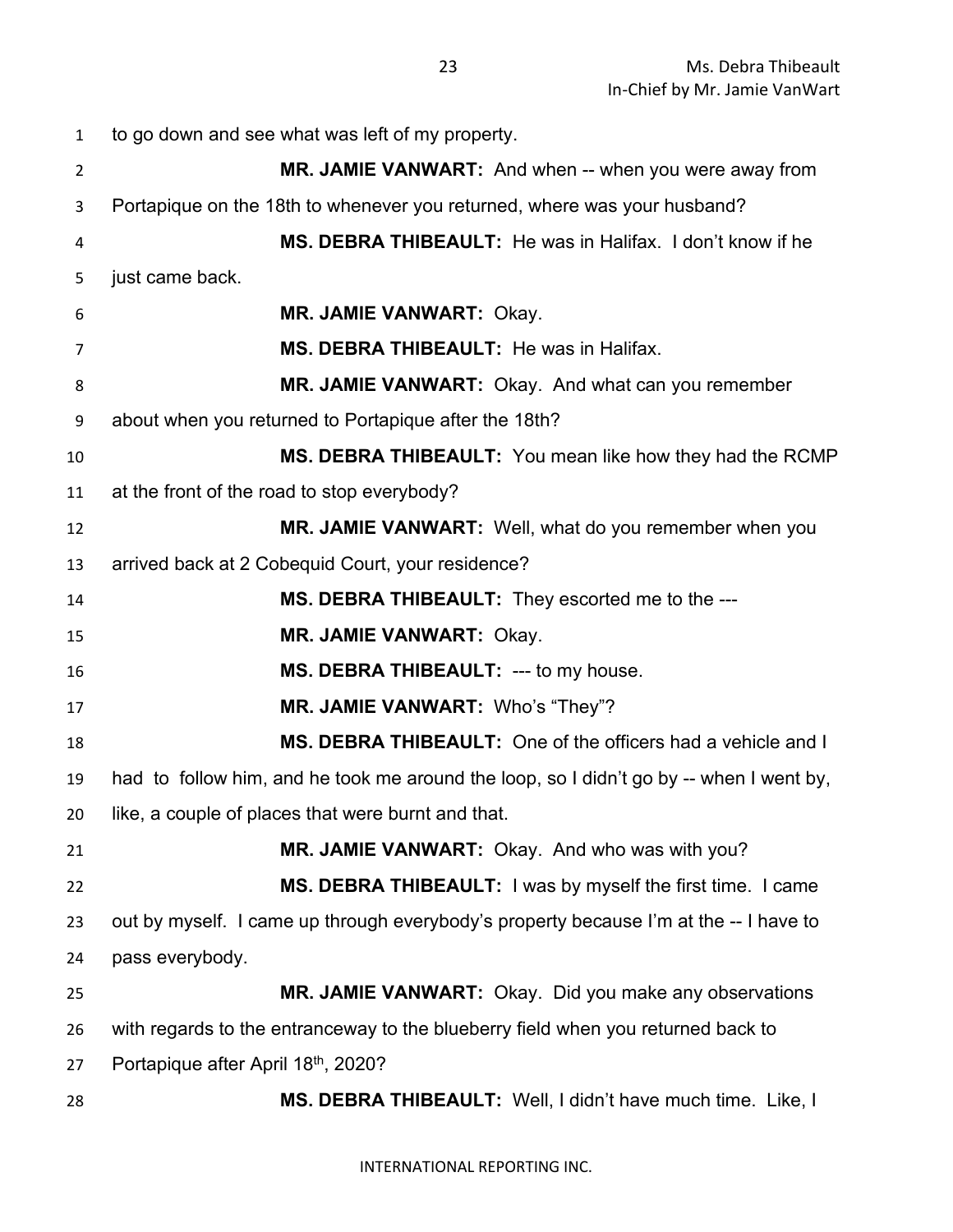had to see my property and get out of there. So it looked like the rope was down but there's people, like, you know, everywhere. So, no, not really, like, picking it apart or anything because it was like I'm on my property, I've only got so many minutes and I have to go.

 **MR. JAMIE VANWART:** Okay. **MS. DEBRA THIBEAULT:** And people everywhere. **MR. JAMIE VANWART:** Okay. And when you say, "People everywhere," who were these people; do you know? **MS. DEBRA THIBEAULT:** Police. **MR. JAMIE VANWART:** Police, okay. And how long were you at home for? **MS. DEBRA THIBEAULT:** Twenty (20) minutes, maybe. In and out, like, you know, checking to see; surprised my house was there. **MR. JAMIE VANWART:** When do you next recall assessing the 15 entranceway to the "blueberry field road" after April  $18<sup>th</sup>$ ? **MS. DEBRA THIBEAULT:** Do you mean when I came back with my husband? **MR. JAMIE VANWART:** Yes. **MS. DEBRA THIBEAULT:** There was a lot of activity. There's police everywhere, bomb dogs. They were taking down tents. They had -- the police had tents in the blueberry field. There was RCMP in my yard and they were talking to me. We were looking at the blueberry field because we returned that way, and I noticed that half of the top of the post was gone; like, the bottom part was gone, like, split off. And I mentioned that, "Holy, what happened there? Someone drove through there. Where's the rope? Where's that?" So I walked over to it and the rope was still -- the nylon rope, the loop, was still attached to the top and it was swung over, like, when you drive through it, to this side where it was stable. So that really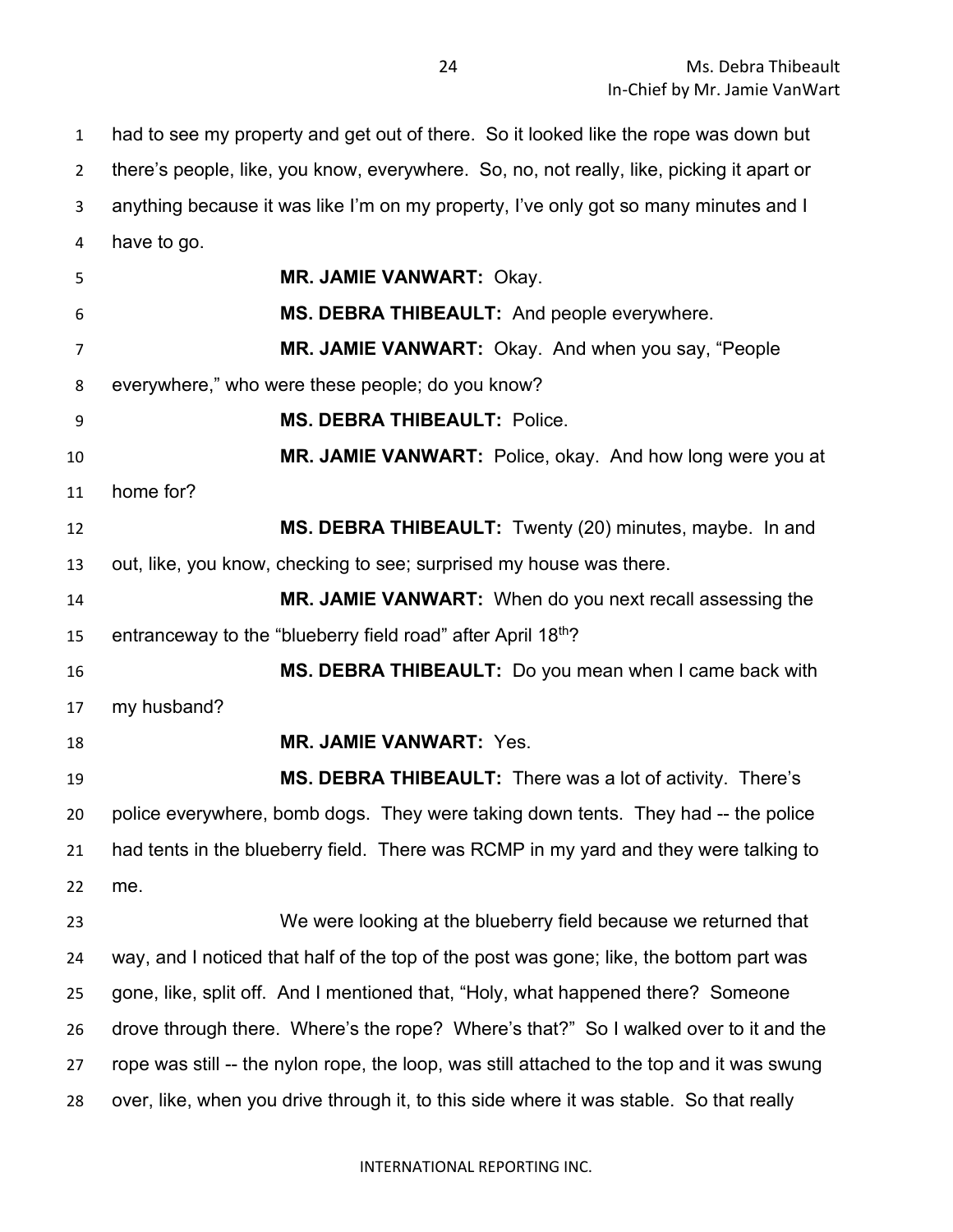| $\mathbf{1}$ | surprised me, how that side was so stable. It was almost like a joke how it was, like,                |
|--------------|-------------------------------------------------------------------------------------------------------|
| 2            | wow, look at that, you know?                                                                          |
| 3            | MR. JAMIE VANWART: Okay. Well, I'm interested in                                                      |
| 4            | understanding this observation that you made. So I began by asking you when you first                 |
| 5            | came back to Portapique after April 18 <sup>th</sup> , and you described returning to your residence. |
| 6            | Was it on this return that you made the observation that you just described, or is on a               |
| 7            | different occasion?                                                                                   |
| 8            | MS. DEBRA THIBEAULT: When I returned with my husband, so                                              |
| 9            | it's -- see, the first time, I was only allowed there for a few minutes, but then I was               |
| 10           | allowed to come back. Because we were told we weren't allowed back in.                                |
| 11           | <b>MR. JAMIE VANWART: Okay.</b>                                                                       |
| 12           | MS. DEBRA THIBEAULT: We had to wait because they were                                                 |
| 13           | busy inside; the RCMP were busy, so we weren't allowed in there. So we had to wait                    |
| 14           | until -- I think Tom Taggart was telling us that, when we were allowed back in.                       |
| 15           | And so we were allowed to stand there and be on our property, and                                     |
| 16           | that's when I was observing everything going on around me and what was different and                  |
| 17           | seeing all these people.                                                                              |
| 18           | MR. JAMIE VANWART: Okay. And then this occasion that you                                              |
| 19           | returned with your husband, ---                                                                       |
| 20           | <b>MS. DEBRA THIBEAULT: Yes</b>                                                                       |
| 21           | MR. JAMIE VANWART: --- how long after April 18th?                                                     |
| 22           | MS. DEBRA THIBEAULT: I think he said a week.                                                          |
| 23           | MR. JAMIE VANWART: And who said a week?                                                               |
| 24           | MS. DEBRA THIBEAULT: My husband.                                                                      |
| 25           | MR. JAMIE VANWART: And what do you remember yourself?                                                 |
| 26           | MS. DEBRA THIBEAULT: We just -- yeah, I think it was, like, a                                         |
| 27           | week, the next week.                                                                                  |
|              |                                                                                                       |

**MR. JAMIE VANWART:** Okay.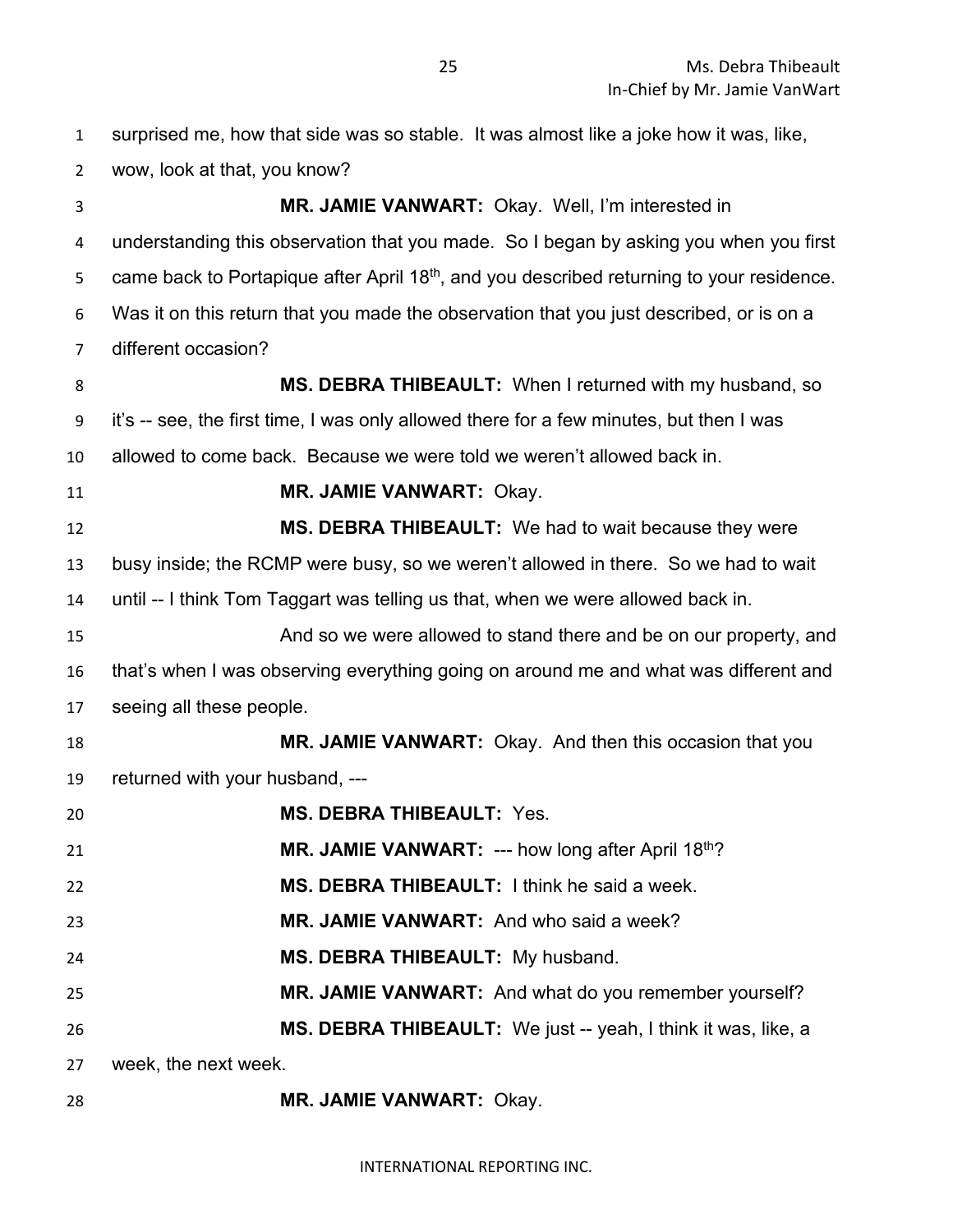| $\mathbf{1}$   | MS. DEBRA THIBEAULT: But there were conditions. You know,                                    |
|----------------|----------------------------------------------------------------------------------------------|
| $\overline{2}$ | we weren't allowed off our property.                                                         |
| 3              | <b>MR. JAMIE VANWART: Okay.</b>                                                              |
| 4              | MS. DEBRA THIBEAULT: I wanted to go look for stuff, but yeah.                                |
| 5              | MR. JAMIE VANWART: And how long did you stay for?                                            |
| 6              | MS. DEBRA THIBEAULT: When I returned?                                                        |
| 7              | MR. JAMIE VANWART: M'hm.                                                                     |
| 8              | MS. DEBRA THIBEAULT: I was there.                                                            |
| 9              | MR. JAMIE VANWART: Okay. And you began to describe the                                       |
| 10             | entrance point to the "blueberry field road" as you observed it when you returned with       |
| 11             | your husband. So you mentioned the state of the rope being different.                        |
| 12             | MS. DEBRA THIBEAULT: Yeah.                                                                   |
| 13             | MR. JAMIE VANWART: Okay. Can you describe where the rope                                     |
| 14             | was?                                                                                         |
| 15             | MS. DEBRA THIBEAULT: It was on the right side because the                                    |
| 16             | post was broken on ---                                                                       |
| 17             | <b>MR. JAMIE VANWART: Okay.</b>                                                              |
| 18             | MS. DEBRA THIBEAULT: Someone drove through it.                                               |
| 19             | <b>MR. JAMIE VANWART: And ---</b>                                                            |
| 20             | MS. DEBRA THIBEAULT: So the top part was swung over to the                                   |
| 21             | right side against that post, laying there on the rocks and still attached, and of course it |
| 22             | was still -- the regular post on that side was still tied to the other tree, like, ---       |
| 23             | MR. JAMIE VANWART: Okay. So right now we are still looking at                                |
| 24             | an image, which is photograph 4 on Exhibit 282, and we see the post with the number 3        |
| 25             | on top. What was the state of that post when you returned?                                   |
| 26             | <b>MS. DEBRA THIBEAULT:</b> It was gone, right? Like, the top part ---                       |
| 27             | MR. JAMIE VANWART: What do you mean by gone?                                                 |
| 28             | MS. DEBRA THIBEAULT: --- it was over on this side.                                           |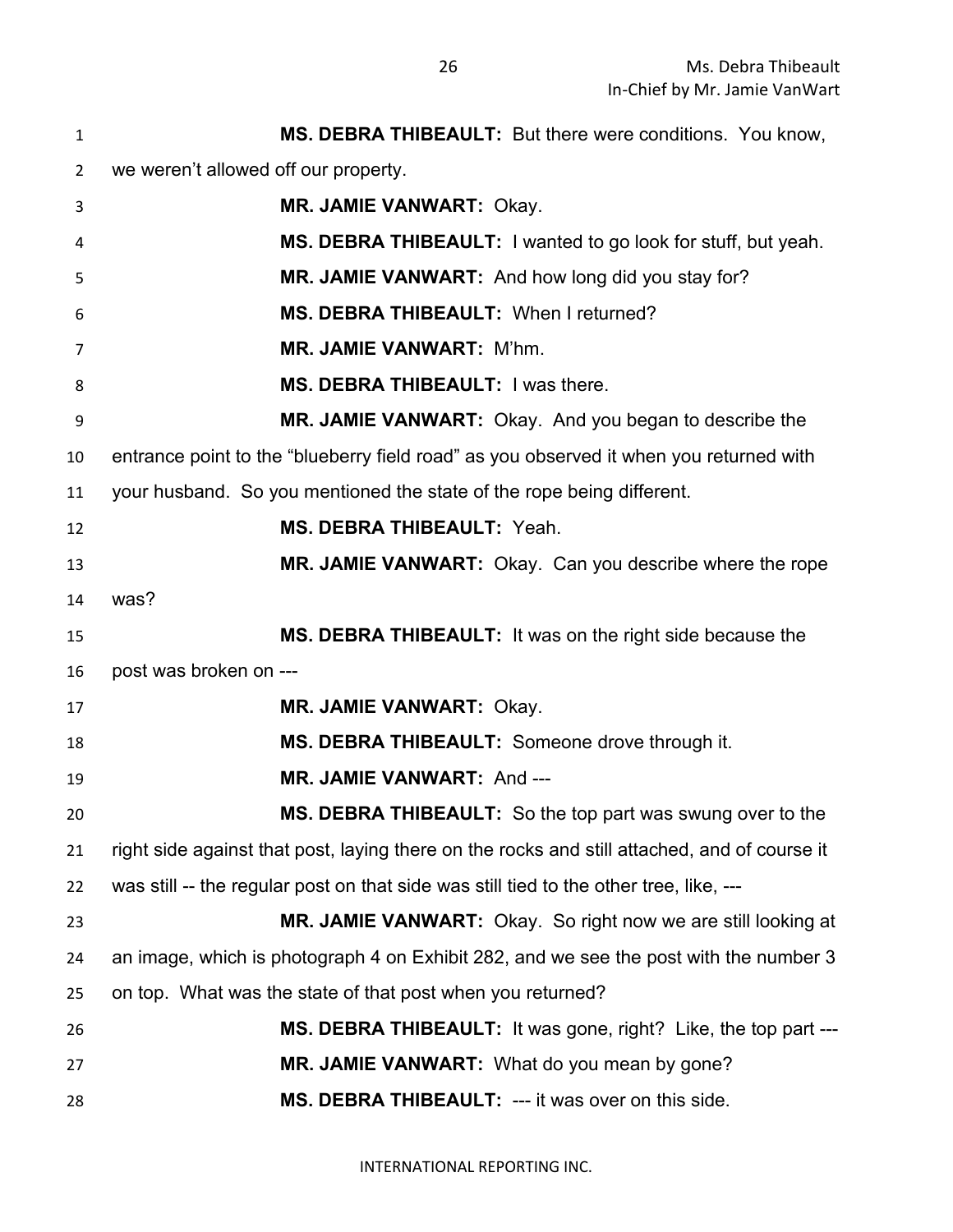| 1              | MR. JAMIE VANWART: Okay. Was it standing?                                                      |
|----------------|------------------------------------------------------------------------------------------------|
| $\overline{2}$ | MS. DEBRA THIBEAULT: The post was laying on the ground with                                    |
| 3              | the rope still on it, close to the original post on this side, laying on the ground with the   |
| 4              | nylon rope still on it. It was surprising but it was still attached, the loop was still on it, |
| 5              | and it was swung over, like it snapped. It snapped on this side that you see with the 3,       |
| 6              | and swung over to this side.                                                                   |
| 7              | MR. JAMIE VANWART: Okay. Was -- do you recall if there was                                     |
| 8              | any part of the post -- and, again, we're talking about the post with the 3 on top, was        |
| 9              | any part of the post still in the ground where -- in its usual state?                          |
| 10             | MS. DEBRA THIBEAULT: There was a little bit, yes, like, where it                               |
| 11             | was snapped in two, yeah.                                                                      |
| 12             | <b>MR. JAMIE VANWART: Okay.</b>                                                                |
| 13             | <b>MS. DEBRA THIBEAULT: Yes.</b>                                                               |
| 14             | MR. JAMIE VANWART: Okay. And the remainder of the post,                                        |
| 15             | again, could you describe what side of the -- like, where was it located?                      |
| 16             | MS. DEBRA THIBEAULT: If we go back to the other picture?                                       |
| 17             | MR. JAMIE VANWART: Which other picture? I can do that.                                         |
| 18             | MS. DEBRA THIBEAULT: The other side where there's the post,                                    |
| 19             | the other post.                                                                                |
| 20             | <b>MR. JAMIE VANWART: Okay.</b>                                                                |
| 21             | MS. DEBRA THIBEAULT: Because that's where it is.                                               |
| 22             | MR. JAMIE VANWART: So I think that may be Exhibit -- picture                                   |
| 23             | number 2 in the same exhibit.                                                                  |
| 24             | MS. DEBRA THIBEAULT: Okay. See that post? See the post                                         |
| 25             | with the white sign ---                                                                        |
| 26             | <b>MR. JAMIE VANWART: Yes.</b>                                                                 |
| 27             | <b>MS. DEBRA THIBEAULT:</b> --- in the picture? It's over -- so what                           |
| 28             | broke off, you know, how it swung around, ended up on that side on the ground, just like       |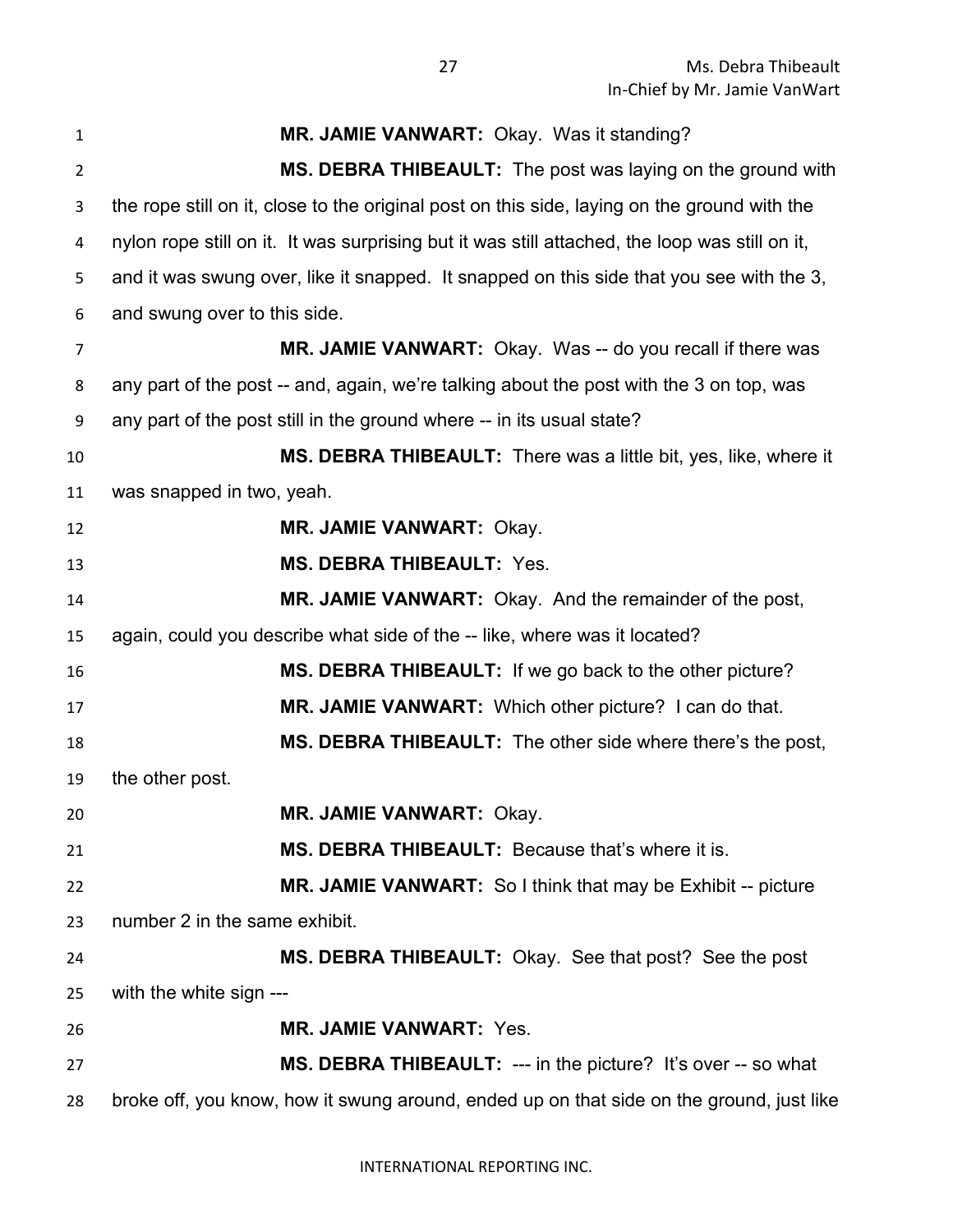| $\mathbf{1}$   | it exploded on this side. It just flew over on that side. That's where I found it, still |
|----------------|------------------------------------------------------------------------------------------|
| $\overline{2}$ | attached.                                                                                |
| 3              | MR. JAMIE VANWART: Okay. And when you say, "Still                                        |
| 4              | attached," what are you referring to?                                                    |
| 5              | MS. DEBRA THIBEAULT: The rope was still attached to it.                                  |
| 6              | MR. JAMIE VANWART: Okay. So the rope was still looped over -                             |
| 7              |                                                                                          |
| 8              | <b>MS. DEBRA THIBEAULT: Yeah.</b>                                                        |
| 9              | MR. JAMIE VANWART: --- the post that you found over there?                               |
| 10             | Okay.                                                                                    |
| 11             | MS. DEBRA THIBEAULT: I pointed it out to the sergeant I was                              |
| 12             | talking to, and my husband.                                                              |
| 13             | MR. JAMIE VANWART: Okay. And do you recall who you pointed                               |
| 14             | it out to?                                                                               |
| 15             | MS. DEBRA THIBEAULT: I don't remember his name.                                          |
| 16             | <b>MR. JAMIE VANWART:</b> What was -- now, again, we're looking at                       |
| 17             | photograph 2. What was the state of the post that's depicted in photograph 2 when you    |
| 18             | returned after the 18 <sup>th</sup> ?                                                    |
| 19             | MS. DEBRA THIBEAULT: What was that?                                                      |
| 20             | <b>MR. JAMIE VANWART:</b> What was -- can you describe the post                          |
| 21             | and how it was when you returned after the $18th$ of April, the post depicted in this    |
| 22             | photograph? You've described the other post.                                             |
| 23             | MS. DEBRA THIBEAULT: Yeah, I'm just thinking because it was                              |
| 24             | still in the ground, solid, and still tied. It was solid in place.                       |
| 25             | MR. JAMIE VANWART: Okay.                                                                 |
| 26             | MS. DEBRA THIBEAULT: It really surprised me it was still in                              |
| 27             | place.                                                                                   |
| 28             | MR. JAMIE VANWART: And what about the rope in relation to ---                            |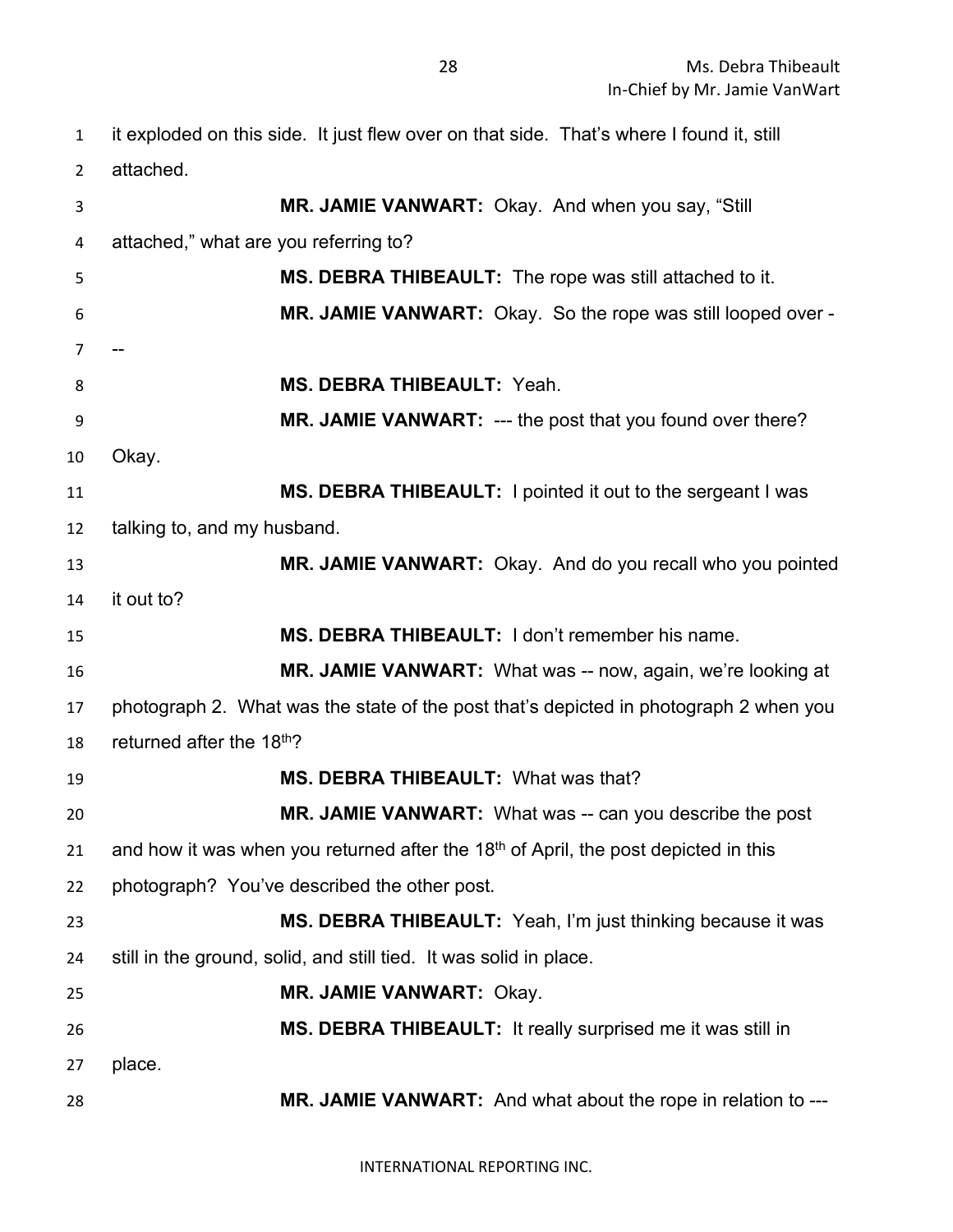| $\mathbf{1}$   | MS. DEBRA THIBEAULT: It's still attached to it.                                                 |
|----------------|-------------------------------------------------------------------------------------------------|
| $\overline{2}$ | <b>MR. JAMIE VANWART: Okay.</b>                                                                 |
| 3              | <b>MS. DEBRA THIBEAULT:</b> You got the rope that's tied to the tree                            |
| 4              | beside it to brace it, to secure it, to keep it upright, you know, for extra stability.         |
| 5              | <b>MR. JAMIE VANWART:</b> Okay. And after the $18th$ , do you know                              |
| 6              | what happened with this entranceway? Like, was it ever fixed up again?                          |
| 7              | MS. DEBRA THIBEAULT: Yeah, we fixed it up.                                                      |
| 8              | MR. JAMIE VANWART: And who did that?                                                            |
| 9              | MS. DEBRA THIBEAULT: My husband.                                                                |
| 10             | MR. JAMIE VANWART: Okay. And did you help out with that?                                        |
| 11             | <b>MS. DEBRA THIBEAULT: Yes.</b>                                                                |
| 12             | MR. JAMIE VANWART: Okay. And did you use any of the same                                        |
| 13             | material for ---                                                                                |
| 14             | MS. DEBRA THIBEAULT: Yes, we used the same. Paul would                                          |
| 15             | just cut the -- cut the bottom part off and then just dug it -- dug the hole and then put it    |
| 16             | back, put the gravel, put the little rocks around, straightened it up, but the number three     |
| 17             | sign was, like, hardly there at all.                                                            |
| 18             | MR. JAMIE VANWART: Okay. And what about the rope? Did                                           |
| 19             | you use the same rope?                                                                          |
| 20             | MS. DEBRA THIBEAULT: It's pretty good shape.                                                    |
| 21             | MR. JAMIE VANWART: So did you use the same rope?                                                |
| 22             | MS. DEBRA THIBEAULT: Yeah.                                                                      |
| 23             | MR. JAMIE VANWART: Yeah. Okay. And how long after the 18th                                      |
| 24             | did you and your husband fix the entranceway so?                                                |
| 25             | MS. DEBRA THIBEAULT: We had to wait -- I think we had to wait                                   |
| 26             | until they took all their tents down, and a lot of activity, and -- within a week, I would say. |
| 27             | MR. JAMIE VANWART: And I think during my questionings, and I                                    |
| 28             | can't recall at the beginning if I asked you what your husband's name was.                      |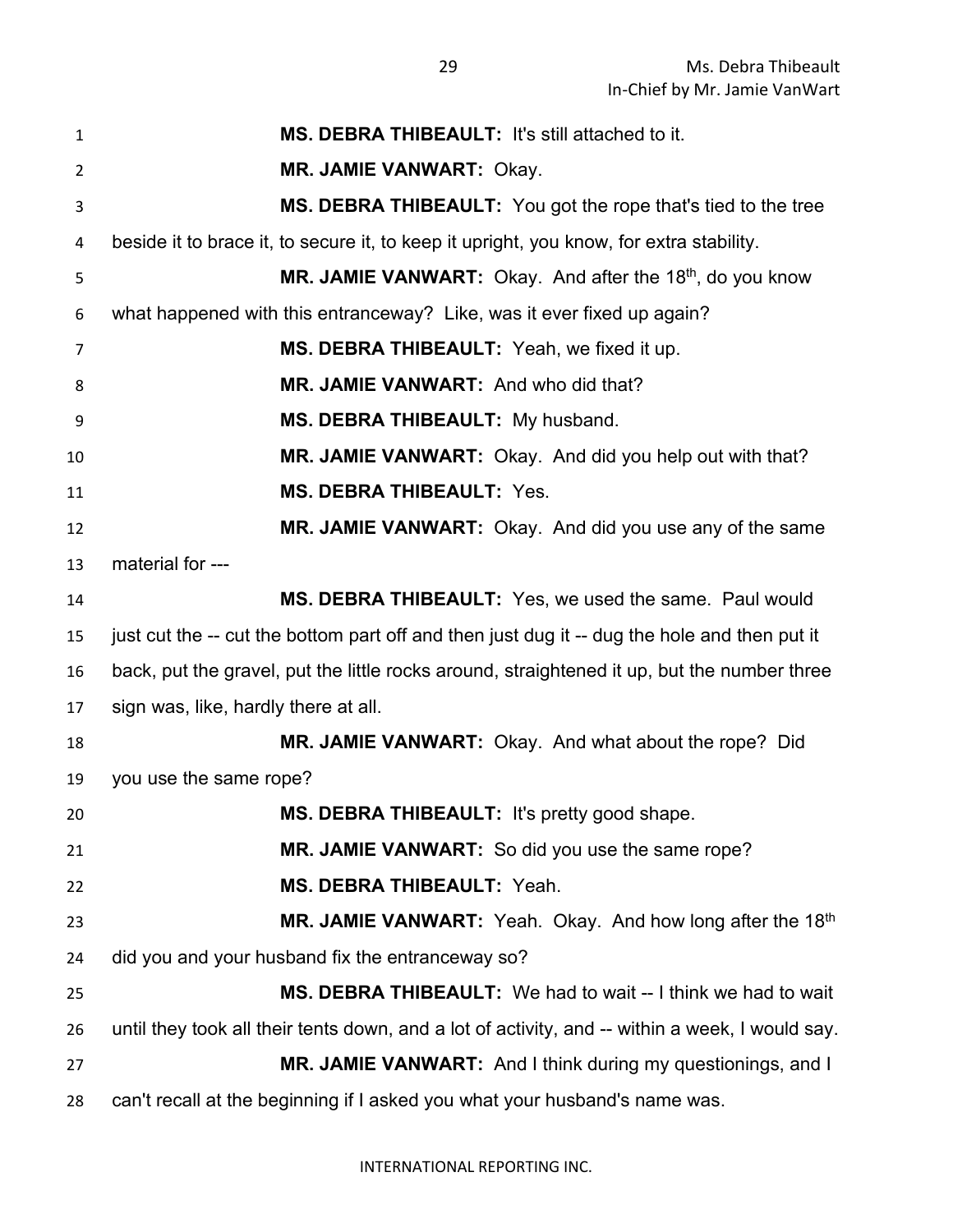**MS. DEBRA THIBEAULT:** Peter. **MR. JAMIE VANWART:** Peter. And what's his last name? **MS. DEBRA THIBEAULT:** Thibeault. **MR. JAMIE VANWART:** Thibeault. Thank you. Well, thank you, Ms. Thibeault. Those are the questions I have for you now. There may be some follow-up questions, but I'll turn it now back to the Commissioners. Thank you. **COMMISSIONER MacDONALD:** Yeah, thank you so much, and thank you so much, Ms. Thibeault. I just have one question for you. I'm going to ask it 10 while it's fresh in my mind. You indicated that you returned after April 18<sup>th</sup>, 2020, first without your husband; right? Correct? And then you returned -- when you returned the second time, it was with your husband, and you estimated that was approximately about 13 a week later, after the  $18<sup>th</sup>$ . **MS. DEBRA THIBEAULT:** Yes, about that time --- **COMMISSIONER MacDONALD:** Okay. And then you --- **MS. DEBRA THIBEAULT:** --- I think. **COMMISSIONER MacDONALD:** --- also indicated when asked when you and your husband repaired the --- **MS. DEBRA THIBEAULT:** Fence. **COMMISSIONER MacDONALD:** --- rope and the fence --- **MS. DEBRA THIBEAULT:** Yeah. **COMMISSIONER MacDONALD:** --- or the post, you indicated it was about a week later. When you say it was about a week later, was it a week later after you returned with your husband? In other words, approximately two weeks after 25 the  $18<sup>th</sup>$ ? **MS. DEBRA THIBEAULT:** Around that time, yes. **COMMISSIONER MacDONALD:** Okay. Thank you. I just wasn't sure when you said a week later whether you meant a week later after the 18<sup>th</sup> or after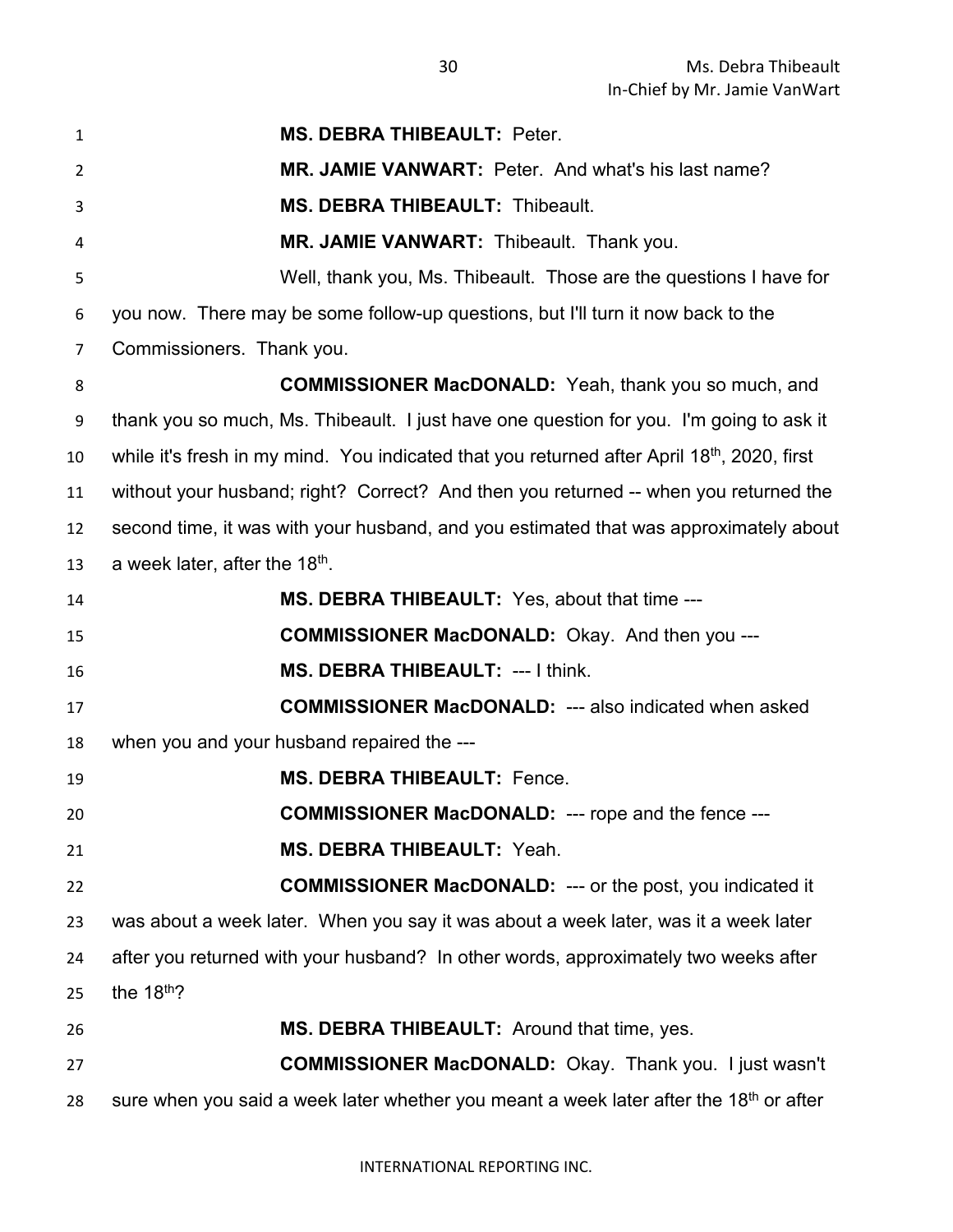you returned, so thank you. And as Mr. VanWart has said, we'll take a break now, and thank you again, and there may be some more questions for you, so you just hang on. Appreciate it. Thank you. **REGISTRAR DARLENE SUTHERLAND:** Thank you. **COMMISSIONER MacDONALD:** Thanks, everyone. We will break, let's say we'll break for half an hour. If you need more time, let me know, Mr. VanWart. Thank you. **MR. JAMIE VANWART:** Thank you. **COMMISSIONER MacDONALD:** And thank you, Ms. Thibeault. **MS. DEBRA THIBEAULT:** Thank you. **REGISTRAR DARLENE SUTHERLAND:** Thank you. Counsel will now caucus and the proceedings will resume in 30 minutes. --- Upon breaking at 10:24 a.m. --- Upon resuming at 11:13 a.m. **REGISTRAR DARLENE SUTHERLAND:** Welcome back. The proceedings are again in session. **COMMISSIONER MacDONALD:** Well, thank you very much, and thank you very much, Participant's Counsel and Commission Counsel. You've had your meeting and I understand that there are some remaining questions, which I further understand that Ms. McCulloch will -- would like to pose to her client actually, so we're pleased to have that happen and call on you, Ms. McCulloch. Thank you. Hello again, Ms. Thibeault. Hello again. Your Counsel, Ms. McCulloch, has a few questions for you. Thank you. **--- CROSS-EXAMINATION BY MS. SANDRA McCULLOCH: MS. SANDRA McCULLOCH:** Hi, Ms. Thibeault. I'm just asking a few follow-up questions on behalf of the Participant's Counsel here today. In your testimony this morning, you had described your use of the road alongside the blueberry field road, we've been calling it the blueberry field road. Can you think back to about the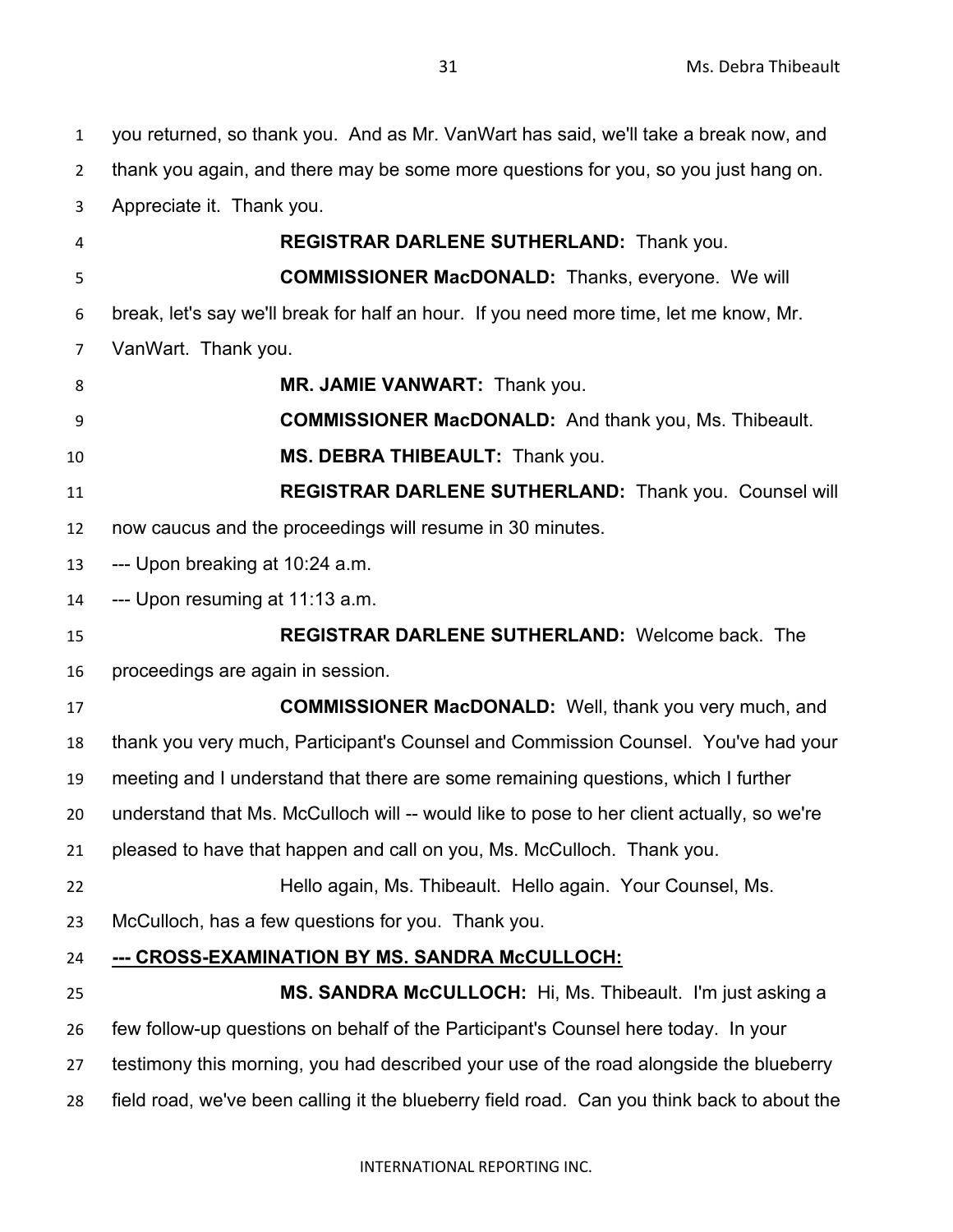year prior to the mass casualty event, how often do you figure you would have used the road? **MS. DEBRA THIBEAULT:** I used it all the time. So at least once a day. I walk around there too. I use the side-by-side there and my vehicle, So it's a road I know very well so. **MS. SANDRA McCULLOCH:** When you say your vehicle, what types of -- aside from a side-by-side, what vehicles would you drive on that road? **MS. DEBRA THIBEAULT:** A SUV and a Honda Accent. It's hatchback, small car. **MS. SANDRA McCULLOCH:** Thank you. And so you had just talked a little bit about the quality of the road. You'd actually used the phrase "it was in better condition." When you say it was in better condition, what did you mean by that? Better condition than what? **MS. DEBRA THIBEAULT:** 2016 it was a little rough, you know, gravel and little bumpy, and there was more -- like, if a heavy vehicle come in, it kind of sunk down a bit, so more difficult with a tiny car. But since then, he was working on the road all the time, making it wider, gravel, and grading it. It was quite nice. **MS. SANDRA McCULLOCH:** Okay. And --- **MS. DEBRA THIBEAULT:** It was better than our Orchard Estate Road. **MS. SANDRA McCULLOCH:** Okay. Do you mean Orchard Beach Drive? **MS. DEBRA THIBEAULT:** Yes. **MS. SANDRA McCULLOCH:** Is what you mean? Okay. And when you -- so you talked a little bit about it changing from 2016 to 2020, and you described it -- the condition it was in and around 2020, about how long had it been in that condition? Prior to 2020, roughly how long had it been in that better condition than Orchard Beach that you just described?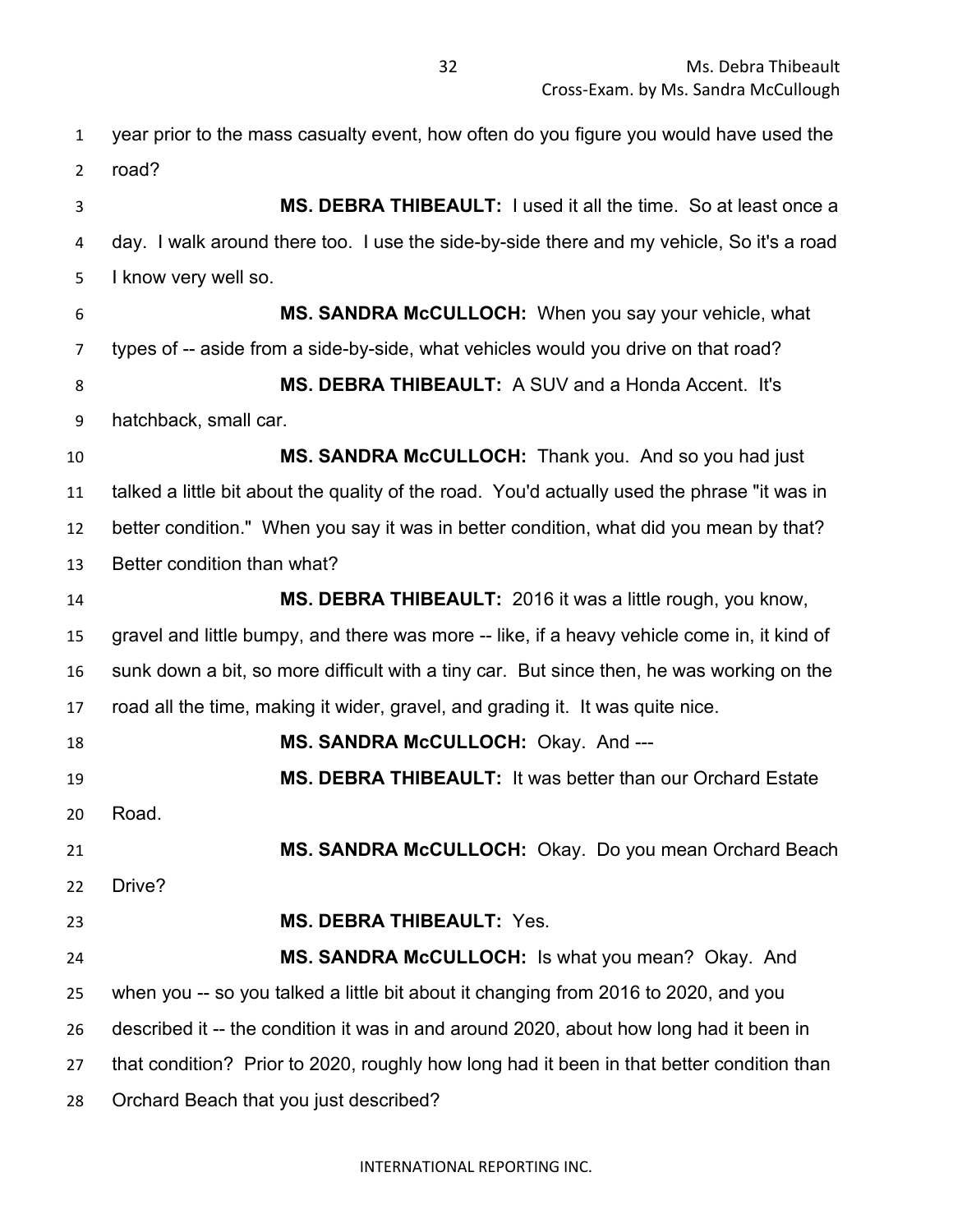**MS. DEBRA THIBEAULT:** Well, there was no potholes like there was in Orchard Estate. He was always working on that road, the person who owned it, grading it, and -- so it was improving it all the time so. **MS. SANDRA McCULLOCH:** And, Ms. Thibeault, earlier this morning you had described using the blueberry field road to drive out to the highway. When you mentioned the highway, did you mean Highway 2? **MS. DEBRA THIBEAULT:** Yeah, right there. **MS. SANDRA McCULLOCH:** Okay. And --- **MS. DEBRA THIBEAULT:** It's just another way out. **MS. SANDRA McCULLOCH:** Okay. And to get to Highway 2, would you have used the Brown Loop? **MS. DEBRA THIBEAULT:** I could if I wanted to, go around the houses and out that way, just come out a little farther over, but I didn't need to do that. I'd just go straight out, and then I sometimes shoot across the pavement and take east Melrose, like, out that way. **MS. SANDRA McCULLOCH:** Other than yourself, Ms. Thibeault, did you observe anybody else using the blueberry field road between 2016 and 2020? **MS. DEBRA THIBEAULT:** Yes, I did. **MS. SANDRA McCULLOCH:** Can you tell me more about that? Who else did you see using it? **MS. DEBRA THIBEAULT:** Of course, the people that own it, people that walk their dogs from Brown Loop, some people in the neighbourhood that live on the main Portapique road would use it to walk. I seen Lisa there once. Some people in Orchard Estate would use it, just drive around, different people. I seen people that -- in -- I don't know who they were, with trucks and that. Yeah. **MS. SANDRA McCULLOCH:** And what kind of trucks were describing just then? **MS. DEBRA THIBEAULT:** Half ton trucks. And you would see, of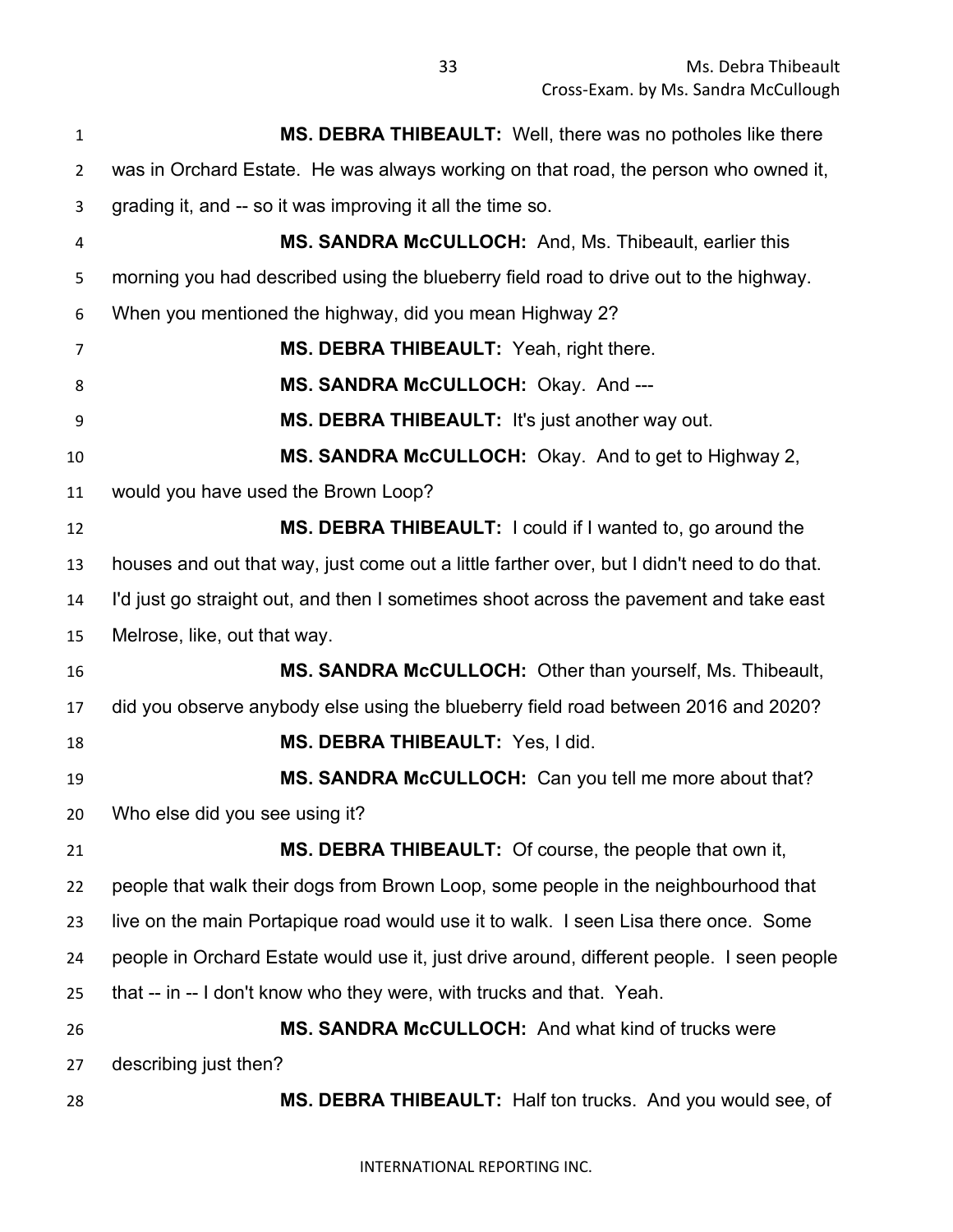course, machinery for the blueberry field, you know, for grading the road and the fields and stuff. Yeah.

 **MS. SANDRA McCULLOCH:** Did you ever observe the perpetrator use the blueberry field road? **MS. DEBRA THIBEAULT:** I only seen him once on that road. **MS. SANDRA McCULLOCH:** When did you see him? **MS. DEBRA THIBEAULT:** He was -- it's the first time I seen him on -- like in -- right in front of my house there. He was on a bike. I just stayed in the corner, because I can be out on my land and he wouldn't see me, and I saw this guy and he was looking everything over and like going slow. So he caught my attention because it's not something I see all the time right in front of my place, and then he went on the blueberry field, and he was just looking at everything. Yeah. **MS. SANDRA McCULLOCH:** Okay. In terms of a timeframe, are you able to remember, would that have been weeks before April of 2020, months, years? **MS. DEBRA THIBEAULT:** This was before that. This was before. **MS. SANDRA McCULLOCH:** Yes. **MS. DEBRA THIBEAULT:** This was good weather, so, so many months before. **MS. SANDRA McCULLOCH:** Okay. And you referenced him being on a bike. **MS. DEBRA THIBEAULT:** M'hm. **MS. SANDRA McCULLOCH:** What kind of bike? **MS. DEBRA THIBEAULT:** It's like a -- it's like a -- like a bike you would use. What kind of example can I give? I don't know what the make of it was. Do you want to know --- **COMMISSIONER MacDONALD:** I apologise. I didn't hear that answer. Sorry. Could you just repeat it, please?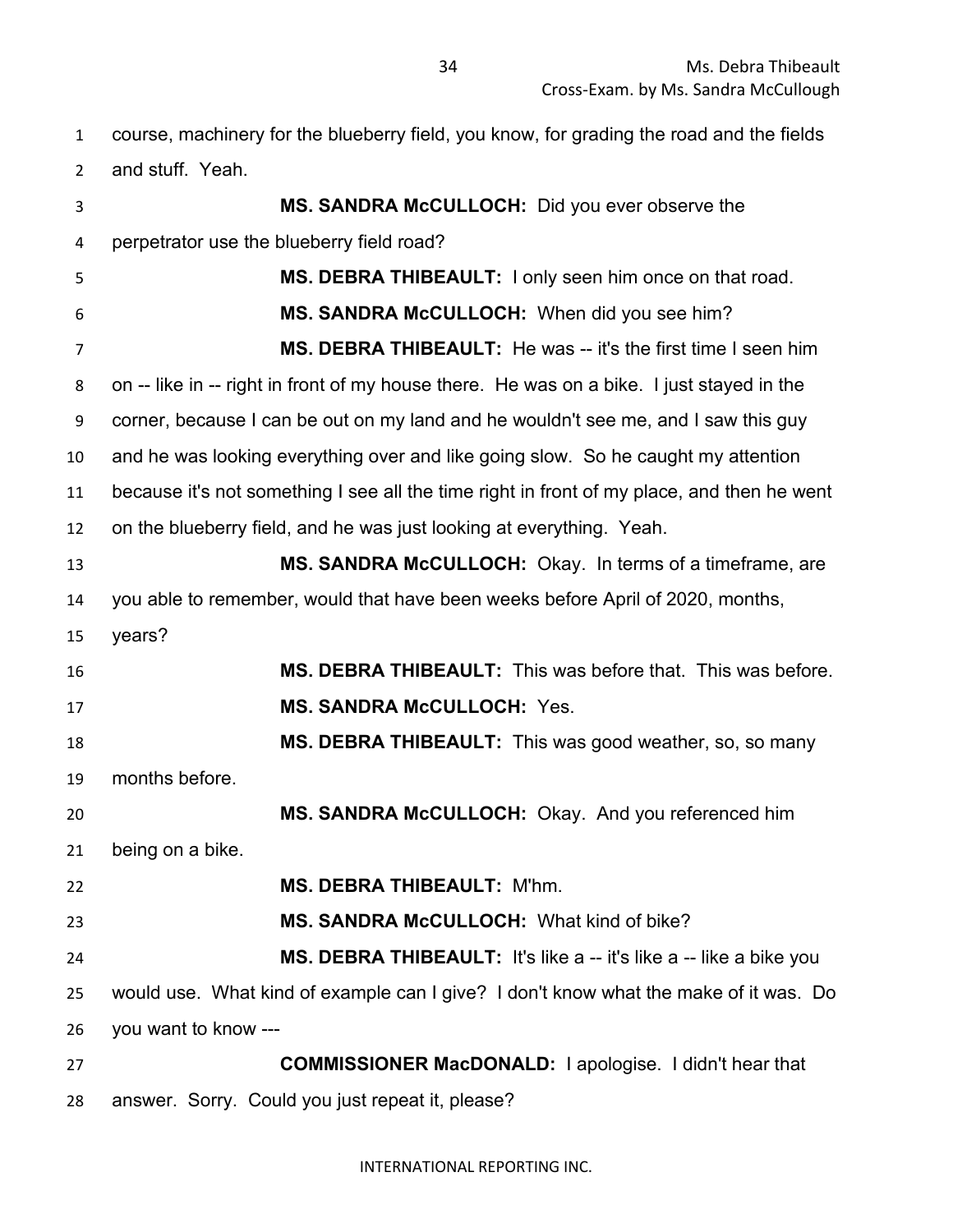| $\mathbf{1}$ | MS. DEBRA THIBEAULT: I don't know what the brand of the bike                               |
|--------------|--------------------------------------------------------------------------------------------|
| 2            | was. It was something you use the bike anywhere.                                           |
| 3            | MS. SANDRA McCULLOCH: Okay. Do you mean like a                                             |
| 4            | motorised bike ---                                                                         |
| 5            | <b>MS. DEBRA THIBEAULT: No.</b>                                                            |
| 6            | MS. SANDRA McCULLOCH: --- or a -- or a pedal bike?                                         |
| 7            | MS. DEBRA THIBEAULT: Be like a pedal bike.                                                 |
| 8            | MS. SANDRA McCULLOCH: Okay. Thank you. Ms. Thibeault,                                      |
| 9            | earlier you spoke about returning to your home on your own the first time after the mass   |
| 10           | casualty event, you described it as being about three days after the fact. Did you have    |
| 11           | any contact with the RCMP prior to returning to your home after the mass casualty          |
| 12           | event?                                                                                     |
| 13           | MS. DEBRA THIBEAULT: Do you mean like when we first found                                  |
| 14           | out there was -- from the time we found out that there was a -- like all this had happened |
| 15           | on our property? We had contact then. Like my husband called 9-1-1 and spoke to            |
| 16           | somebody a couple of times, and a sergeant after that.                                     |
| 17           | MS. SANDRA McCULLOCH: Were you present when these calls                                    |
| 18           | were made?                                                                                 |
| 19           | <b>MS. DEBRA THIBEAULT: Yes.</b>                                                           |
| 20           | MS. SANDRA McCULLOCH: Okay. And do you recall roughly                                      |
| 21           | when?                                                                                      |
| 22           | MS. DEBRA THIBEAULT: Well, early that morning when we were                                 |
| 23           | heading our way back.                                                                      |
| 24           | MS. SANDRA McCULLOCH: Which date? Early what morning?                                      |
| 25           | MS. DEBRA THIBEAULT: After the murders.                                                    |
| 26           | MS. SANDRA McCULLOCH: Would that have been -- so                                           |
| 27           | April 19th or ---                                                                          |
| 28           | MS. DEBRA THIBEAULT: Yeah, in the morning.                                                 |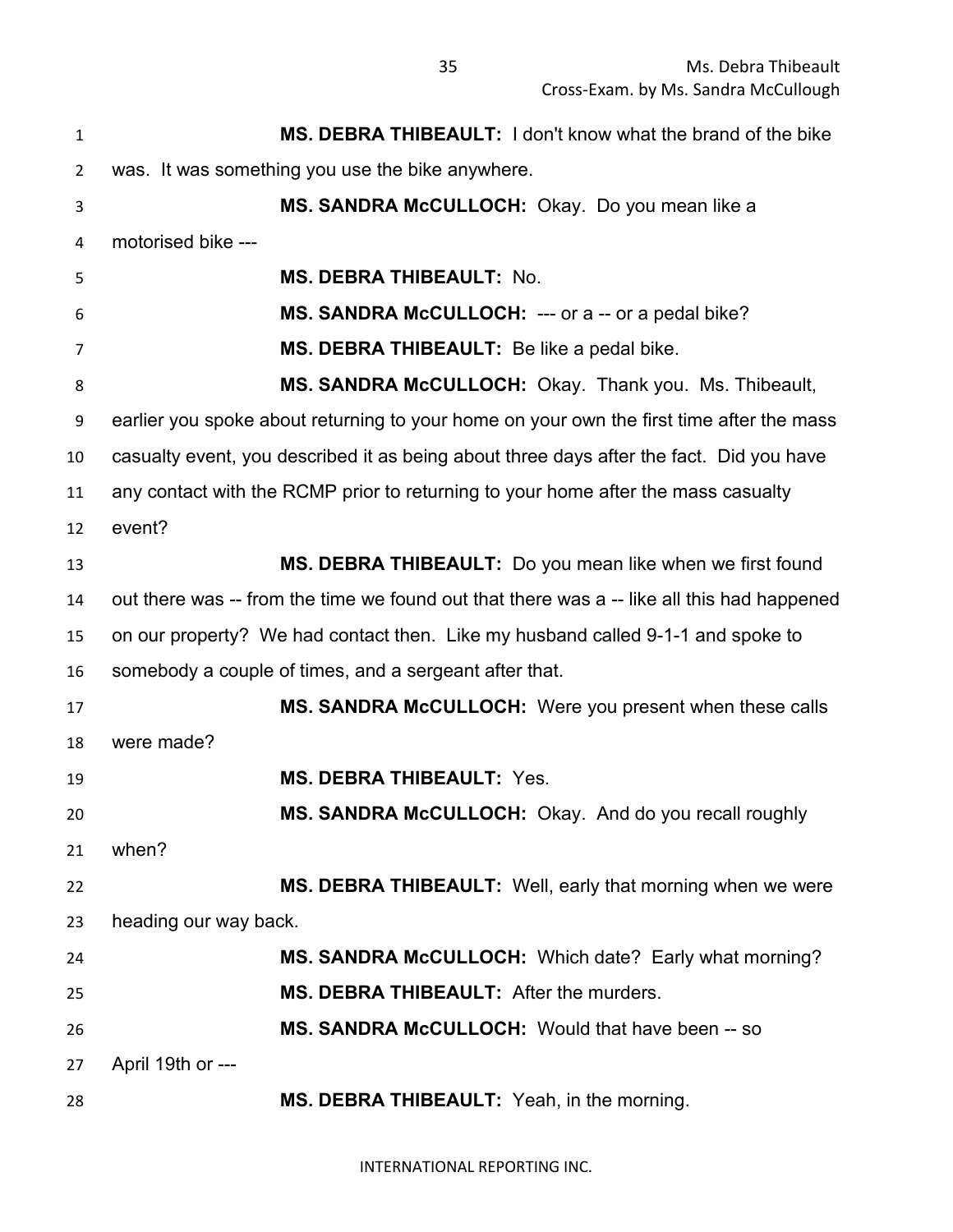**MS. SANDRA McCULLOCH:** Okay. **MS. DEBRA THIBEAULT:** Because we were going that night, but we changed our mind on the way back. **MS. SANDRA McCULLOCH:** Okay. And do you recall what's -- what was communicated during these conversations with the RCMP? **MS. DEBRA THIBEAULT:** We just found out that all this stuff was happening, and -- and we gave the road out to the information. **MS. SANDRA McCULLOCH:** What do you mean when you say "we gave the road out", "we gave the information"? **MS. DEBRA THIBEAULT:** We told them that -- how to get out of there, the road out, the blueberry field, there is a way out of there. And I also wanted to know about -- we gave names of the people in there. Excuse me. So we were looking for everybody, wanting to know where everybody -- who was -- who was alive. We gave all the names, where they lived. Because nobody knew. Didn't seem to... Where everybody was, where they lived, we gave the names, and could they go look, could they check. So... **MS. SANDRA McCULLOCH:** Are you able to tell me any of the names that you provided or any of the areas that you described to the RCMP at that time? **MS. DEBRA THIBEAULT:** Well, right on my corner, the Tucks, the Bonds. Lisa, the first house. We just let them, you know -- and where Leon, I was looking to see if he was still alive. And I don't know, they just told me the people were still -- half of them were still alive and they weren't. **MS. SANDRA McCULLOCH:** I'm going to bring you forward now. You had told me -- you had told us, Ms. Thibeault, about your observations of the posts and the rope --- **MS. DEBRA THIBEAULT:** Yeah. **MS. SANDRA McCULLOCH:** --- that you had maintained prior to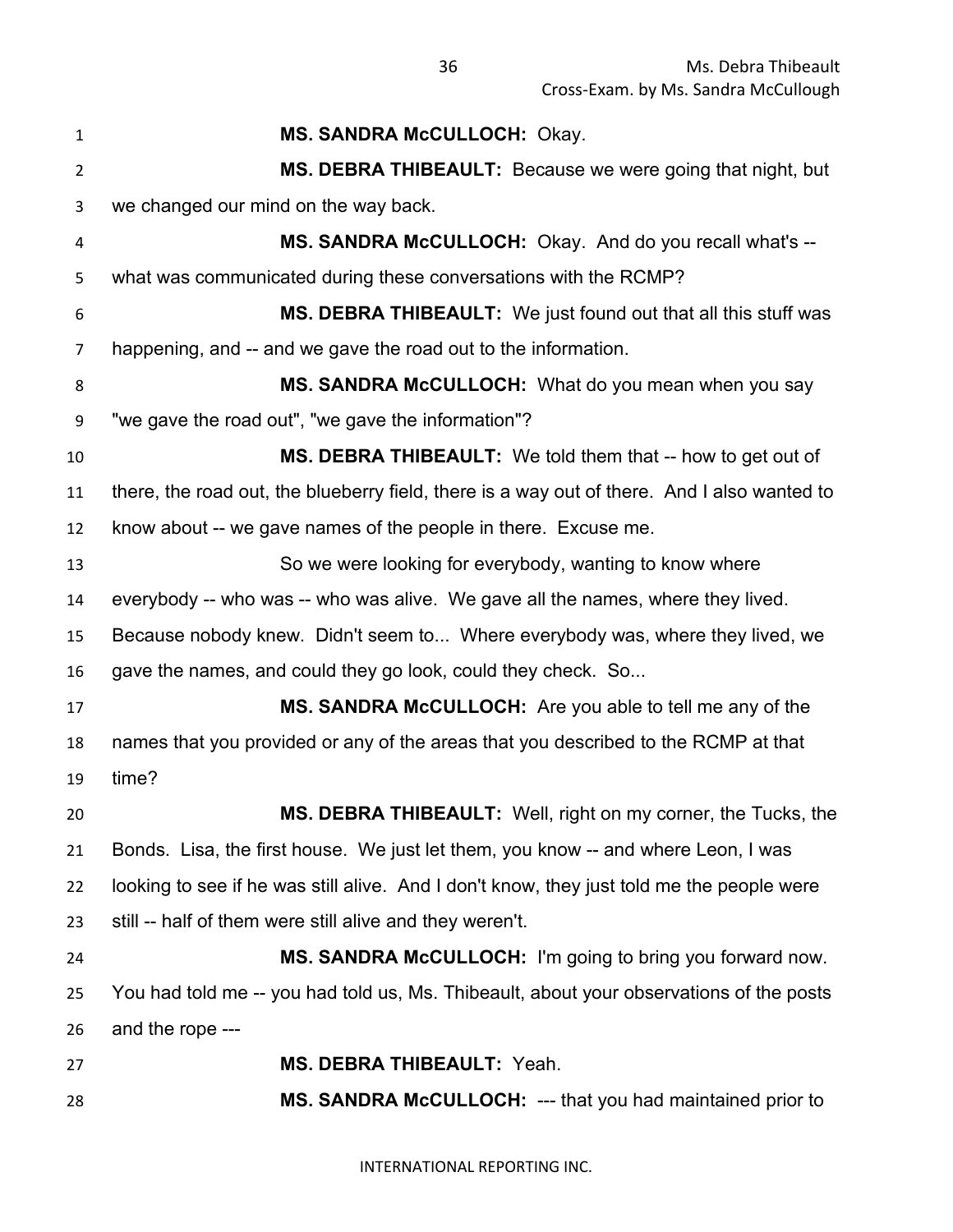the mass casualty event, and you described finding it on the ground. And I'm wondering if you can tell, did you observe any -- anything different about the rope or the ribbons, that portion? Did you notice anything different about that, aside from it being on the ground? **MS. DEBRA THIBEAULT:** Can you ask me that again? **MS. SANDRA McCULLOCH:** Sure. So you had described when you returned about a week later with your husband, Peter, that you guys made observations of the posts and how the post was broken and the rope was flung. Aside from the fact that the rope was down, did you make any observations of note about the rope or the ribbons hanging off of it? **MS. DEBRA THIBEAULT:** One post was snapped in two; it's missing. **MS. SANDRA McCULLOCH:** Did you notice anything different about the rope itself? **MS. DEBRA THIBEAULT:** The rope was still attached beside the other post. **MS. SANDRA McCULLOCH:** Okay. What about the ribbons on the rope --- **MS. DEBRA THIBEAULT:** They were still there. **MS. SANDRA McCULLOCH:** --- are they different or the same? **MS. DEBRA THIBEAULT:** No, it's amazing. They were still on it. **MS. SANDRA McCULLOCH:** Okay. Okay. And I just have one last set of questions for you. Registrar, for this I would need to call up Exhibit 282. That has a COMM number of 51447. Ms. Thibeault, this was a series of photos that Mr. VanWart was showing you earlier this morning. And Ms. Thibeault, so the photos that Mr. VanWart was showing you, he brought you to a few of them that depicted, as you described, the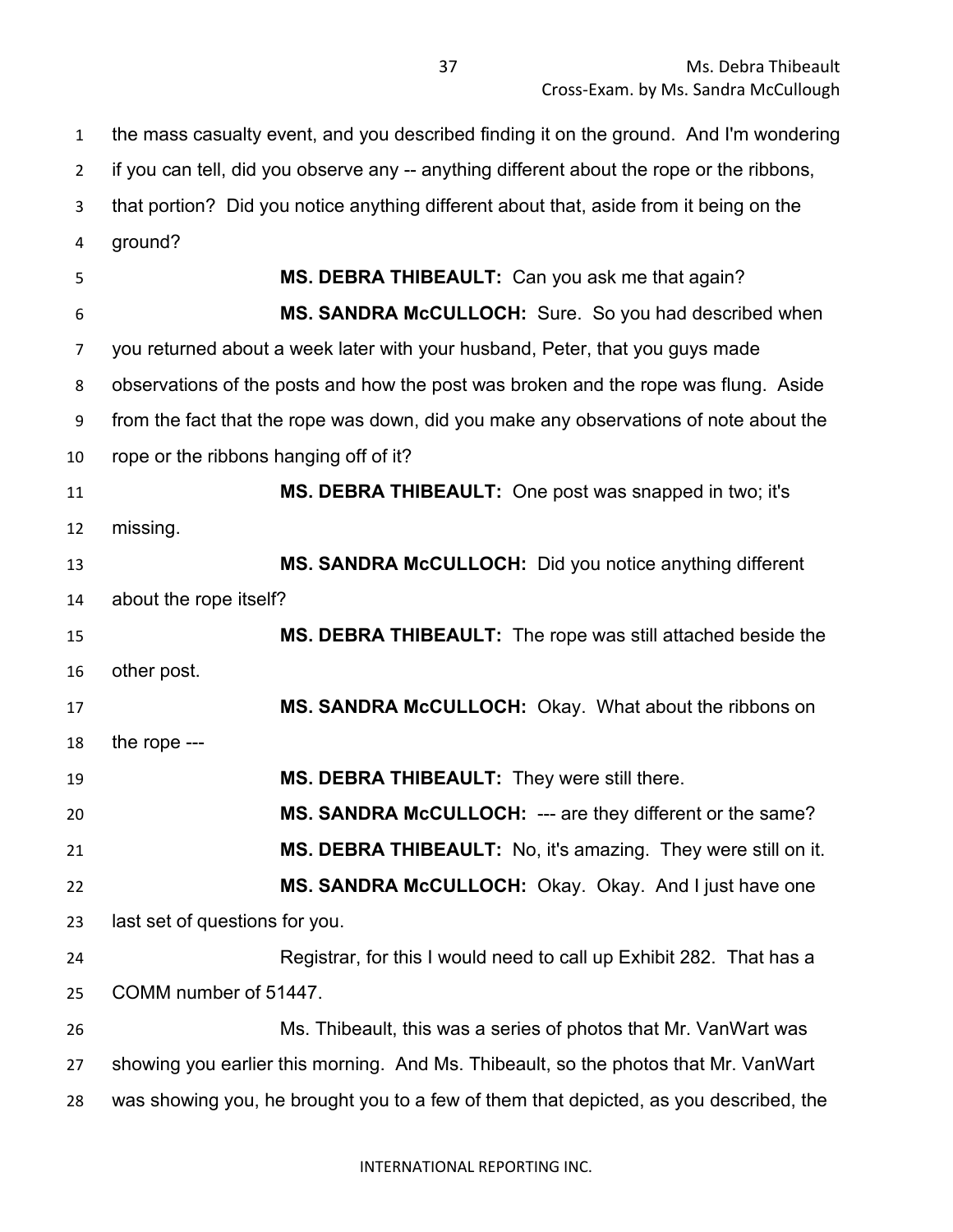posts and the rope and the area right around your property. There are -- if we could go back up to the first photo, please. There are a number of photos in here, Ms. Thibeault, that appear to depict an image like this that we're seeing on the screen here. And my question for you is does this item that we're seeing this picture here, does this have anything to do with the gate or the rope or that barrier to the blueberry field road? **MS. DEBRA THIBEAULT:** This has -- this was at the beginning of my fence on the Cobequid road before the blueberry field --- **MS. SANDRA McCULLOCH:** Okay. **MS. DEBRA THIBEAULT:** --- entrance. **MS. SANDRA McCULLOCH:** Was this part of the posts or the rope, that gate that we've been talking about today? Is this part --- **MS. DEBRA THIBEAULT:** No. **MS. SANDRA McCULLOCH:** No? **MS. DEBRA THIBEAULT:** No. **MS. SANDRA McCULLOCH:** Okay. So any other pictures that we see in this series, Ms. Thibeault, of this, is it fair for me to interpret, then, that that's not part of the rope or the posts or that gate in any way? **MS. DEBRA THIBEAULT:** No. No, it's not. **MS. SANDRA McCULLOCH:** Okay. Okay, those are my questions, Ms. Thibeault. Thank you. **COMMISSIONER MacDONALD:** Thank you, Ms. McCulloch. **COMMISSOINER FITCH:** Thank you, Ms. Thibeault, very much. I know this is a -- is difficult and we appreciate -- we appreciate your time there today. We do have a couple of questions, both on behalf of myself and Commissioner Stanton, who, you know, is watching virtually. So I'll start from the top, but there are a number of them, so just take your time if you would. You had mentioned in the first half of our session that when you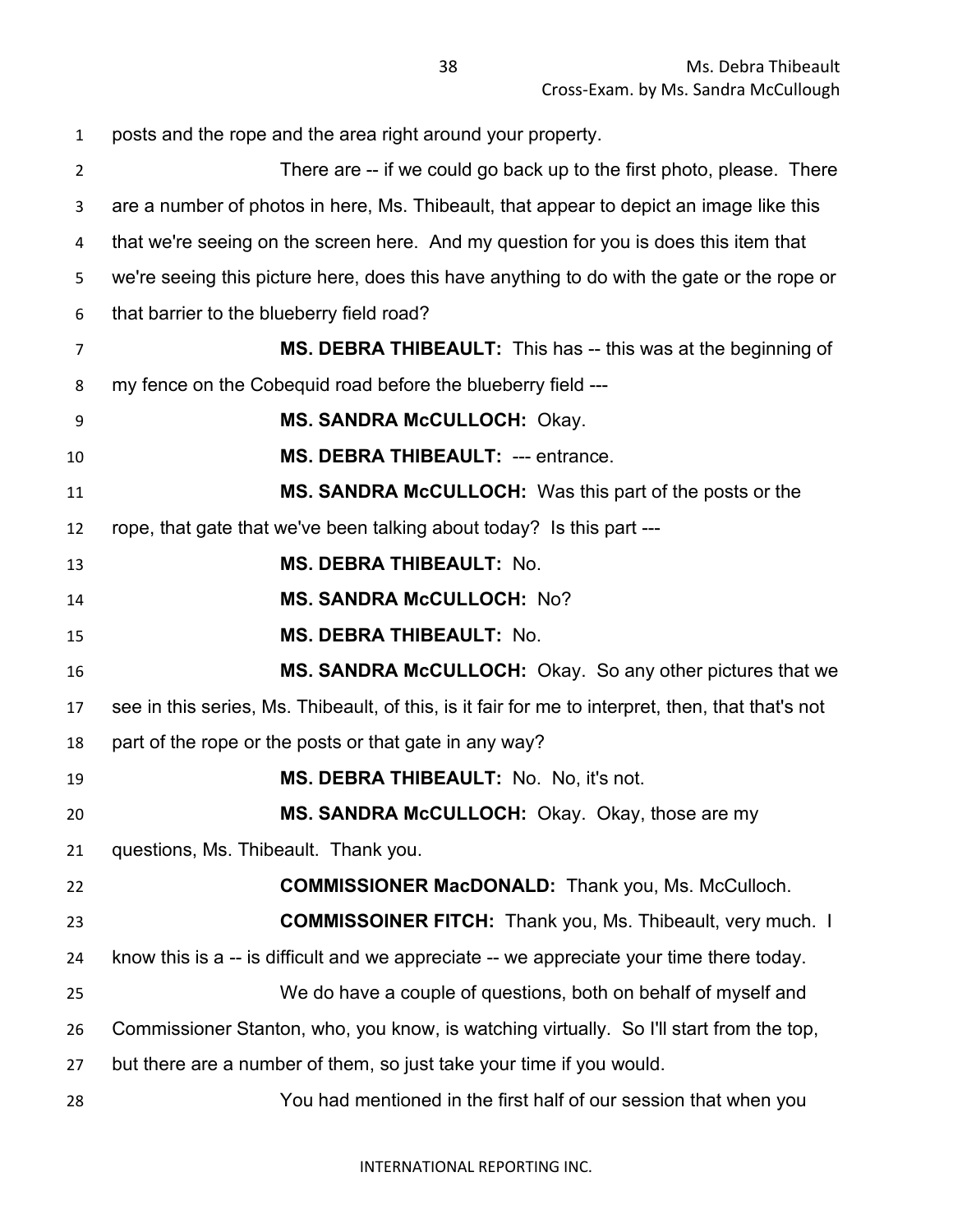went back at one point in time, you noted tents in the blueberry field. And you had made mention that there were a lot of people around, a lot of police around. Is -- was that the observation made the first time you went in or the second time? **MS. DEBRA THIBEAULT:** The second time. **COMMISSIONER FITCH:** Okay. **MS. DEBRA THIBEAULT:** Yeah, because my husband was with me and there was a police officer standing beside me. We were all looking right at the field and they were taking the tents down and that. **COMMISSIONER FITCH:** Okay. So they were taking the tents down at that time? **MS. DEBRA THIBEAULT:** Yeah, they were. There was people finishing up -- they were finishing up with the -- they said they had bomb dogs and stuff on the property and they were just going through. They had people that were searching and everything. And so there was a lot of activity. And all three of us were talking on my drive yard right there watching everything. **COMMISSIONER FITCH:** So just to clarify what Chair MacDonald had mentioned before, so that would have been on your second time, so that would have been about a week after the first time that you had returned to your home? **MS. DEBRA THIBEAULT:** No longer than a week. It's just that I had to return with my husband then. Because he doesn't live there full time, they wouldn't let him on the property. So, yeah. **COMMISSIONER FITCH:** Okay. The -- when you observed the tents in the field when you went back that second time, did you observe any vehicles in the blueberry field area or was it just tents and people? **MS. DEBRA THIBEAULT:** They were moving around. You'd see police -- RCMP going by and stuff. That's about all I observed, because I was so focused on straight ahead and the person beside me was talking a lot. **COMMISSIONER FITCH:** Okay. So no recollection if there were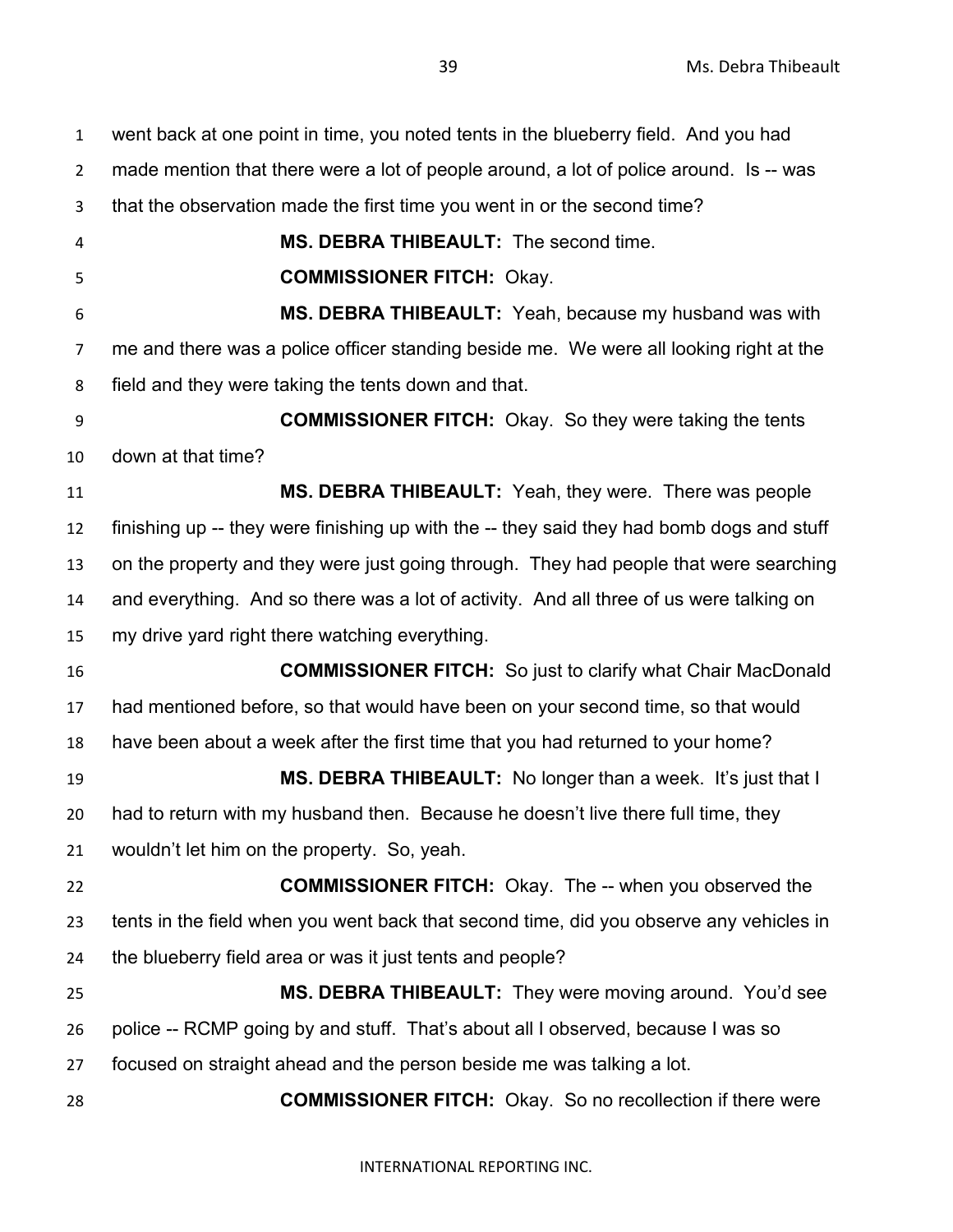| $\mathbf{1}$   | actual vehicles in the blueberry field area?                                             |
|----------------|------------------------------------------------------------------------------------------|
| $\overline{2}$ | MS. DEBRA THIBEAULT: Oh, yes. There was.                                                 |
| 3              | <b>COMMISSIONER FITCH: Okay.</b>                                                         |
| 4              | MS. DEBRA THIBEAULT: Yeah.                                                               |
| 5              | <b>COMMISSIONER FITCH:</b> Okay. The -- you had mentioned at one                         |
| 6              | point, I believe it was on the second trip back with your husband, that you and your     |
| $\overline{7}$ | husband were talking to a police officer near the gate and you didn't know the officer's |
| 8              | name, but you did make a comment about the state of the fence post at that time, or the  |
| 9              | gate post at that time?                                                                  |
| 10             | MS. DEBRA THIBEAULT: Could you say that again, please?                                   |
| 11             | <b>COMMISSIONER FITCH:</b> When you went back the second time,                           |
| 12             | you and your husband, you had mentioned in the previous session, were talking with a     |
| 13             | police officer?                                                                          |
| 14             | MS. DEBRA THIBEAULT: Sergeant, I think it was.                                           |
| 15             | <b>COMMISSIONER FITCH: A sergeant?</b>                                                   |
| 16             | MS. DEBRA THIBEAULT: Yeah.                                                               |
| 17             | <b>COMMISSIONER FITCH:</b> And I believe that there was observation                      |
| 18             | made about the fence post or the gate post at that time?                                 |
| 19             | MS. DEBRA THIBEAULT: Yes, there was. We were looking                                     |
| 20             | directly at it and then all of a sudden I was like, "Oh, what happened?" Yeah.           |
| 21             | <b>COMMISSIONER FITCH:</b> And do you recall if the police officer                       |
| 22             | made any comment or observation based on your observation?                               |
| 23             | MS. DEBRA THIBEAULT: No, not really. Not -- it just was like                             |
| 24             | there was so much going on and -- no. Nothing was -- no.                                 |
| 25             | <b>COMMISSIONER FITCH: Okay. Thank you.</b>                                              |
| 26             | MS. DEBRA THIBEAULT: It just was like, "Oh, was that up?"                                |
| 27             | "Yeah, it was up."                                                                       |
| 28             | <b>COMMISSIONER FITCH:</b> You don't recall the officer making any                       |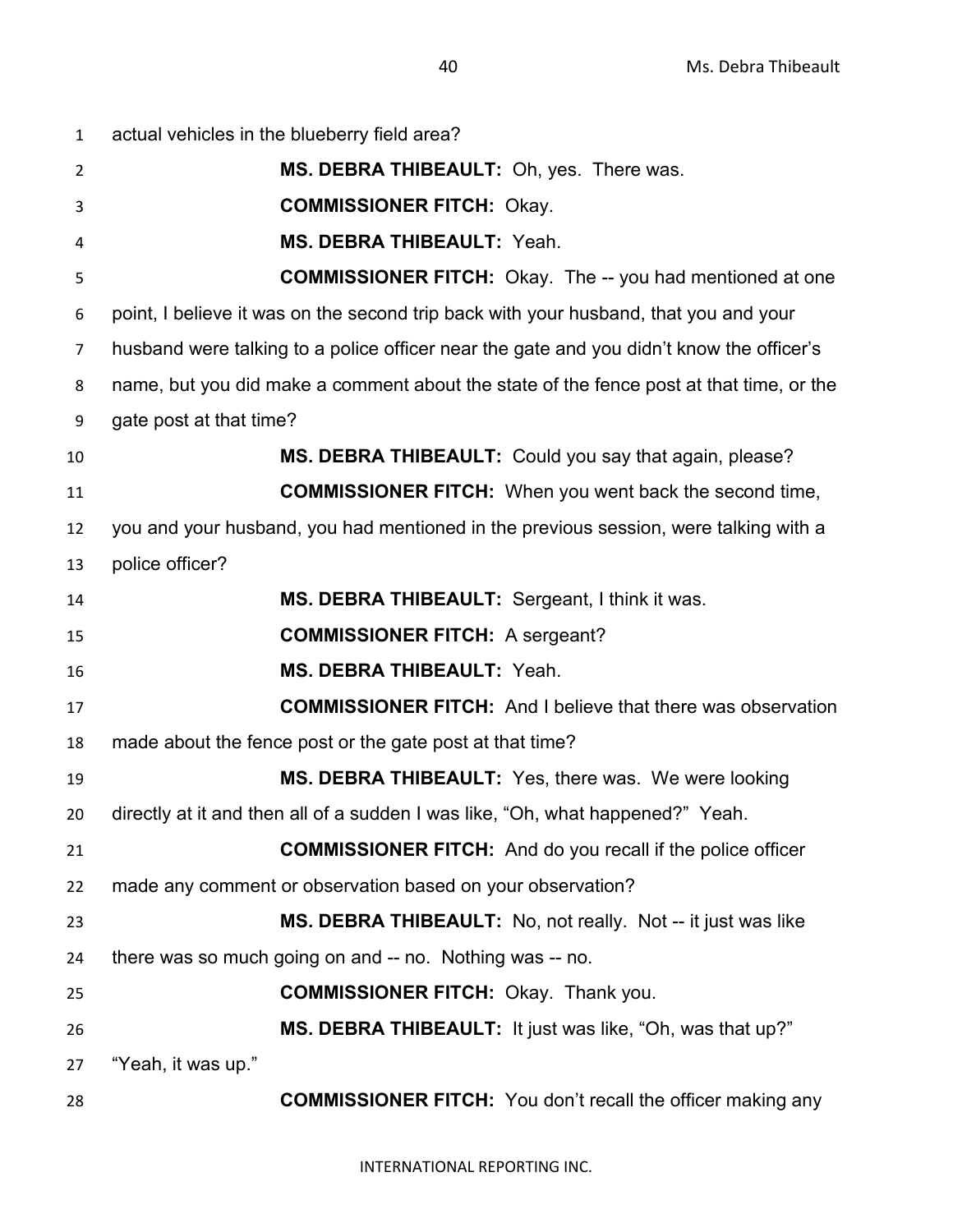| $\mathbf{1}$   | notes?                                                                                      |
|----------------|---------------------------------------------------------------------------------------------|
| $\overline{2}$ | MS. DEBRA THIBEAULT: Oh, no, he wasn't. No. He was                                          |
| 3              | standing like this when he was talking about what was going on, how they were leaving       |
| 4              | and they using my yard and stuff. So no, he was just letting me know what -- you know.      |
| 5              | No.                                                                                         |
| 6              | <b>COMMISSIONER FITCH:</b> Okay. thank you. You had mentioned,                              |
| 7              | and Commission Counsel had also mentioned about the fence or the gate post that was         |
| 8              | broken off. And I noted on the signs -- that there were signs on the gate post.             |
| 9              | <b>MS. DEBRA THIBEAULT: Yes.</b>                                                            |
| 10             | <b>COMMISSIONER FITCH:</b> You had made mention that there                                  |
| 11             | wasn't much left of the number 3. Can you tell us a little bit about that?                  |
| 12             | MS. DEBRA THIBEAULT: It looked like it was broken off or went                               |
| 13             | flying when -- it just wasn't -- I just noticed even now it wasn't replaced. It's only half |
| 14             | there.                                                                                      |
| 15             | <b>COMMISSIONER FITCH: Okay.</b>                                                            |
| 16             | MS. DEBRA THIBEAULT: It took a banging. The post took a                                     |
| 17             | banging. And so you could see that.                                                         |
| 18             | <b>COMMISSIONER FITCH:</b> Okay. So just -- help me just to                                 |
| 19             | visualize this if you would. The loop end of the rope that you were referring to that was   |
| 20             | still attached, that would have gone down over the number 3?                                |
| 21             | <b>MS. DEBRA THIBEAULT: Yes.</b>                                                            |
| 22             | <b>COMMISSIONER FITCH: Okay.</b>                                                            |
| 23             | MS. DEBRA THIBEAULT: Secured.                                                               |
| 24             | <b>COMMISSIONER FITCH: Okay. Thank you.</b>                                                 |
| 25             | So I don't know if, Madam Registrar, if you could put up one of the                         |
| 26             | exhibit photos? I don't know that it's necessary, but my recollection is that there was a   |
| 27             | number 3, a white sign, and then a moose crossing that ---                                  |
| 28             | <b>MS. DEBRA THIBEAULT: Yes.</b>                                                            |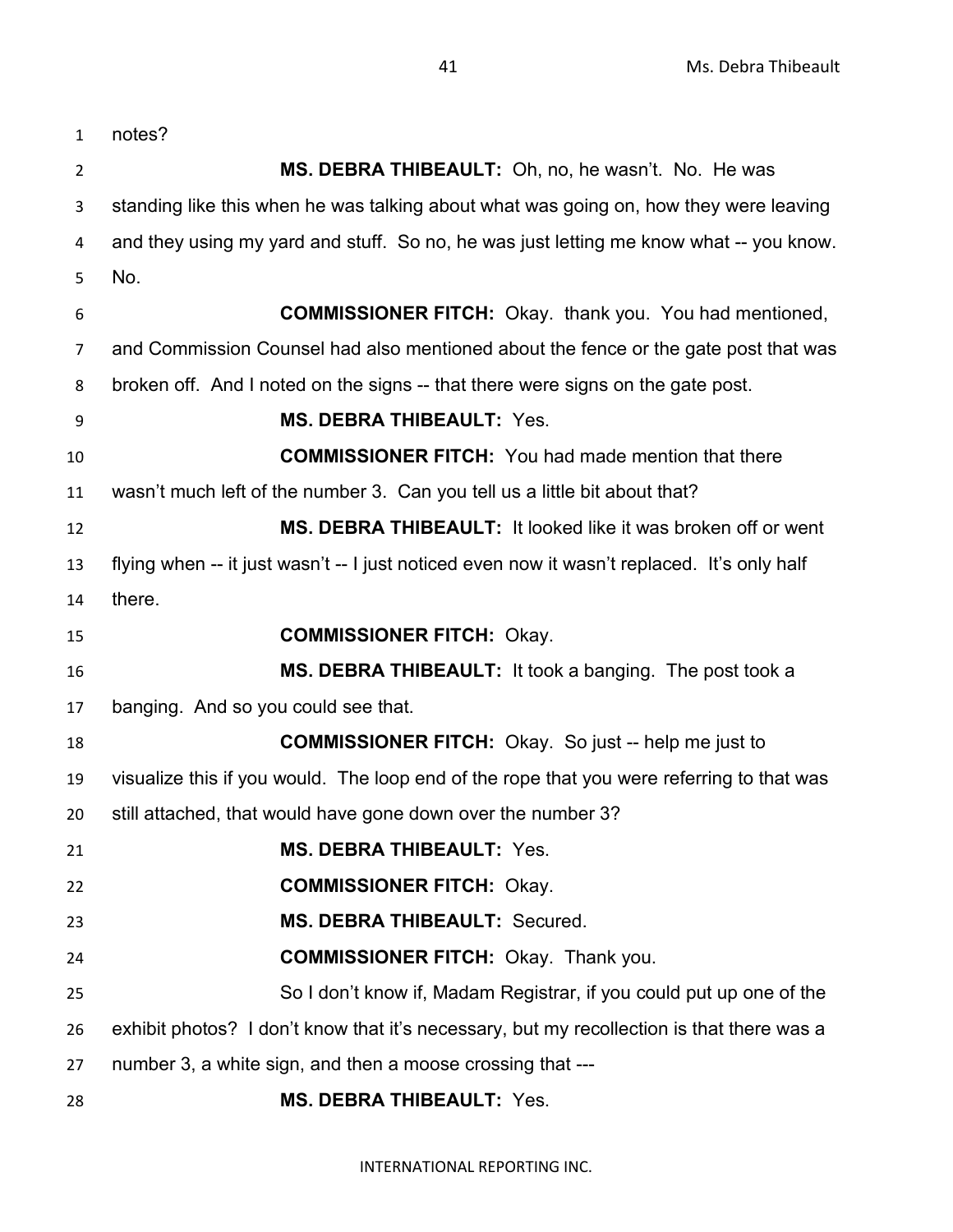**COMMISSIONER FITCH:** --- was put up as a bit of a --- **MS. DEBRA THIBEAULT:** Humour. **COMMISSIONER FITCH:** A bit of humour. Is that -- where you mention that it had been broken, is that below, above? Whereabouts on that post would you say that it was broken? **MS. DEBRA THIBEAULT:** Towards the bottom. **COMMISSIONER FITCH:** Okay. **MS. DEBRA THIBEAULT:** It snapped. **COMMISSIONER FITCH:** Okay. Thank you. Now I'm going to go forward now to a couple of questions based on Ms. McCullouch's questions, if you don't mind. **MS. DEBRA THIBEAULT:** Yeah. **COMMISSIONER FITCH:** You had mentioned that when you would go out Brown Road -- or pardon me, when you'd go out the blueberry field road, that you could access the highway from Brown Loop? **MS. DEBRA THIBEAULT:** Yeah, you can. You just go out. It's a big -- it's a loop. **COMMISSIONER FITCH:** Okay. And we saw those earlier in our proceedings, that mapping. But you also mentioned that or you could go behind the houses. Can you --- **MS. DEBRA THIBEAULT:** That's the loop. **COMMISSIONER FITCH:** Can you tell me a little bit about that? **MS. DEBRA THIBEAULT:** So when you're coming out of the blueberry road, you can go straight to the highway right there, --- **COMMISSIONER FITCH:** M'hm. **MS. DEBRA THIBEAULT:** --- or if you look to your right, it's like a horseshoe. There's houses there.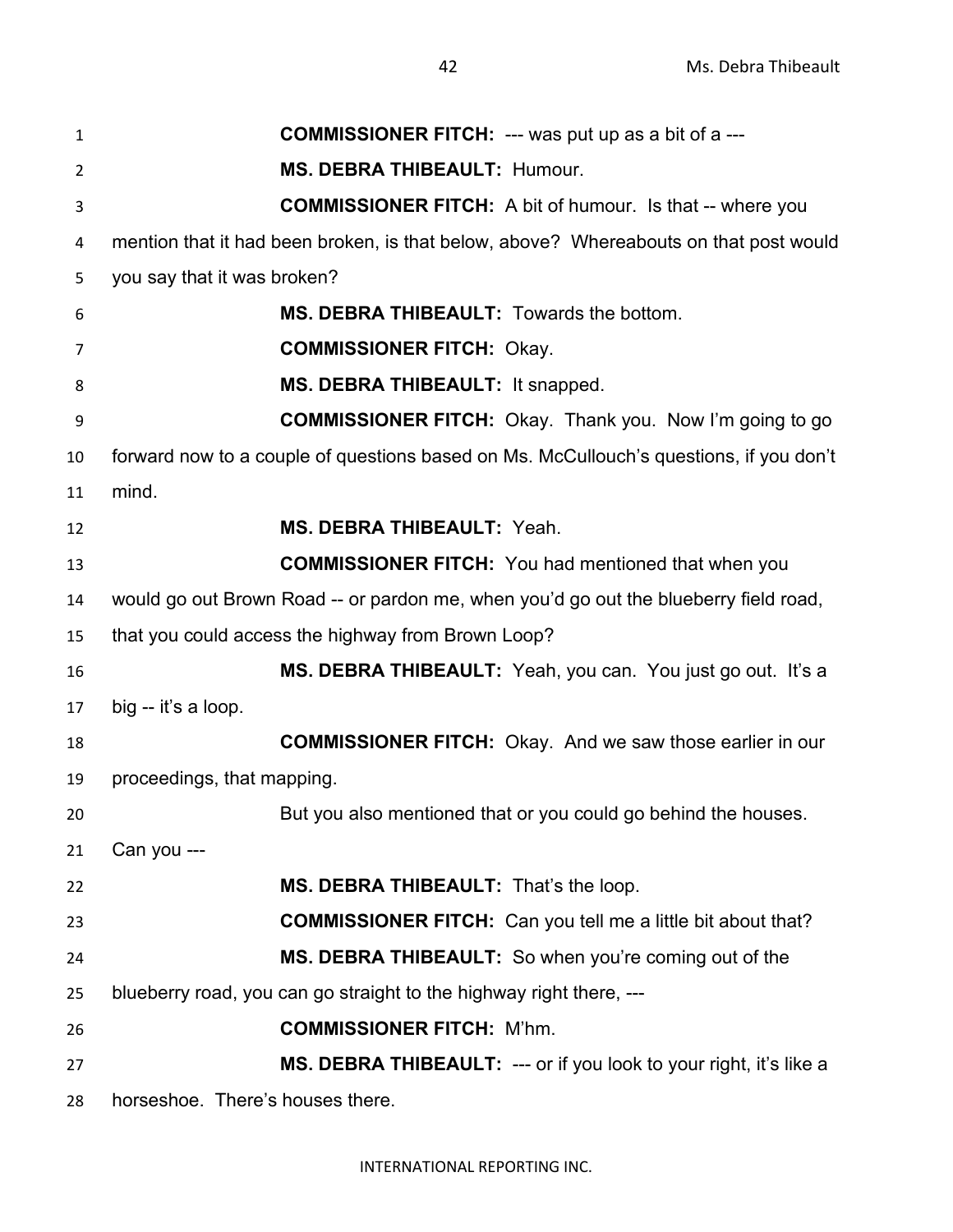**COMMISSIONER FITCH:** Okay. **MS. DEBRA THIBEAULT:** So you come out on the other side where the church is or whatever on the highway and just go. **COMMISSIONER FITCH:** Okay. Thank you. **MS. DEBRA THIBEAULT:** Yeah. **COMMISSIONER FITCH:** And one last question. In response to counsel's question regarding the perpetrator, you made comment that you saw him once on the road. And you were trying to position when that might have been timewise, and you had said that it had been some months before during good weather. **MS. DEBRA THIBEAULT:** Yes. **COMMISSIONER FITCH:** So can you help us understand maybe what season that might have been and what year that might have been? **MS. DEBRA THIBEAULT:** It was just before. Like -- so it would be, like, maybe the end of the summer, the fall. Before all this. **COMMISSIONER FITCH:** Okay. **MS. DEBRA THIBEAULT:** Yeah. Threw it out of my mind. That's all. **COMMISSIONER FITCH:** Okay. And finally, how did you know it was the perpetrator? **MS. DEBRA THIBEAULT:** Because I asked everybody, the description, who that would be. It was the first time I'd ever seen him without his hat; right? He had his hat with him hanging from his bike, you know, like the handlebars. But he didn't have it on. So I described him and I said, "Who is that? Who is that?" **COMMISSIONER FITCH:** Okay. And was that -- did you have that conversation with others in your community at that time? Or was that --- **MS. DEBRA THIBEAULT:** No, I did it right afterwards. I mean, because you know, when you go to the garbage up there, you get to talk to -- we used to have a garbage up the road and talk to whoever. Like, I pass everybody. So, you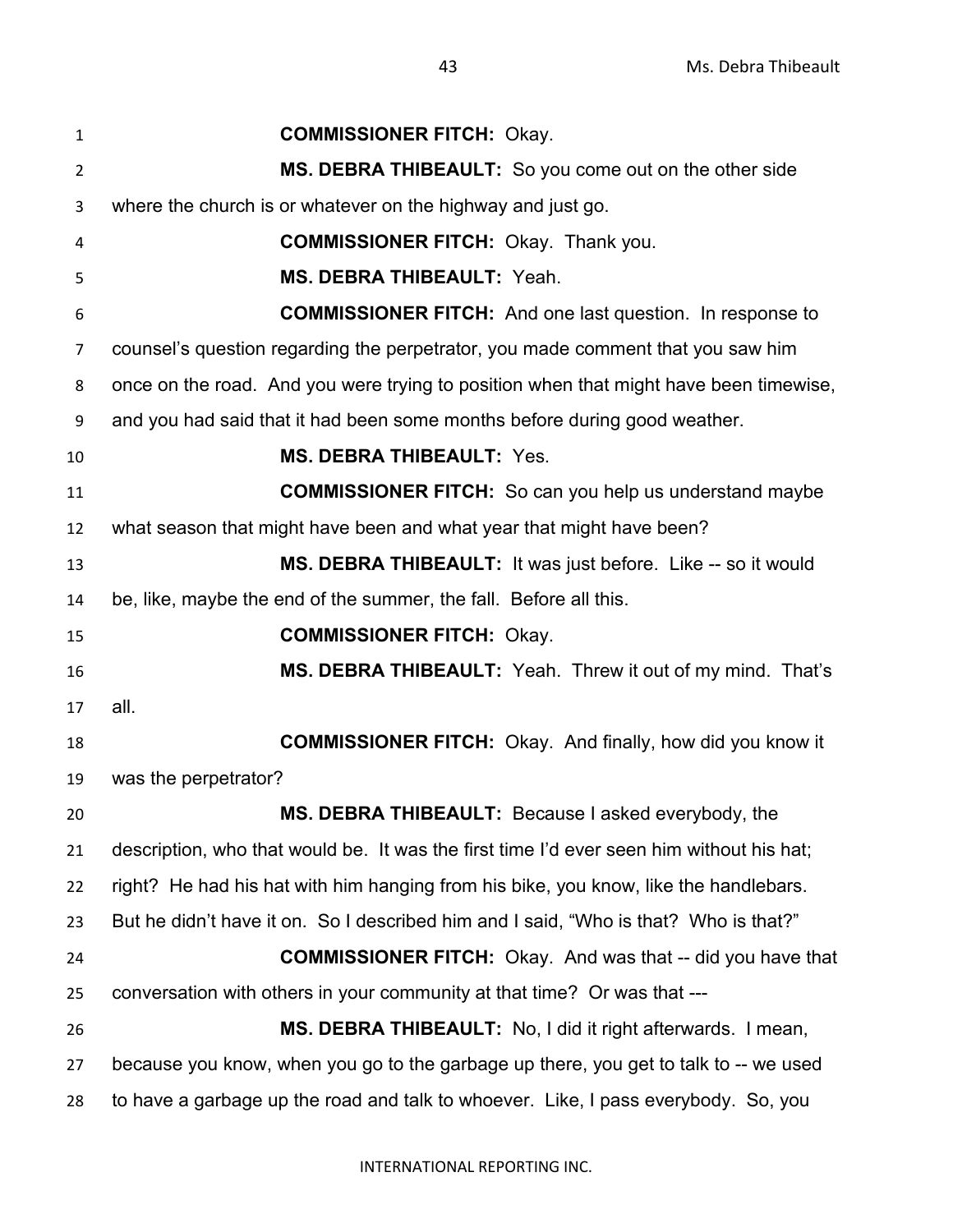| $\mathbf{1}$   | know, I asked Lisa and stuff. So they've been there longer than I have and they knew                         |
|----------------|--------------------------------------------------------------------------------------------------------------|
| $\overline{2}$ | everybody. Yeah. So we always talk.                                                                          |
| 3              | <b>COMMISSIONER FITCH:</b> Thank you very much. That's all my                                                |
| 4              | questions, Mr. Chair.                                                                                        |
| 5              | <b>COMMISSIONER MacDONALD:</b> Well thank you so much, Ms.                                                   |
| 6              | Thibeault. I know this is not an easy experience for you. But on behalf of the                               |
| 7              | Commission, we really appreciate the fact that you were able to come today and answer                        |
| 8              | the questions that were asked. So we very much appreciate it. Thank you.                                     |
| 9              | MS. DEBRA THIBEAULT: Thank you.                                                                              |
| 10             | <b>COMMISSIONER MacDONALD:</b> Mr. Burrill, we'll have to just take                                          |
| 11             | a couple of minutes to get ready for your presentation, but you are -- Ms. Thibeault, you                    |
| 12             | can -- you're free to go, as they say.                                                                       |
| 13             | MS. DEBRA THIBEAULT: Thank you.                                                                              |
| 14             | <b>COMMISSIONER MacDONALD:</b> And thank you again. And we're                                                |
| 15             | jut going to change a few things here so we can get ready for the presentation. Thank                        |
| 16             | you again.                                                                                                   |
| 17             | <b>MS. DEBRA THIBEAULT: Yeah.</b>                                                                            |
| 18             | --- Upon breaking at 11:37 a.m.                                                                              |
| 19             | --- Upon resuming at 11:42 a.m.                                                                              |
| 20             | --- INTRODUCTION OF FOUNDATIONAL DOCUMENT 2328 HUNTER ROAD:                                                  |
| 21             | <u>--- PRESENTATION BY MR. ROGER BURRILL:</u>                                                                |
| 22             | MR. ROGER BURRILL: Commissioners, Participants, Nova                                                         |
| 23             | Scotians, Canadians, and those of course beyond our borders who have been impacted                           |
| 24             | by the mass casualty of April 18 <sup>th</sup> and 19 <sup>th</sup> , my task here today is to introduce two |
| 25             | Foundational Documents. Those documents are entitled 2328 Hunter Road and                                    |
| 26             | Highway 4, Wentworth.                                                                                        |
| 27             | I will do these separately. We're going to speak initially before the                                        |
|                |                                                                                                              |

lunch break about 2328 Hunter Road.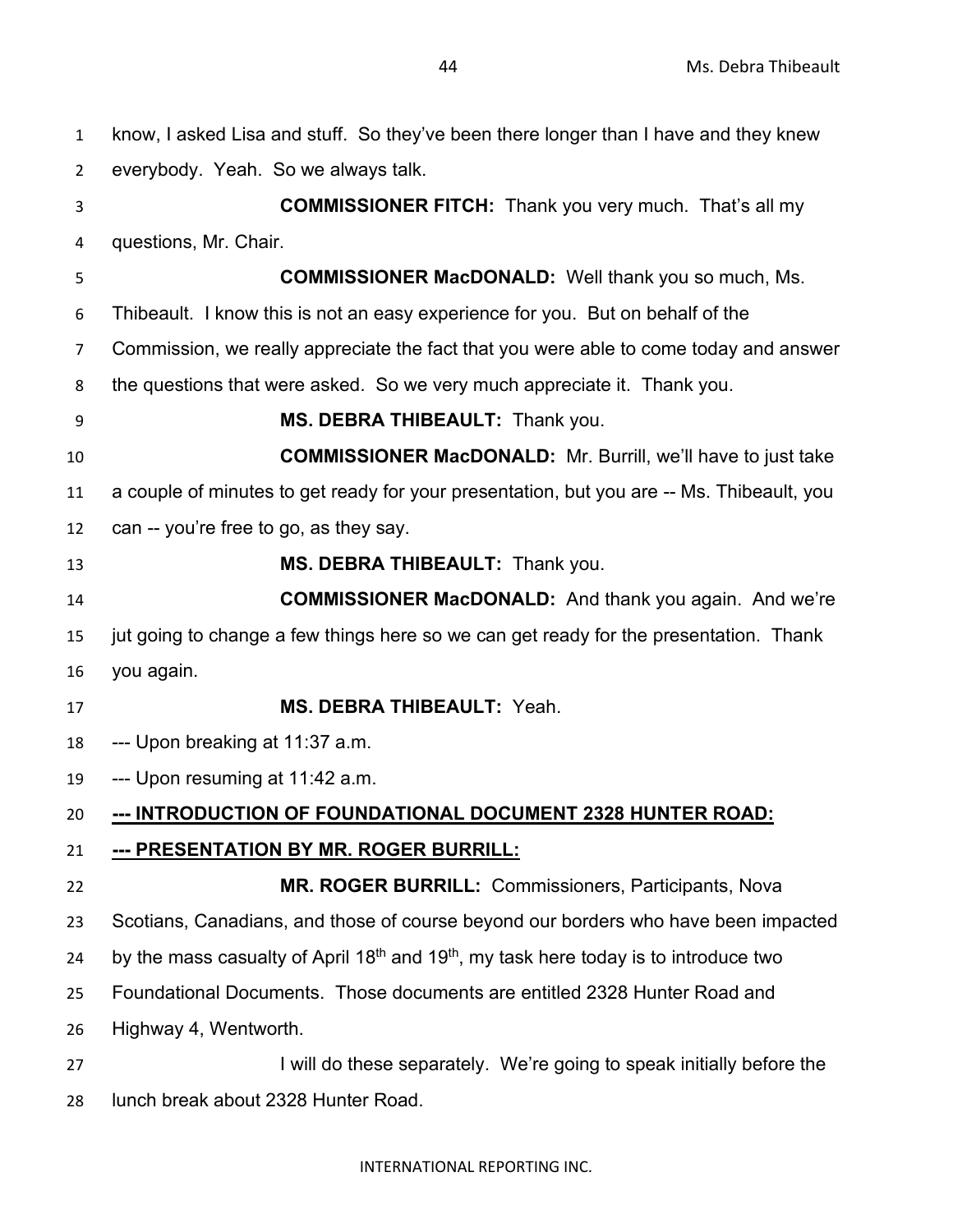| $\mathbf{1}$   | I anticipate that these presentations will be about half an hour long,                         |
|----------------|------------------------------------------------------------------------------------------------|
| $\overline{2}$ | give or take a few moments.                                                                    |
| 3              | With respect to 2328 Hunter Road, the presentation is an                                       |
| 4              | introduction into the next in a sequence of Foundational Documents produced by the             |
| 5              | Mass Casualty Commission. It is an attempt to provide factual insight for the                  |
| 6              | Commission so that they can carry out their mandate.                                           |
| $\overline{7}$ | The facts herein mark a time period in which the perpetrator                                   |
| 8              | reactivated his rampage on April 19th after a brief respite overnight in Debert. So you        |
| 9              | would have heard the presentations and seen the Foundational Documents from                    |
| 10             | Portapique overnight into Debert. This moves us along in the chronology.                       |
| 11             | Most important, however, this presentation deals with the homicide                             |
| 12             | of three people in or around the property at 2328 Hunter Road in Nova Scotia. They are         |
| 13             | Alanna Jenkins, Sean McLeod and Tom Bagley.                                                    |
| 14             | And unfortunately, as I have said in some of the previous                                      |
| 15             | Foundational Document presentations, the information that you're going to hear is              |
| 16             | disturbing. You need to know that. But there's an extra level of perhaps difficulty with       |
| 17             | this presentation in that the information is sparse and that it's difficult to present for you |
| 18             | an in-depth detailed amount of information with respect to what actually happened at           |
| 19             | 2328 Hunter Road.                                                                              |
| 20             | I will do my best to inform you of what we know as of March 30th,                              |
| 21             | 2022 and, of course, I would refer you to the Foundational Document, which gives the           |
| 22             | details in much -- the information in much greater detail.                                     |
| 23             | We will do our best to inform you, the public, of what we know and                             |
| 24             | do our best to honour the memory of Alanna Jenkins, Sean McLeod and Tom Bagley.                |
| 25             | Madam Registrar, I wish to mark and tender the Foundational                                    |
| 26             | Document 2328 Hunter Road.                                                                     |
| 27             | <b>REGISTRAR DARLENE SUTHERLAND: That's Exhibit 283.</b>                                       |
| 28             | <u>--- EXHIBIT No. 283:</u>                                                                    |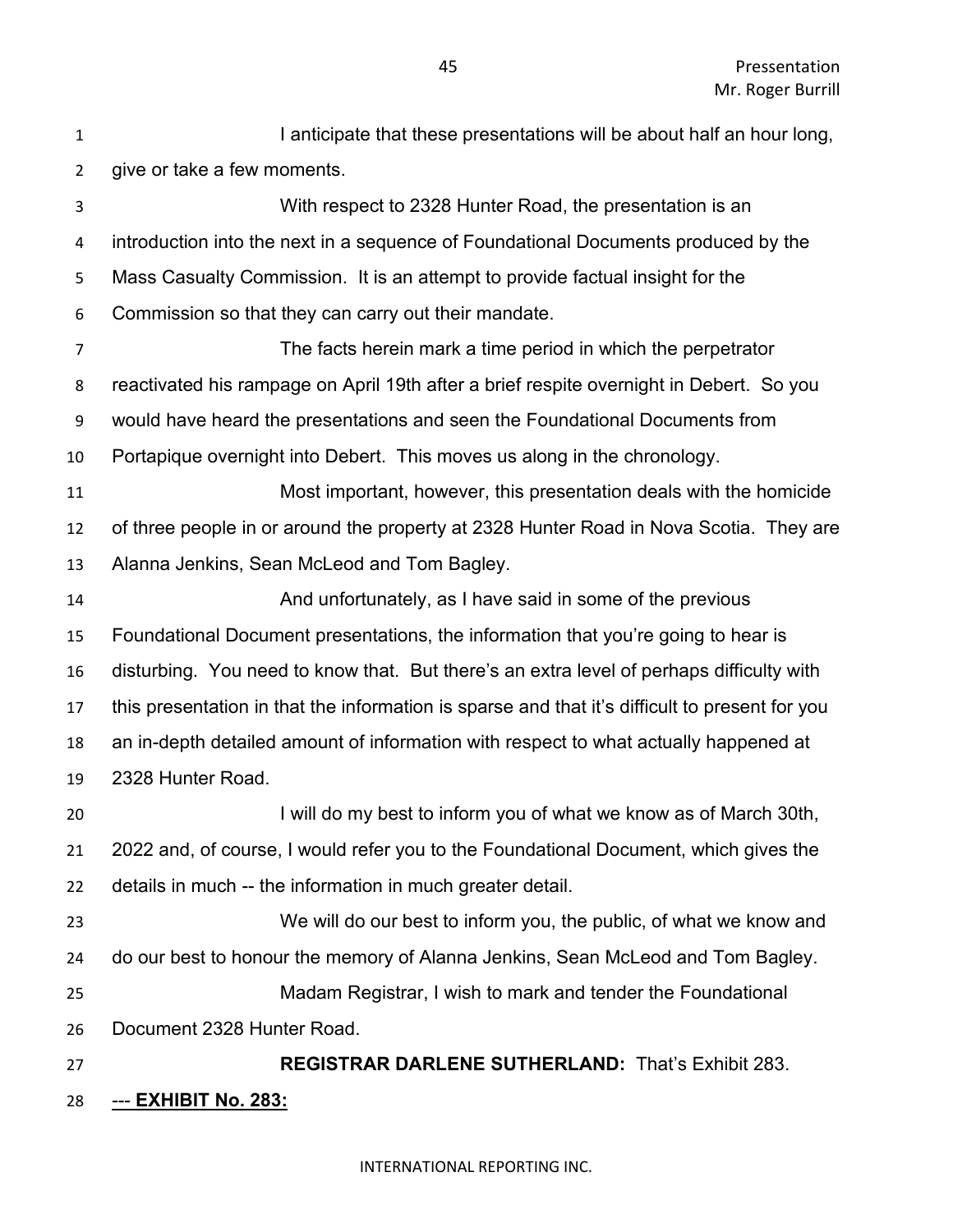| $\mathbf{1}$   | COMM0053599 - Foundational Document 2328 Hunter Road                                            |
|----------------|-------------------------------------------------------------------------------------------------|
| $\overline{2}$ | MR. ROGER BURRILL: Two eight three (283). Thank you.                                            |
| 3              | I wish as well to mark and tender the source material associated                                |
| 4              | therewith.                                                                                      |
| 5              | <b>REGISTRAR DARLENE SUTHERLAND: So exhibited.</b>                                              |
| 6              | Source material for Foundational Document 2328 Hunter Road                                      |
| $\overline{7}$ | MR. ROGER BURRILL: Subject matter of this presentation is the                                   |
| 8              | introduction -- excuse me, is the information currently available to the Mass Casualty          |
| 9              | Commission in relation to the events on April 19th at 2328 Hunter Road. I will proceed          |
| 10             | with an introduction.                                                                           |
| 11             | As I am wont to do, we're going to start with some geography                                    |
| 12             | simply because I would respectfully suggest that in order to know what happened, you            |
| 13             | have to know where you are. And the focus of the presentation is going to shift from            |
| 14             | <b>Colchester County to Cumberland County.</b>                                                  |
| 15             | Cumberland County is Nova Scotia's most northerly, that is, Nova                                |
| 16             | Scotia mainland, most northerly county. You'll see that it borders on the New Brunswick         |
| 17             | border.                                                                                         |
| 18             | It is geographically larger than Colchester County, which means it's                            |
| 19             | substantial. It is, population-wise, less populated.                                            |
| 20             | I have indicated in this slide some locations for purposes of getting                           |
| 21             | ourselves oriented. We've talked so much about Portapique at the bottom part of the             |
| 22             | slide. The top of the slide will show you Wentworth.                                            |
| 23             | Wentworth is an area known well to Nova Scotians. My own                                        |
| 24             | personal experience, there's no more beautiful place in the fall than the Wentworth             |
| 25             | Valley. You'll be familiar, of course, with the fact that it has a ski hill there as well.      |
| 26             | So this is the area that we're talking about.                                                   |
| 27             | Folly Lake is also going to be discussed, but will be discussed a                               |
| 28             | little bit later. Glenholme is also a locality that we will eventually discuss later in some of |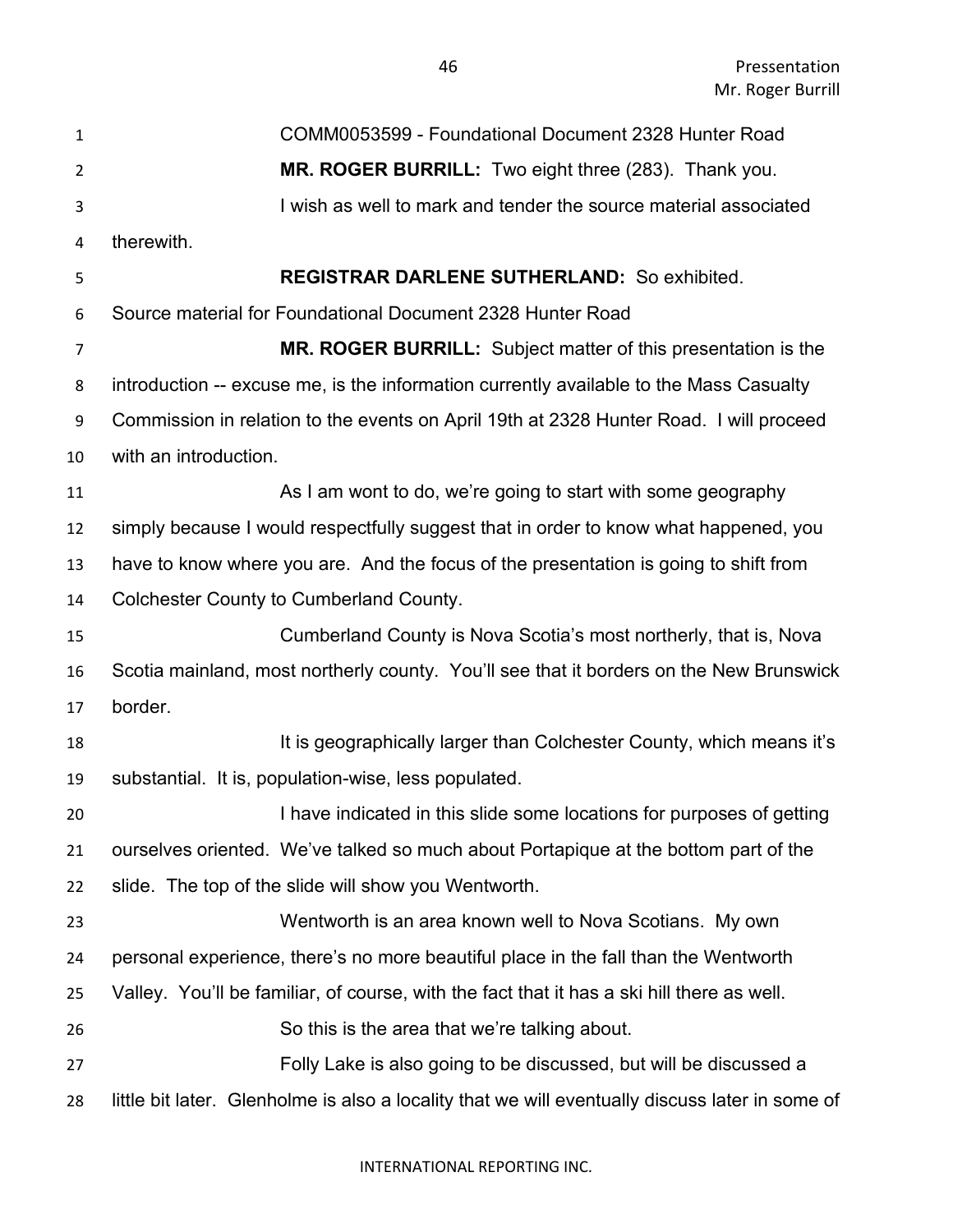| $\mathbf{1}$     | the presentations that will be coming to you on the basis of information from the          |
|------------------|--------------------------------------------------------------------------------------------|
| $\overline{2}$   | <b>Foundational Documents.</b>                                                             |
| 3                | So as I'm also wont to do, I want to give a sense of the locations                         |
| 4                | and how they are connected in Nova Scotia with respect to their travel ways.               |
| 5                | The 104 we're all very familiar with. We've discussed it in the past.                      |
| 6                | It's the TransCanada Highway from the border to Cape Breton.                               |
| $\overline{7}$   | We've also discussed in detail Plains Road. This is the area that                          |
| 8                | runs through Debert.                                                                       |
| $\boldsymbol{9}$ | Highway 4 will be important for the purposes of this introduction                          |
| 10               | today. As I discussed maybe previously, I always referred to it as the "old highway".      |
| 11               | Sometimes it's referred to as the "Wentworth Road".                                        |
| 12               | You'll see where it circumvents the Cobequid Pass area and the                             |
| 13               | 104 Highway from Exit 11 in the south at 104 to Exit 7, where it reconnects up with the    |
| 14               | 104. It's about 47, just shy of 50, kilometres through the Wentworth Valley. It runs       |
| 15               | through Folly Lake and Wentworth, as discussed.                                            |
| 16               | The focus of this introduction will be Hunter Road.                                        |
| 17               | So I confess, I did not know of Hunter Road until my work in this                          |
| 18               | Mass Casualty Commission. Hunter Road is at the north, runs off of the Highway 4 in        |
| 19               | the northern portion of Cumberland County.                                                 |
| 20               | I'm going to move a little closer geographically to give you a sense                       |
| 21               | of where we're looking at in terms of 2328. And we're going to start it all by the Wallace |
| 22               | River. Nova Scotians will know of that. The Wallace River is a 50-kilometre long river     |
| 23               | that empties into the Northumberland Strait from central Nova Scotia.                      |
| 24               | Highway 4 is delineated at the bottom part of the screen. That's the                       |
| 25               | highway I talked about earlier.                                                            |
| 26               | Hunter Road is delineated here. Hunter Road runs from Highway 4                            |
| 27               | north roughly along the Wallace River, west side of the Wallace River. It is a gravelled   |
| 28               | and graded road. It runs up to Fountain Road in the north. Fountain Road does not          |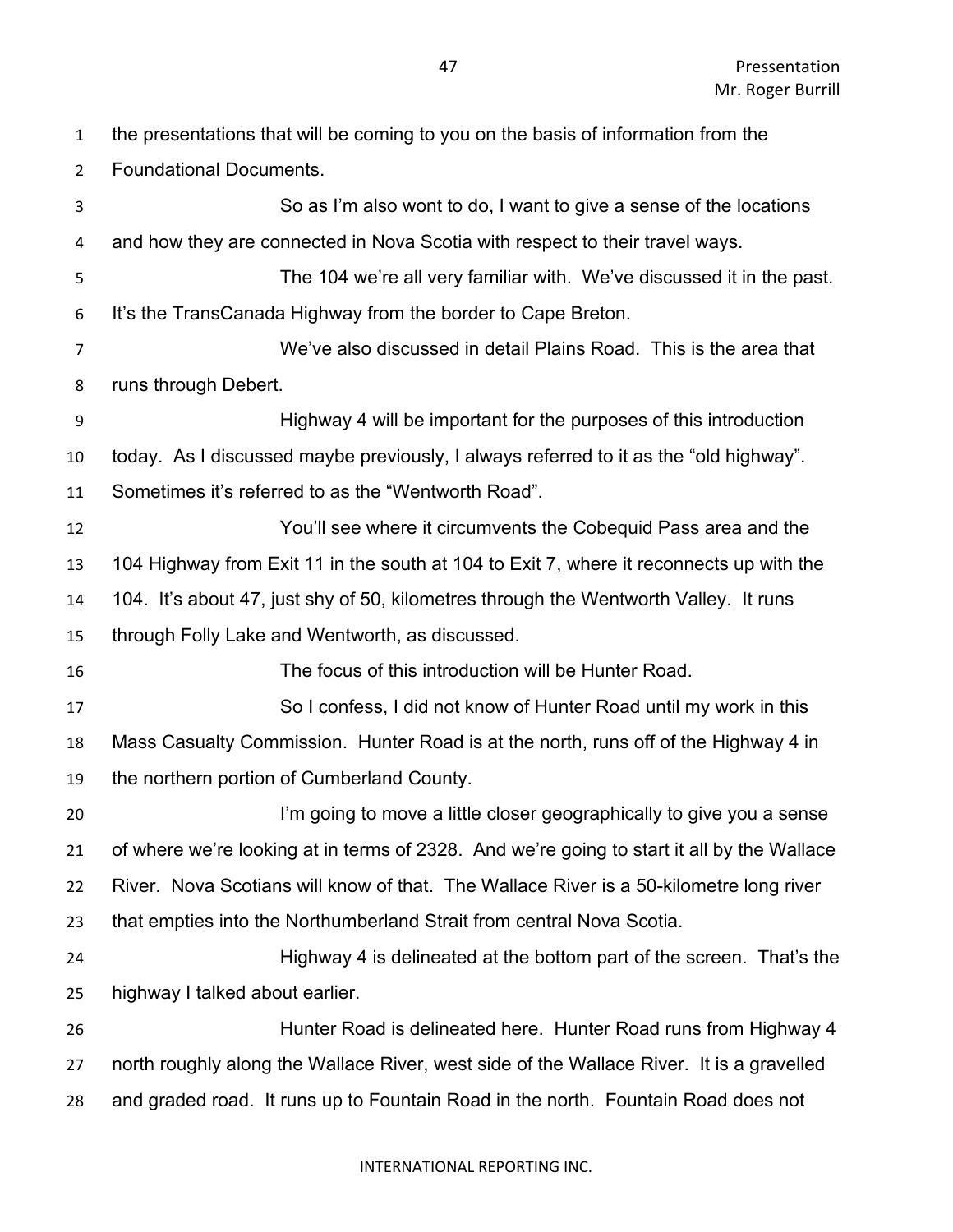play in the narrative here other than to give you a sense of, geographically, where we are located.

 Fountain Road is the northern terminus of Hunter Road. Hunter Road actually runs south of Highway 4, but that's not important in terms of the Foundational Document introduction at this stage. Twenty-three twenty-eight (2328) Hunter Road is tucked into the horseshoe bend in the Wallace River about halfway from the Highway 4 up to Fountain Road. This brings you in a little closer to 2328 Hunter Road. Twenty-three twenty-eight (2328) Hunter Road was the residence of Alanna Jenkins and Sean McLeod on April 19th, 2020. It is 5.4 kilometres north of Highway 4 intersection. It's a residence that's located east of Hunter Road down about 160- metre long driveway. The home overlooked the Wallace River. It's a striking location. You'll also notice from the slide that there are other residences located in that horseshoe bend a little bit south of the driveway. There were residents at the time of the homicide of the McLeod- Jenkin household, those parties, who made some observations and are recorded in the Foundational Document. So we will now be discussing the available information to the Mass Casualty Commission that discussed the perpetrator's route from Debert through to Hunter Road on the morning of April 19th, 2020. And you'll be familiar with this location, the Angelina Pizzeria location. There is video that we'll be looking at and we have actually seen previously. Then we'll be looking at some video surveillance at Folly Lake, and then, finally, video surveillance in the south of Hunter Road just south of the location at 2328. So Angelina's Pizza, I'll go through this relatively quickly. We've seen it already, 5:45 a.m., April 19th, vehicle seen travelling west on Plains Road, not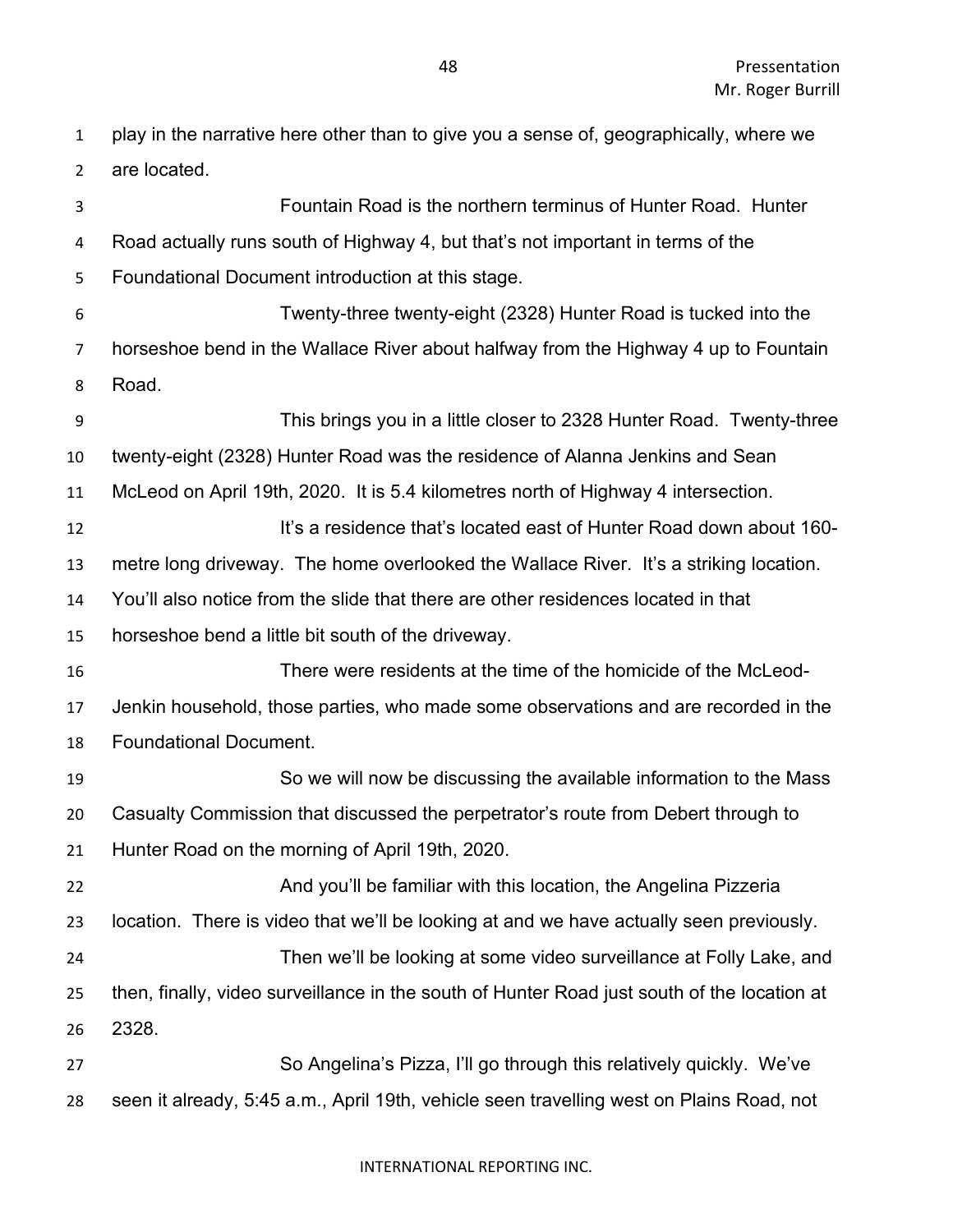| $\mathbf{1}$   | going south down the Masstown Road, but proceeding towards Highway 4. And then             |
|----------------|--------------------------------------------------------------------------------------------|
| $\overline{2}$ | Folly Lake. Folly Lake is a locality just south of Wentworth, and south of the ski hills,  |
| 3              | most of you will know, and there was surveillance that was taken from a residence on       |
| 4              | the west side of that area. There's actually two pieces of surveillance that caused a      |
| 5              | great deal of, how shall I say, inquiry with respect to what was seen. In this scene --    |
| 6              | excuse me, this slide, you will see at the top, a travel portion of highway. And it is     |
| $\overline{7}$ | running south to north. The view from the residence is on the west side. You'll note on    |
| 8              | the top of the screen that Highway 4 will show a vehicle travelling from the right side of |
| 9              | the screen over to the left side. The timestamp says 6:25 to 6:25:16. It's actually        |
| 10             | recorded to be about 15 -- 10 to 15 minutes fast, leading the Mass Casualty                |
| 11             | Commission to conclude that what we are seeing is at around 6:10 to 6:15 a.m.              |
| 12             | I jumped the gun here with the clicker. Sorry, folks. I've jumped it                       |
| 13             | twice.                                                                                     |
| 14             | [VIDEO PLAYBACK]                                                                           |
|                |                                                                                            |
| 15             | MR. ROGER BURRILL: So a very quick, grainy coverage of what                                |
| 16             | looks to be a marked police cruiser operating from the south and going towards the         |
| 17             | north on Highway 4.                                                                        |
| 18             | [VIDEO PLAYBACK]                                                                           |
| 19             | MR. ROGER BURRILL: But there's a second video from Folly                                   |
| 20             | Lake, same location, with the timestamp 6:34; therefore, leading us to believe that a      |
| 21             | second vehicle travelled along there from 6:19 to 6:24 a.m., and it's seen as followed in  |
| 22             | this video in front of you.                                                                |
| 23             | [VIDEO PLAYBACK]                                                                           |
| 24             | MR. ROGER BURRILL: So it looks like there's a second marked                                |
| 25             | vehicle travelling along from the south to the north. That required a certain amount of    |
| 26             | work by investigators to determine is this the perpetrator. Is it the perpetrator once? Is |
| 27             | it the perpetrator twice? Is he the first car, is the second vehicle? And it would appear, |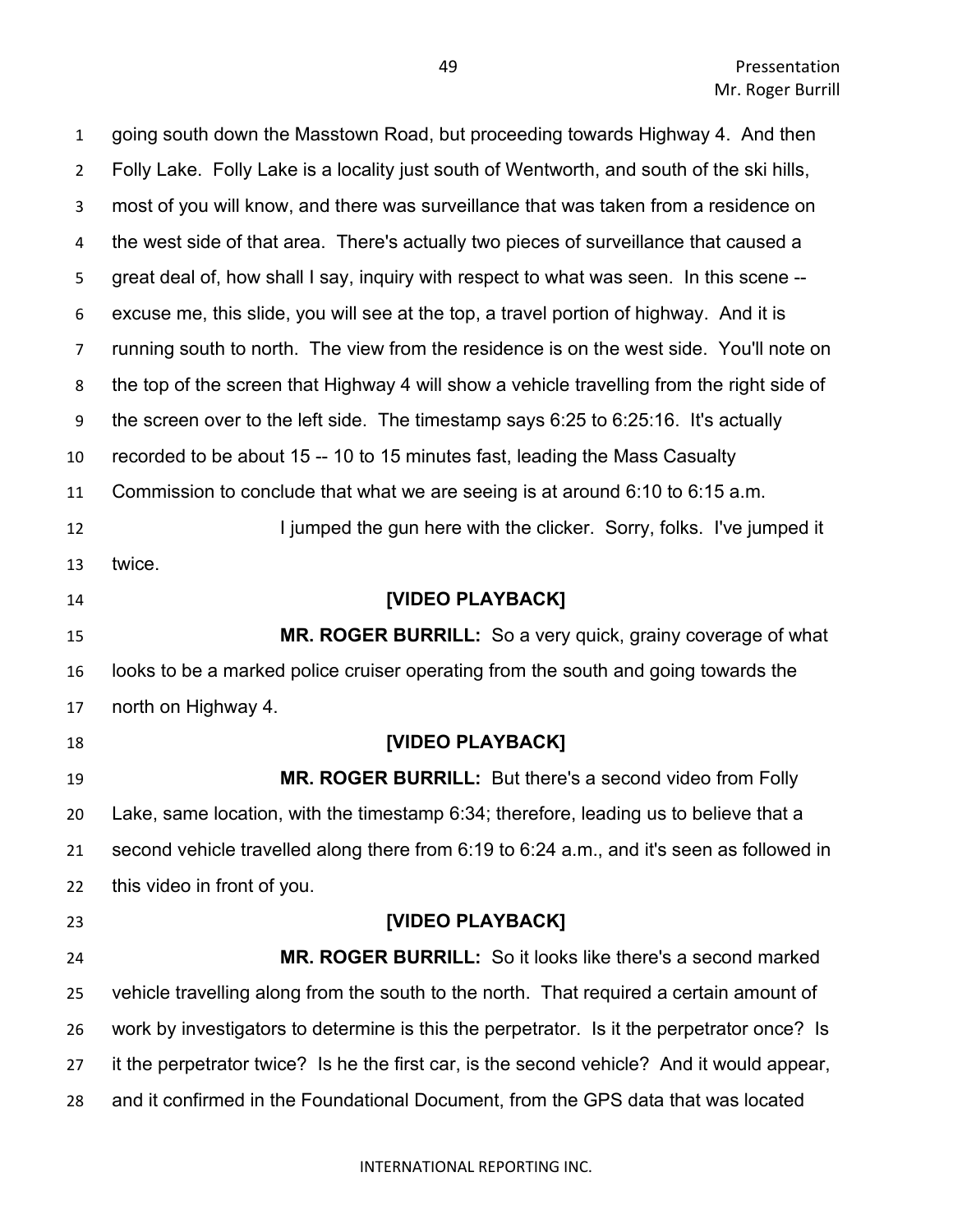that Cumberland District officer or member Constable Cheesman was passing the residence at Folly Lake at around 6:19 a.m. So you'll recall Constable Cheesman's name coming up earlier. He was actually on his way to the Portapique, and went down Station Road, and was part of some of the inquiry with respect to where and what route the perpetrator took to leave Portapique. Constable Cheesman at 6:19 a.m. is leaving Portapique and is going back to Cumberland County, and his vehicle is observed. That leads the Mass Casualty Commission to conclude that the perpetrator passed Folly Lake in the first video at 6:10 a.m. And that's consistent with timing that we have seen. The third video that you can view, and we will view is at 6:29 at a location on Hunter Road, once again, a residence. It depicts a vehicle travelling north on Hunter Road. The location of this residence is 3.7 kilometres south of 2328 Hunter Road. It's 1.8 kilometres north of the intersection of Hunter Road and Highway 4. So you'll see this is a residential video. **[VIDEO PLAYBACK] MR. ROGER BURRILL:** It's a short video. It's obviously, once again, not entirely clear, and when you look at all the videos together, some of them are extremely easy to make out what you see, others are less easy to make out. This will show you that what appears to be a marked vehicle or marked police vehicle operating - - travelling north on Hunter Road at 6:29 a.m. **[VIDEO PLAYBACK] MR. ROGER BURRILL:** So it is unclear exactly the timing of the arrival of the perpetrator at 2328 Hunter Road. With the information available to the Mass Casualty Commission, we come to the conclusion that he arrived there at some time after 6:29 a.m., and then there would have been interaction with the residents at that location. The Mass Casualty Commission has looked through the forensic information that has been provided in the materials and we are of the belief that the Alanna Jenkins would have experienced injuries consistent with having been shot. It is unable from the material that has been provided for us to determine the cause of death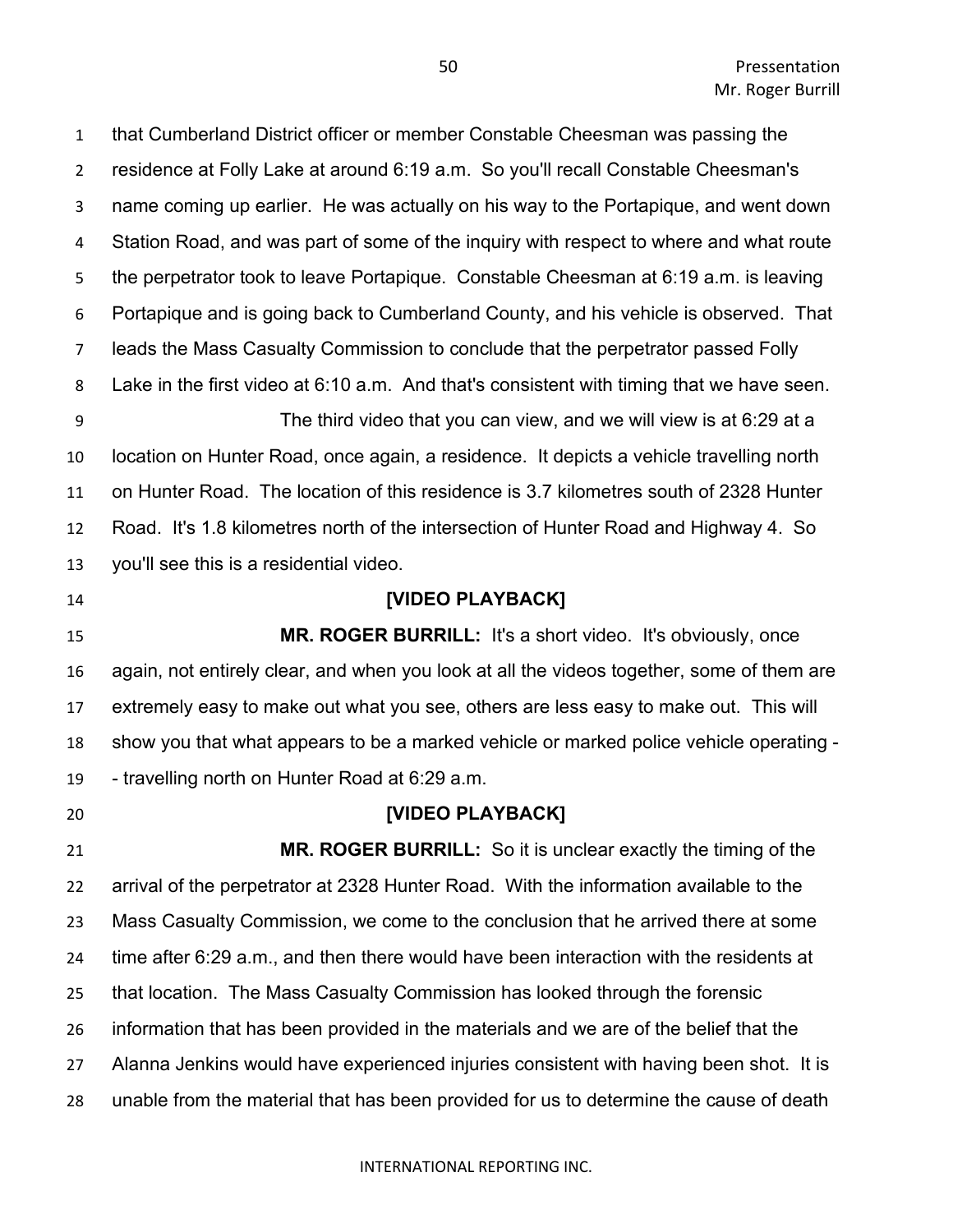specifically of Sean McLeod other than to say it's consistent with the fact that if one was shot, it's likely the other was shot.

 The home was burned eventually, burned to the ground, burned beyond, how shall I say, much useful ability to obtain forensic information, but it would appear that the homicides of Alanna Jenkins and Sean McLeod appeared relatively quickly on the interaction with the perpetrator and those two parties. We say that simply because there was a series of witnesses in the area who heard what they believe to be were gunshots, relatively close to the time of the positing that the perpetrator arrived there. Nobody can be clear. There was no video. There was nobody standing next to the interaction or these folks when they met each other or dealt with each other. However, it would appear that information available suggests that the two parties, Ms. Jenkins and Mr. McLeod, were likely shot relatively quick -- quickly.

 The difficulty of course with that, is that the perpetrator was at that location for a period of time. And because the house was burned and forensic evidence is so sparse, it's difficult to know exactly what took place at that house. We don't know what occurred therein. We're unclear what his actions were besides causing the death of Alanna Jenkins and Sean McLeod. And this is why I said at the outset of the presentation that the information is sparse, and I think I may have even said frustratingly sparse. This is a source of frustration in terms of the information that we have about his time at that location.

**I can say this, that we do know that the perpetrator, when he was**  neutralized, to use that expression, at 11:26 later in the morning, was found to be in the possession of the wallet and the personal identification of Sean McLeod. So it is reasonable to assume or conclude that he took that material from the location at 2328 Hunter Road when he was there. It's also true that in the investigation that a Correctional Services jacket was later located in the vehicle, or one of the vehicles, that he was operating later in the morning at the 224 -- Highway 224 location, the home of Gina Goulet. The Correctional Services jacket, or a Correctional Services jacket was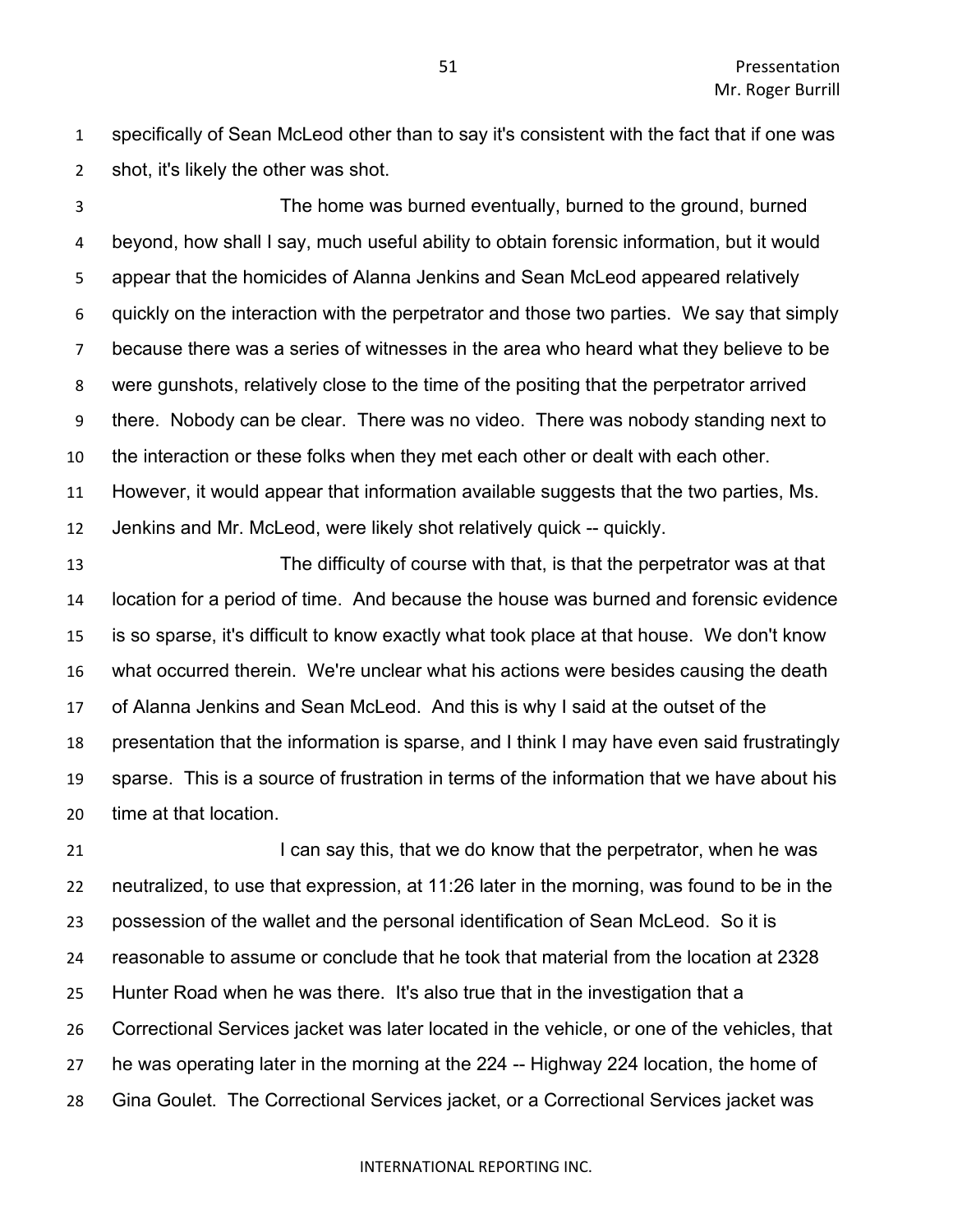located. We know that Sean McLeod was a Correction Services officer. He worked at one of the local facilities. It is possible that the perpetrator took the jacket from Hunter Road at this time. It is possible. It's also possible that he had it in his possession before then. No way for us to confirm or otherwise suggest definitively where that coat came from, other than to say there is some linkage in that regard. While the tragedy of the loss of life to Ms. Jenkins and Mr. McLeod is terrible, there is an additional fatality that experienced -- that was experienced at Hunter Road. Tom Bagley was a resident of Hunter Road as well. He resided north of 2328 Hunter Road. Mr. Bagley was a retired firefighter. He left for his morning walk at around 8:50 a.m. on April 19th, 2020. He headed south on Hunter Road, from the information that we have available to us. Mr. Bagley's body was discovered around 11:00 a.m., later that morning, by a neighbour after the fire that had occurred at that location. His body was located on the east side of that burning residence at 2328 Hunter Road. Forensic evidence indicates that he, too, had been shot. As a result of the location of the body, it was badly burned as well. The perpetrator wreaked havoc at that location by taking the lives of three people as he attended there. After the murders, information available suggests that the perpetrator left 2328 Hunter Road sometime after 9:00 a.m. We know that at 9:23 a.m., the vehicle is captured on video at the same Hunter Road residence south of 2328 Hunter Road, as it had been captured earlier at 6:29 coming in. Once again, a very quick display of a vehicle travelling by, but you can see, obviously, the direction of travel from the vehicle, heading south on that road. Now, the Foundational Document will get into observations, statements, information that has been provided by witnesses conducted in the investigation. There are a number of neighbours and people within the Hunter Road community who made observations. The slide before you is an attempt to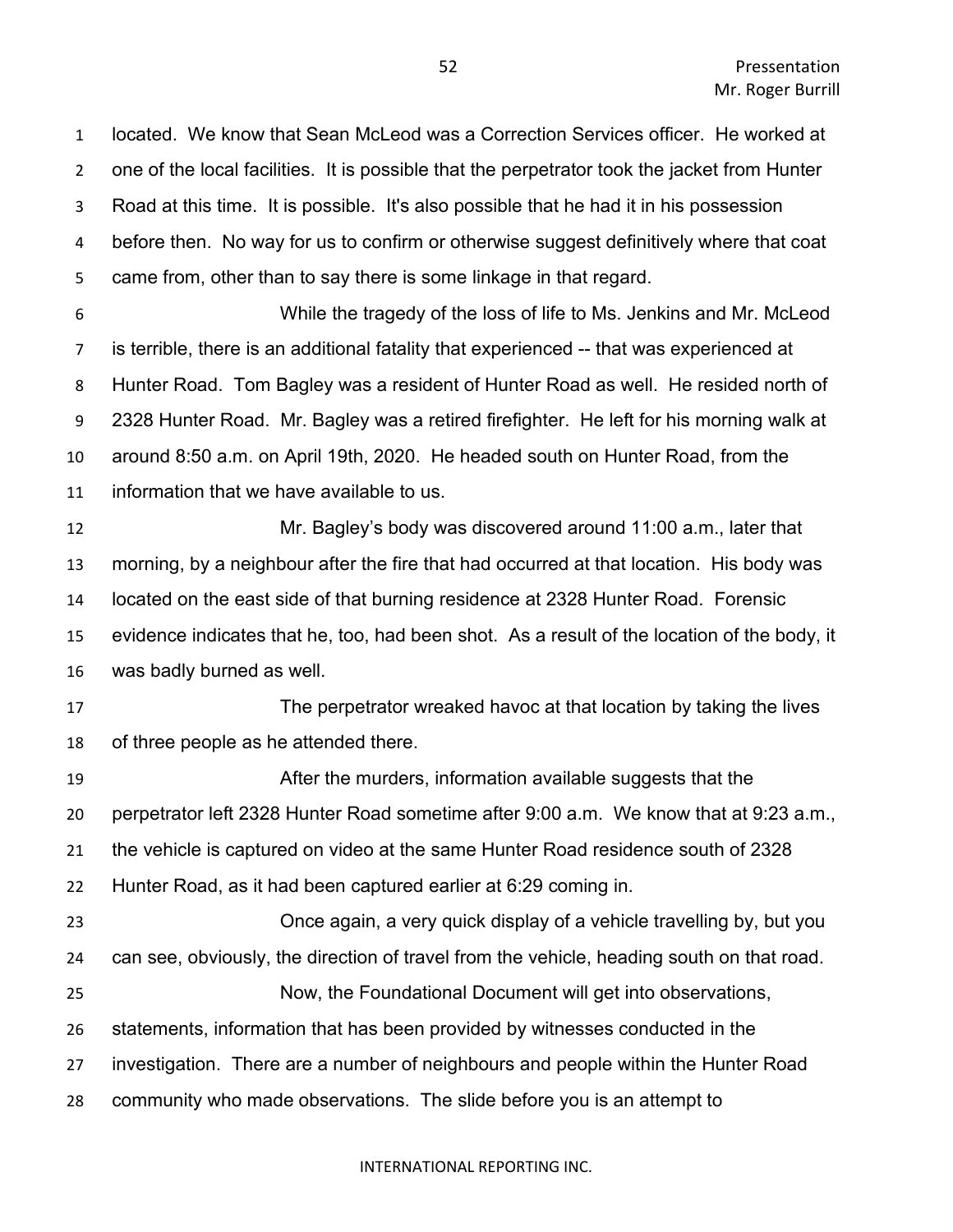| $\mathbf{1}$   | summarize/synthesize what has been said. For purposes of specificity, the                      |
|----------------|------------------------------------------------------------------------------------------------|
| $\overline{2}$ | Foundational Document will obviously be the source of significance for you.                    |
| 3              | We know that from the information that has been provided,                                      |
| 4              | neighbours say that they heard what sounded like gunshots between 6:10 and 6:40                |
| 5              | a.m.; that's consistent with the arrival of the perpetrator at that location, and is perhaps   |
| 6              | the basis of my remarks earlier that it's believed that the -- Mr. McLeod and Ms. Jenkins      |
| 7              | were shot early on in the encounter.                                                           |
| 8              | The neighbours say between 8:30 and 9:00 a.m., they report                                     |
| 9              | hearing gunshots at that time as well. That perhaps is as consistent with Mr. Bagley           |
| 10             | being present at that location. Once again, that's information that we have from all of        |
| 11             | the neighbours reporting information.                                                          |
| 12             | Smoke was noticed to be coming from the direction of 2328 Hunter                               |
| 13             | Road at around 9:00 a.m. This, too, perhaps would lead to the conclusion -- and I say          |
| 14             | perhaps because I've discussed earlier about the sparseness of information that we             |
| 15             | have -- that it is possible that the fire was lit at around that time, after the perpetrator   |
| 16             | stayed here for a period of time.                                                              |
| 17             | And between 9:15 and 9:20 a.m., witnesses observe a police car                                 |
| 18             | travelling south on Hunter Road. We also have the video, of course, that confirms those        |
| 19             | observations.                                                                                  |
| 20             | At 9:48:14:                                                                                    |
| 21             | (AUDIO PLAYBACK)                                                                               |
| 22             | MR. ROGER BURRILL: So the OCC indicating to Cumberland,                                        |
| 23             | "I'm not sure if this is associated at all." The reference therein is to the fact that perhaps |
| 24             | six minutes earlier there had been a call with respect to the homicide of Lillian Campbell     |
| 25             | in Wentworth and that that dispatch had already been undertaken, so the question               |
| 26             | becoming at this very early stage in information gathering is whether the two were             |
| 27             | associated at all.                                                                             |
| 28             | The 9:48 call from the Dispatch would have emerged from                                        |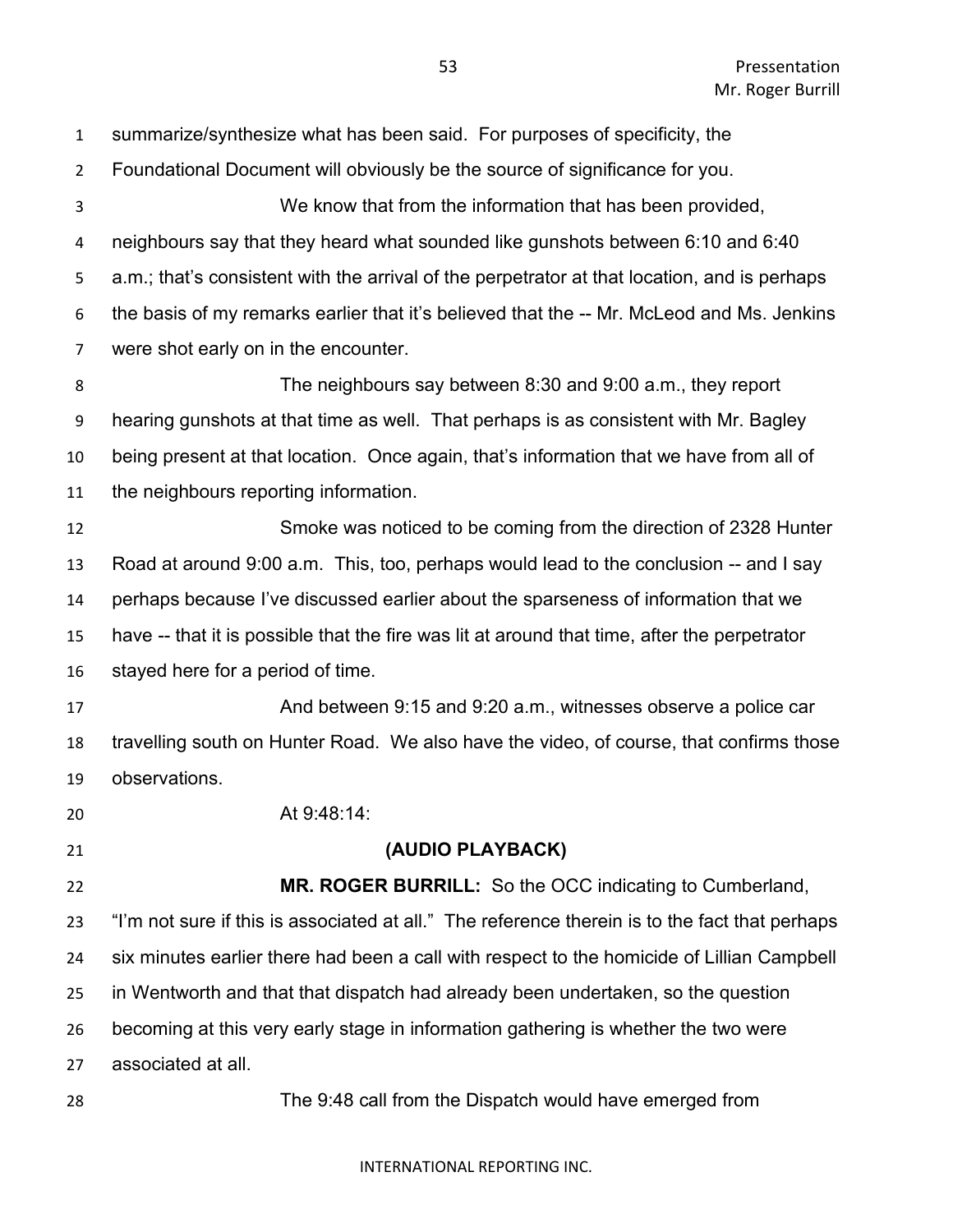| $\mathbf{1}$     | information that had been coming in from witnesses and/or complaints talking about        |
|------------------|-------------------------------------------------------------------------------------------|
| $\overline{2}$   | what's going on at Hunter Road.                                                           |
| 3                | At $9:32$ -- and I'm going to focus at a call at $9:32$ specifically -- a                 |
| 4                | person by the name of April Dares, referred to extensively in the Foundational            |
| 5                | Document, made the call to 9-1-1. And I'm basically summarizing, for purposes of          |
| 6                | giving you a sense of her observations. But she said that she heard a vehicle go by at    |
| $\overline{7}$   | 6:40 a.m. Not long afterwards, she said, she heard gunshots. She reported this all to     |
| 8                | the call taker. She then said that she heard a dog yelping; there were two dogs also      |
| $\boldsymbol{9}$ | that perished at the site of 2328 Hunter Road.                                            |
| 10               | Ms. Dares drove down the road in her car and then decided for                             |
| 11               | some reason, she thought better of going there; she turned around and went back           |
| 12               | home.                                                                                     |
| 13               | She said that she had discussions with her neighbours on a                                |
| 14               | community Facebook group and group members were unable to make contact with               |
| 15               | Alanna Jenkins and/or Sean McLeod. So she reported to the call taker that she thought     |
| 16               | there may be a linkage with Portapique and the McLeod-Jenkins household, but she          |
| 17               | wasn't clear.                                                                             |
| 18               | Ms. Dares described that a police vehicle had gone by a few                               |
| 19               | minutes prior to her telephone call.                                                      |
| 20               | So that information at 9:32 was then processed, assessed, and                             |
| 21               | relayed in to the Dispatch thereafter.                                                    |
| 22               | Ms. Dares made a second call at 9:38 to 9-1-1. She advised that                           |
| 23               | she could now see smoke rising from the north of her location. She said, "Now there's a   |
| 24               | fire. Now there are more gunshots."                                                       |
| 25               | We know that at 9:42, there was the singularly important Dispatch                         |
| 26               | with respect to the Wentworth incident that occurred with Lillian Campbell.               |
| 27               | So at this stage there is a great deal of information coming into the                     |
| 28               | Dispatch -- or, excuse me, the call-taker centre and being processed with respect to this |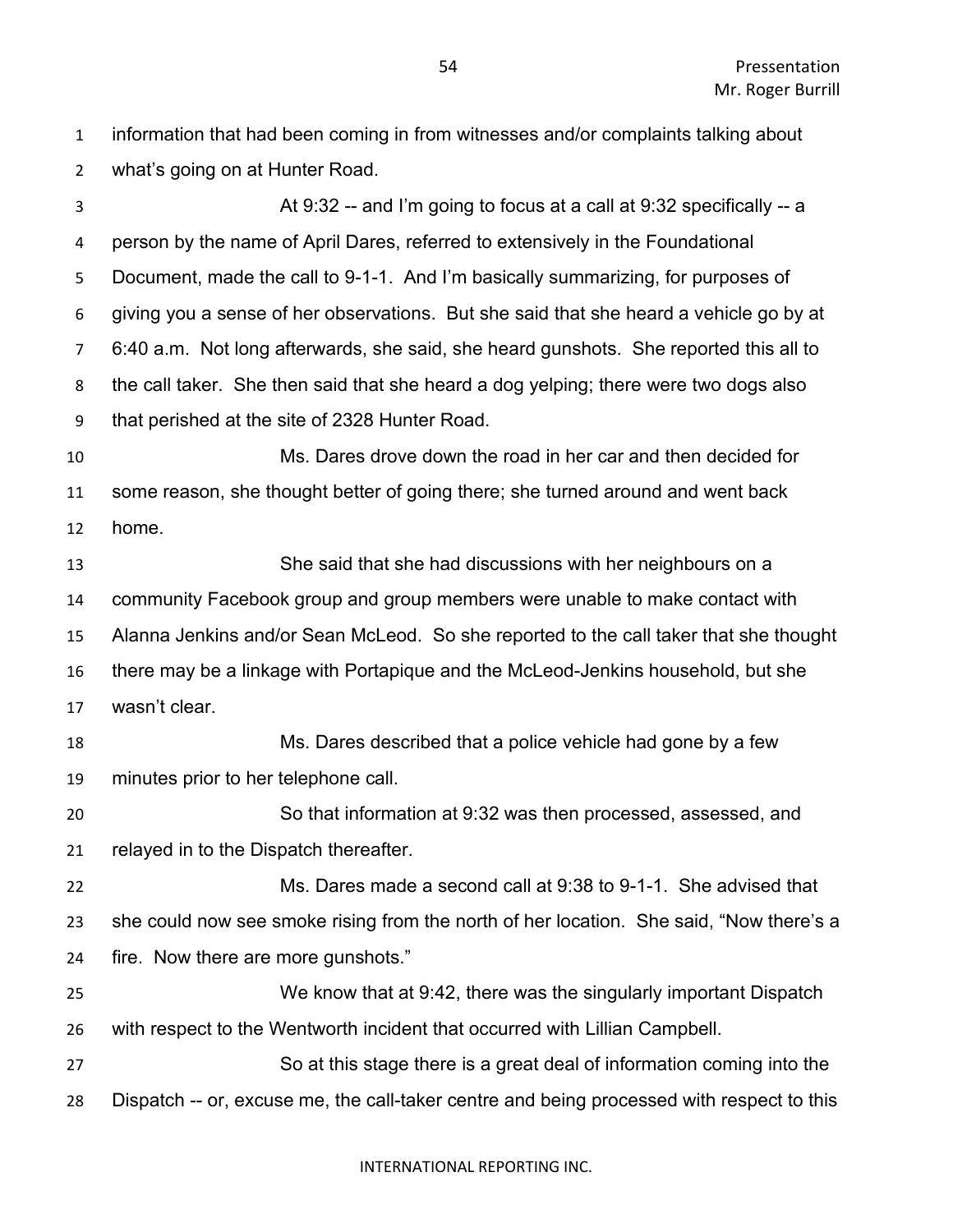incident and the Wentworth incident. *Just to round out the picture with respect to Ms. Dares, she actually*  called again to 9-1-1 at 1:43 p.m., when she expressed concern over the location of Tom Bagley after she checked with her neighbour, Patsy Bagley, who was the spouse of Tom Bagley at that time. So this following slide is orienting -- or orienting us a little bit more to the official and/or law enforcement response to the sequence of events, and/or first responders. At 9:45, we know from the information that the Wentworth Fire Department was dispatched to that location on Hunter Road. From the information available to the Mass Casualty Commission, at 9:52, the RCMP contacted the Wentworth Fire to advise to stand down due to a risk with respect to an active shooter situation. Information available to the Commission also indicates that EHS was dispatched at 11:12 a.m., and at 11:17 a.m., RCMP officers Harvey and Bray from the Cumberland District, arrived at 2328 Hunter Road and made some very terrible, awful discoveries. At 11:25, due to those discoveries, the ambulance that was originally dispatched was cancelled, due to the severity of the situation. So with respect to my observations at the outset on 2328 Hunter Road, and the degree of information that is available, the Foundational Document will give you a sense of what the witnesses have to say. We know, as well, that the information is clear that at 6:29, a vehicle travelled up Hunter Road. At 6:30 to 6:40, neighbours heard what sounded like gunshots. Eight fifty (8:50) Tom Bagley left for his walk. At 8:30 to 9:00, neighbours here what sounds like gunshots. **At 9:23, there's a video of a white vehicle travelling south on Hunter** Road, away from the direction.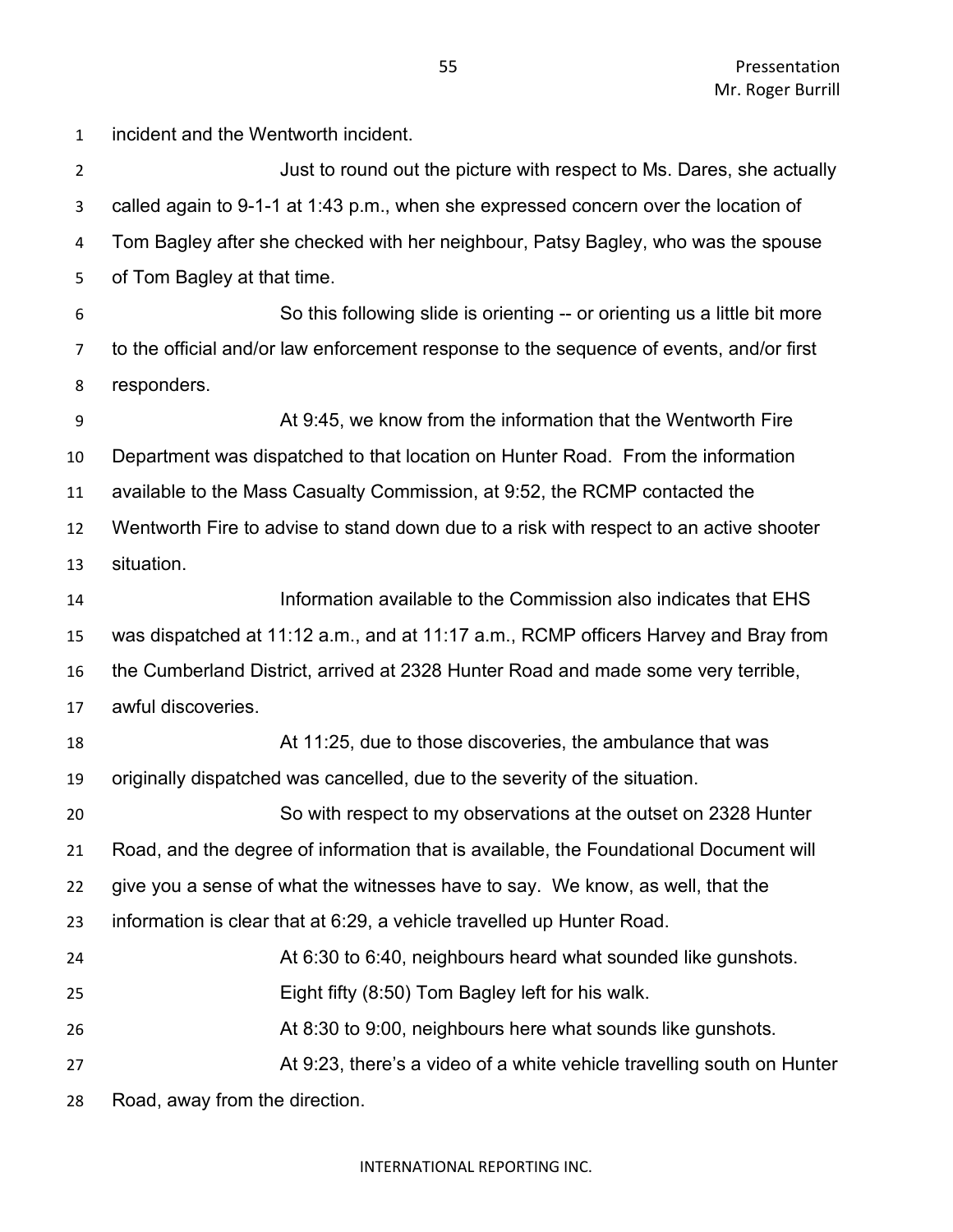| 1              | At 11:17, the RCMP arrive at the scene at 23 [sic] Hunter Road and                       |
|----------------|------------------------------------------------------------------------------------------|
| $\overline{2}$ | make their observations.                                                                 |
| 3              | The perpetrator has long left by that time. And from the information                     |
| 4              | available to us, it would appear that he left sometime prior to 9:23 when he's observed. |
| 5              | What we cannot say is what the perpetrator did at 2328, other than                       |
| 6              | the materials that he likely removed.                                                    |
| $\overline{7}$ | I said at the outset there was some frustrating sparseness to the                        |
| 8              | information, that continues to be the case. Nonetheless, the Commission has made its     |
| 9              | very best efforts to provide you with the details of information with respect to 2328    |
| 10             | Hunter Road and the tragic loss of life for those three parties.                         |
| 11             | Commissioners, this concludes my presentation with respect to the                        |
| 12             | introduction of the Foundational Document 2328 Hunter Road.                              |
| 13             | <b>COMMISSIONER MacDONALD:</b> Thank you, Mr. Burrill.                                   |
| 14             | Yes, thank you again. You have a second presentation, and we will                        |
| 15             | break now and return at 1:30.                                                            |
| 16             | Thank you again, and -- Participants and Counsel.                                        |
| 17             | REGISTRAR DARLENE SUTHERLAND: Thank you.                                                 |
| 18             | The proceedings are now on break and will resume at 1:30.                                |
| 19             | --- Upon breaking at 12:12 p.m.                                                          |
| 20             | --- Upon resuming at 1:33 p.m.                                                           |
| 21             | <b>REGISTRAR DARLENE SUTHERLAND: Welcome back.</b>                                       |
| 22             | The proceedings are again in session.                                                    |
| 23             | <b>COMMISSIONER MacDONALD:</b> Good afternoon, everyone.                                 |
| 24             | Mr. Burrill, whenever you're ready.                                                      |
| 25             | MR. ROGER BURRILL: Thank you, Chief Commissioner.                                        |
| 26             | --- INTRODUCTION OF FOUNDATIONAL DOCUMENT HIGHWAY 4 WENTWORTH:                           |
| 27             | --- PRESENTATION BY MR. ROGER BURRILL:                                                   |
| 28             | MR. ROGER BURRILL: This afternoon, this presentation will                                |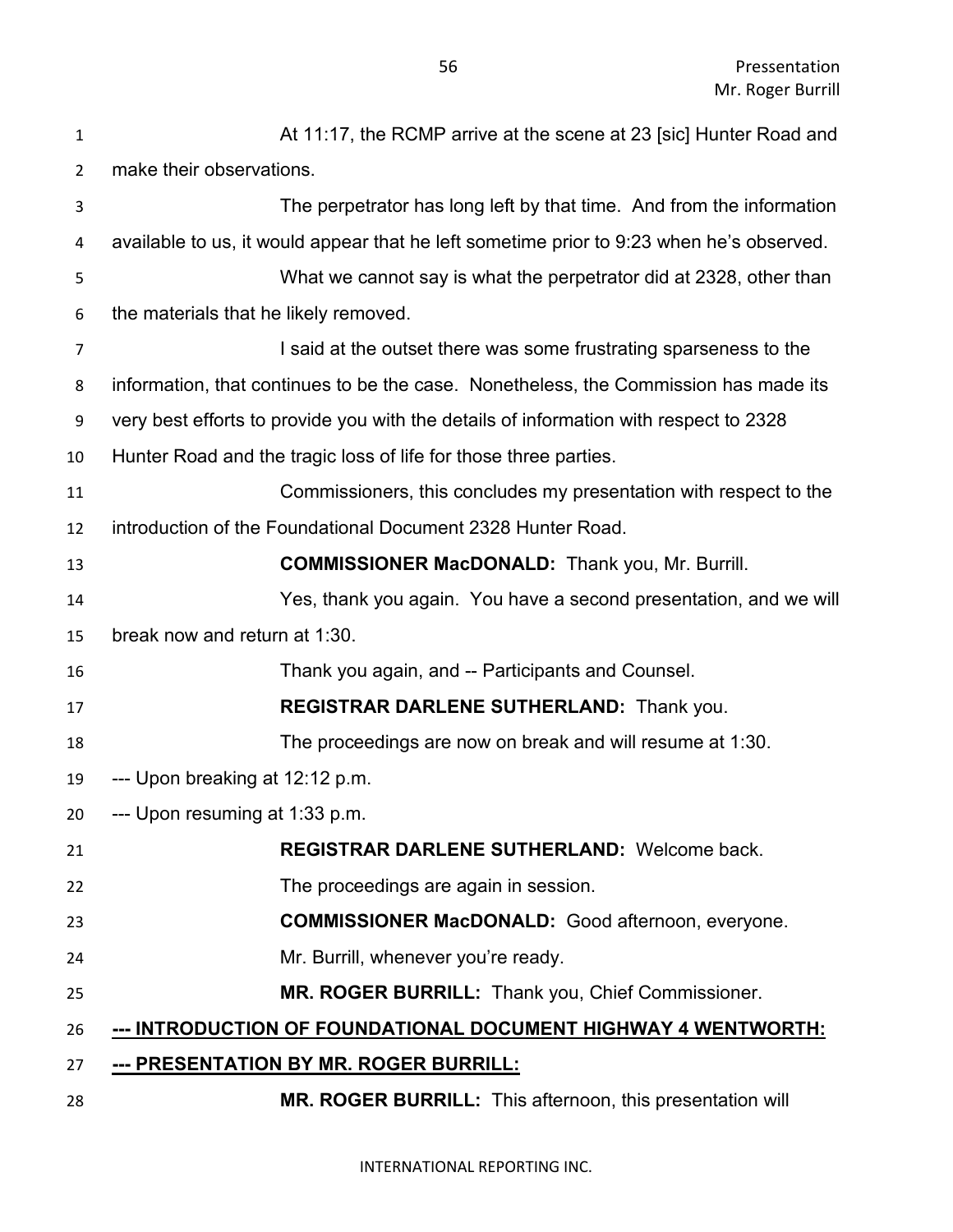address the murder of Lillian Campbell on the morning of April 19th, 2020; it took place after the atrocities at Hunter Road.

The details of the murder of Lillian Campbell in Wentworth are found in the Foundational Document Highway 4 Wentworth, and they provide a more extensive examination of the information that will be presented in this introduction. I will be making reference to some 9-1-1 calls this afternoon. Those 9-1-1 calls will not be played, which is consistent, of course, with our trauma-informed approach here at the Commission. I will say this, though, to the public, and indeed to the Campbell- Hyslop family, that this will be a relatively short presentation, and I wish to assure you that because it is shorter does not mean that any less effort was put into determining what took place, such that we can provide an accurate factual basis for the Commission's work. In this situation, perhaps unlike the previous presentation, we are able to discern a relatively discrete set of facts that emerge about the homicide in that instance. So please do not interpret the length of this presentation or introduction as anything less than a thorough review of the information that we have available to us at the Mass Casualty Commission. Madam Registrar, I would move to mark, and tender the Foundational Document entitled "Highway 4 Wentworth" as an exhibit in these proceedings. **REGISTRAR DARLENE SUTHERLAND:** That's Exhibit 334. **--- EXHIBIT NO. 334:**  Foundational Document entitled "Highway 4 Wentworth" **MR. ROGER BURRILL**: Thank you. And I also move to mark and tender all source materials associated with it in these proceedings. **REGISTRAR DARLENE SUTHERLAND:** So exhibited. **MR. ROGER BURRILL:** As is the routine in these presentations, a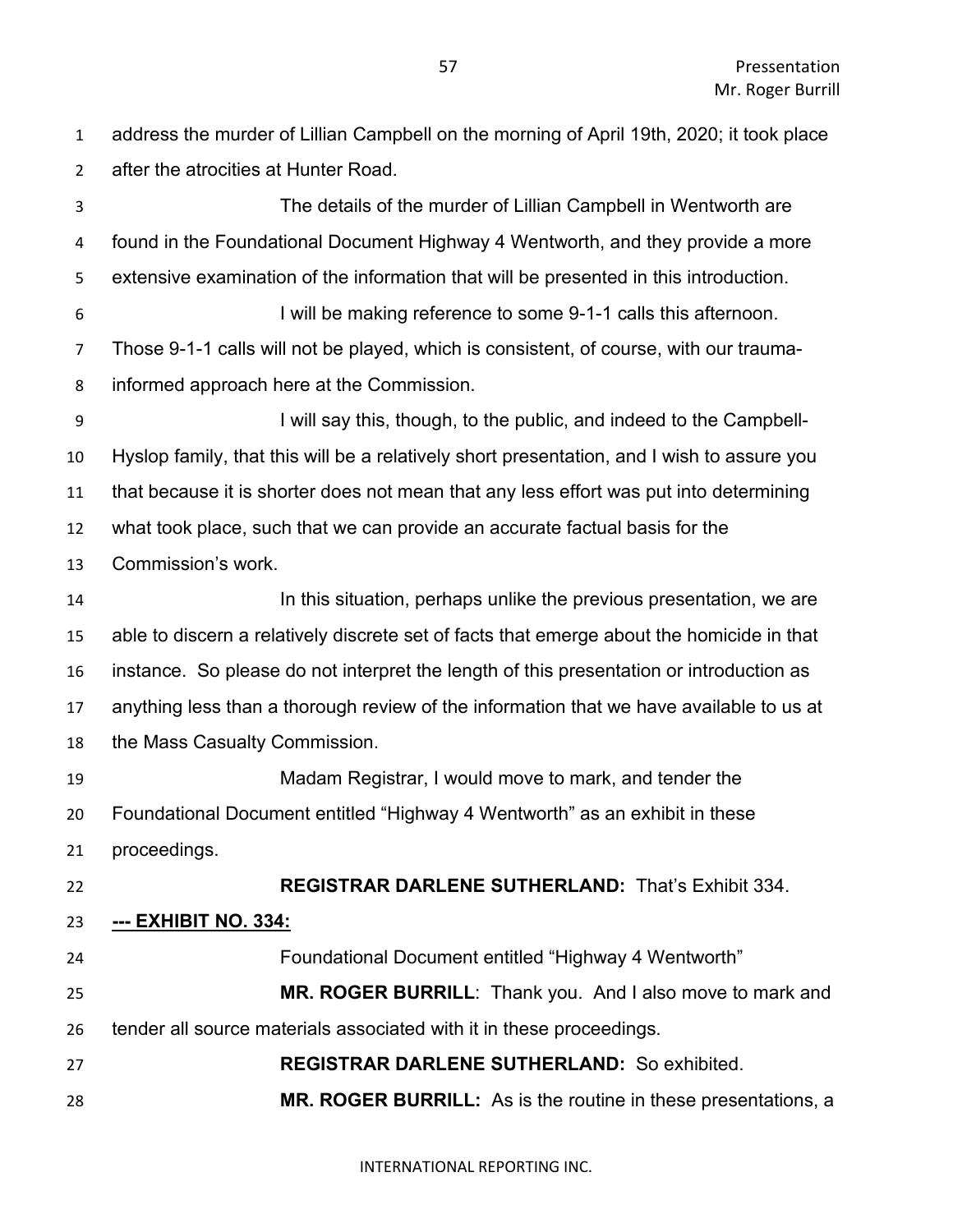quick review of the subject matter, a summary of information currently available to the Mass Casualty Commission in relation to the events on April 19th at Highway 4. This is that presentation.

 You will be saved from Burrill's geography lesson again because there's no need to go into this; we've discussed it and reviewed it previously. You will see on the slide before you Wentworth as it is related to Portapique. We discussed in the Hunter Road presentation, the location of Wentworth being in the Eastern section or Eastern portion of Cumberland County. It is almost due north of Portapique.

 Wentworth to Portapique is about 40 kilometres; Wentworth to Great Village is about 30 kilometres.

 We move from the geography to the travel way portion of the presentation. You'll be familiar, indeed, with all of the travel ways in this case. The roads Highway 104; Highway 4; Hunter Road, and Plains Road. But I will introduce for you a new travel way or a new road that has some bearing in terms of this matter in Wentworth, and that's Route 246. This is a road that goes, secondary road, from Wentworth up to the Northumberland Shore, actually, at Tatamagouche. And those of you who will be familiar with the Northumberland Shore will know that it meets the Highway 6 at that location.

**I'm going to move in a little close to that intersection of Highway 4**  and 246. This, of course, is the important geographical location of where the homicide took place.

**I'm going to zoom in a little more indeed to give you a more specific**  view of the intersection. Highway 246 is displayed at the top of the slide; on the left side is Highway 4. And labelled in the slide are two residences of significance: The Jay residence, the home of Mary-Ann and Reginald Jay on the East side of Highway 4, and indeed, the residence of Lillian Campbell and Michael Hyslop on the south side of Highway 226. We will return to this location briefly.

So this slide presented here orients you generally to where those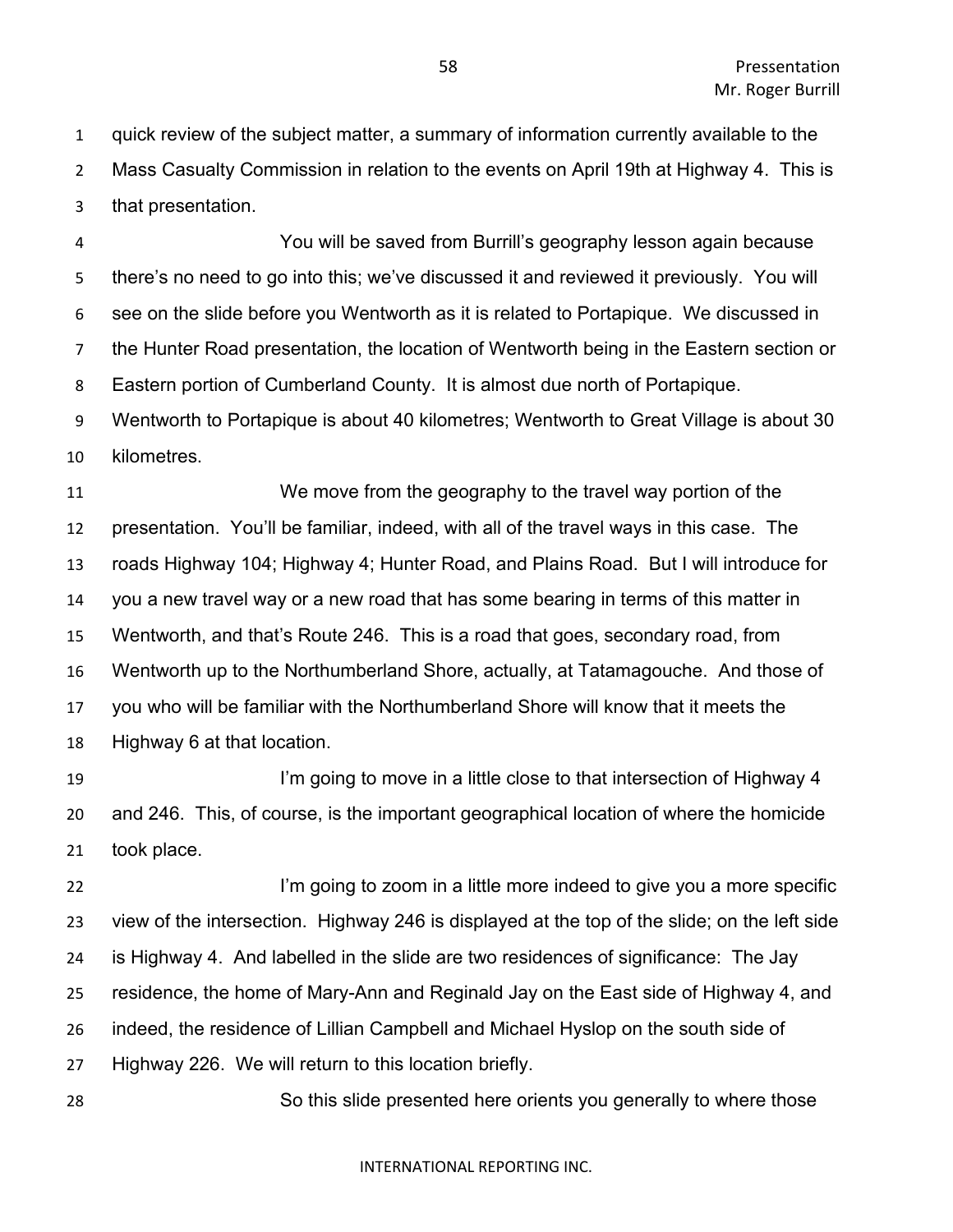locations are within the grand scheme, and we'll now attempt to depict the route of the perpetrator from Hunter Road south towards Wentworth. You'll recall the video surveillance that was reviewed this morning of the residence on Hunter Road. There will be video surveillance reviewed here today of the Wentworth Market on the east side of Highway 4. Video surveillance on the south side of Hunter Road you've reviewed; we'll go through it relatively quickly today. You recall the vehicle travelling south down to the intersection of Highway 4 from Hunter Road. At the intersection of Highway 4, the vehicle then, we believe, turned left, travels south, generally towards Wentworth. The Wentworth Market is located 5.7 kilometres south of that intersection, and there was video seized from that location at 9:29:50 a.m. Timestamps are alleged to be proper and appropriate, and fit within the grand time scheme of what we have seen here regularly. You'll see -- you'll see a vehicle travel south, a marked -- it looks like a marked vehicle. Difficult to discern the features itself; difficult to determine if there's a push bar, but that video would accord with the timing of everything that we know or have learned with respect to the movement of the perpetrator on April 18th and 19th. This next slide shows you an aerial of the intersection that I referred to earlier, Highway 4; the Jay residence that we are to talk about here briefly; Highway 246; and for those of you familiar with the area just note there's a provincial park across the street. I neglected to indicate that the Campbell-Hyslop residence on the south side of 246 is about 350 metres east of that location. So it's a relatively contained placement. The information available to the Mass Casualty Commission informs us that Lillian Campbell left her home for a walk from her residence at either 9:02 or 9:12, that's the information that we've discerned. It doesn't make a great deal of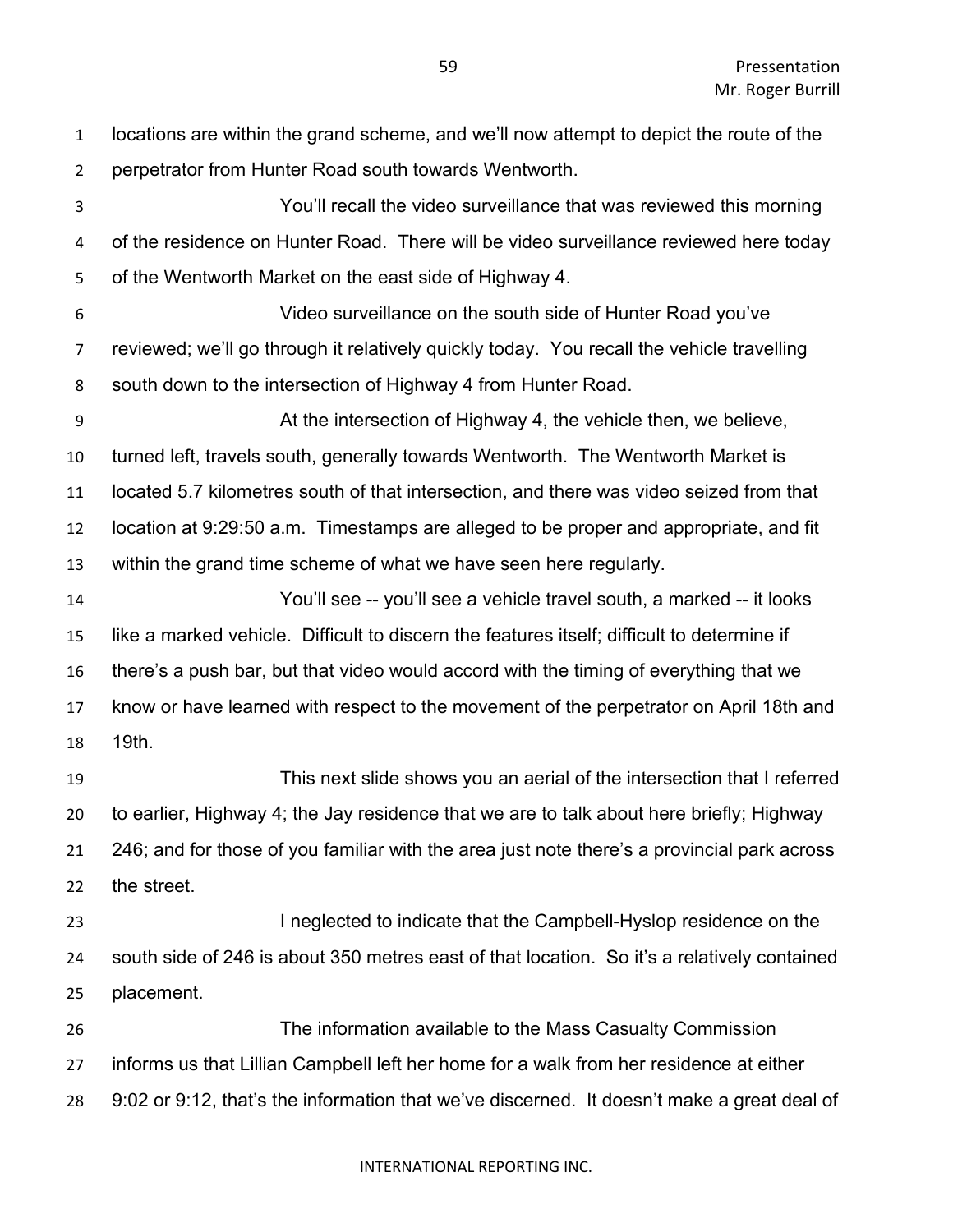distance, other than the fact that she left her home to go for a routine walk. She was dressed in a high-visibility vest. She was wearing sunglasses; she had a hat and scarf and was carrying a walking stick. She was an experienced walker. We can't speak specifically as to her route, but we know that the time she encountered the perpetrator, she would have been on the east side of Highway 4, just slightly north of the Jay residence. The perpetrator was travelling south on Highway 4, as we've discussed earlier. And the information available to the Commission is that he passed Lillian Campbell travelling south as he was on Highway 4, and she was on the east side of the highway. The information available suggests that the perpetrator then made a U-turn, travelling north. The only conclusion was that that was done specifically for the purposes of encountering the -- Ms. Campbell, in this case. He travelled north, somewhere around the Jay residence or slightly north thereof, and he encountered Ms. Campbell on the east side of the highway. We know that the perpetrator then discharged a fatal round from his firearm. There was no broken glass discovered; there were no casings discovered or located at the scene. No projectiles were recovered at the scene. It is therefore possible to conclude that the perpetrator discharged the gun, likely from inside the vehicle, out the passenger window of that vehicle. Casings likely remained inside the vehicle. It is possible to conclude that the perpetrator rolled up beside Ms. Campbell, engaged her on the passenger side of the vehicle, and then she was shot. The replica vehicle, RCMP vehicle, then completed another U-turn and proceeded south on Highway 4 towards Truro. It was a brief encounter, a fatal encounter. **At approximately 9:30 a.m., Mary-Ann Jay made some** observations. Mary-Ann Jay is, of course, a human source, another word for a person.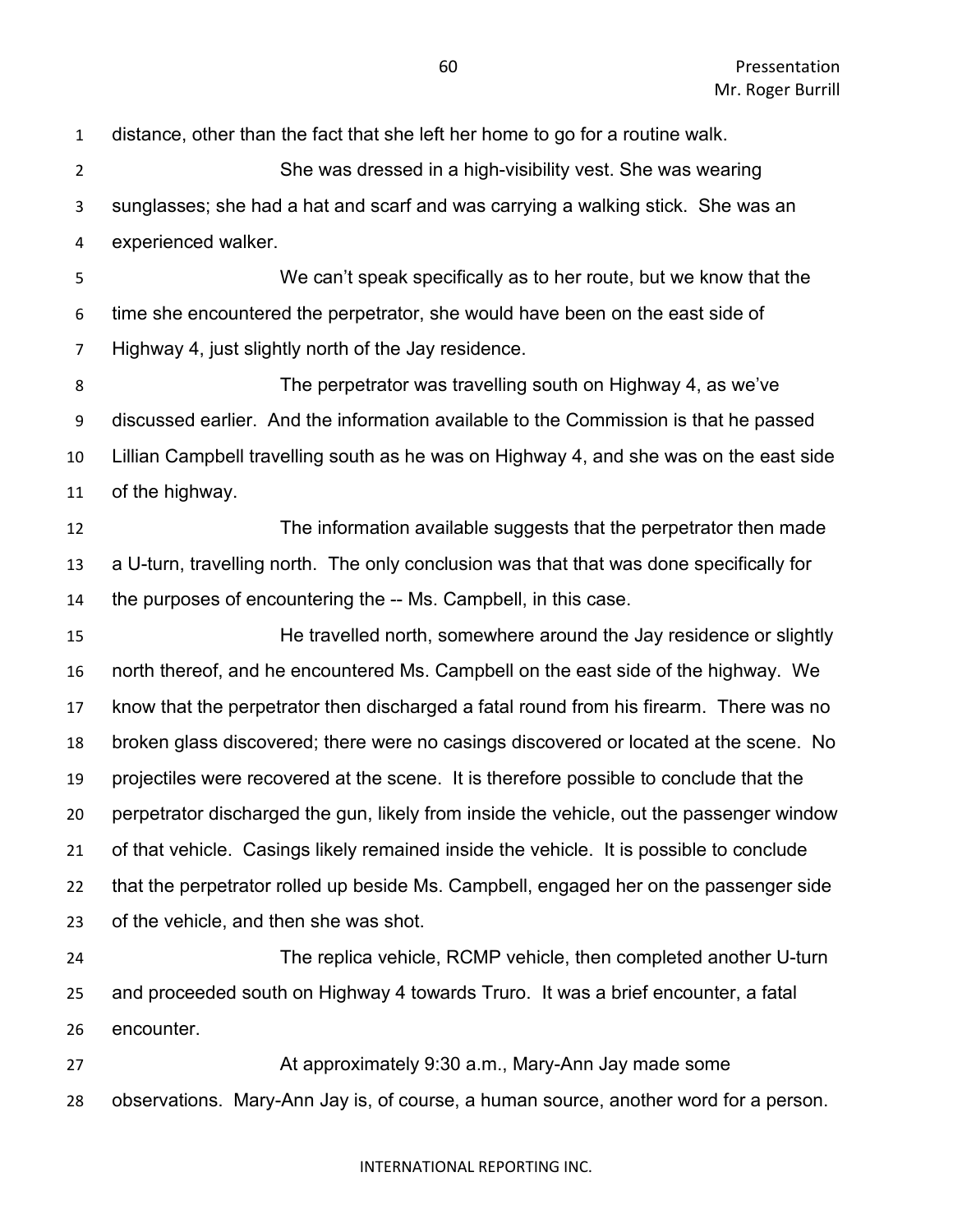| $\mathbf{1}$   | And a person has ability to recall and report and record information, we all do it          |
|----------------|---------------------------------------------------------------------------------------------|
| $\overline{2}$ | differently, but Mary-Ann Jay reported some information from her house just outside         |
| 3              | where the shooting took place. Her information is compelling.                               |
| 4              | She said that she heard shots. She said that she saw a body on                              |
| 5              | the side of the road. She said that she saw an RCMP vehicle slowly turn around and          |
| 6              | head south towards Truro. She then ran to the body. She then returned to her                |
| $\overline{7}$ | residence in an effort to communicate with 9-1-1.                                           |
| 8              | And as I indicated at the outset, we're not going to play 9-1-1 calls,                      |
| 9              | but this is an important call that I wish to characterise for you. This is a text of the    |
| 10             | significant portion of Mary-Ann Jay's 9-1-1 call at 9:36. It contains contemporary          |
| 11             | observations as she is speaking to the call-taker. The first line actually is a little      |
| 12             | confusing. The first line of the text she's actually conversing with her husband,           |
| 13             | Reginald, as he is at the scene of the body of Lillian Campbell, and she's inside trying to |
| 14             | portray what it is that she sees and knows.                                                 |
| 15             | She says:                                                                                   |
| 16             | "I just saw an RCMP -- What? She's dead? She's                                              |
| 17             | dead!"                                                                                      |
| 18             | The call-taker:                                                                             |
| 19             | "Okay, stay on the line. We're gonna send ya some                                           |
| 20             | help there. Okay? So you just"                                                              |
| 21             | Mary-Ann Jay:                                                                               |
| 22             | "Oh, my God! The RCMP just left. 'Cause he turned                                           |
| 23             | around and left and went down the road. I saw him                                           |
| 24             | going."                                                                                     |
| 25             | The call-taker:                                                                             |
| 26             | "Okay. Just stay on the line there."                                                        |
| 27             | Mary-Ann Jay:                                                                               |
|                |                                                                                             |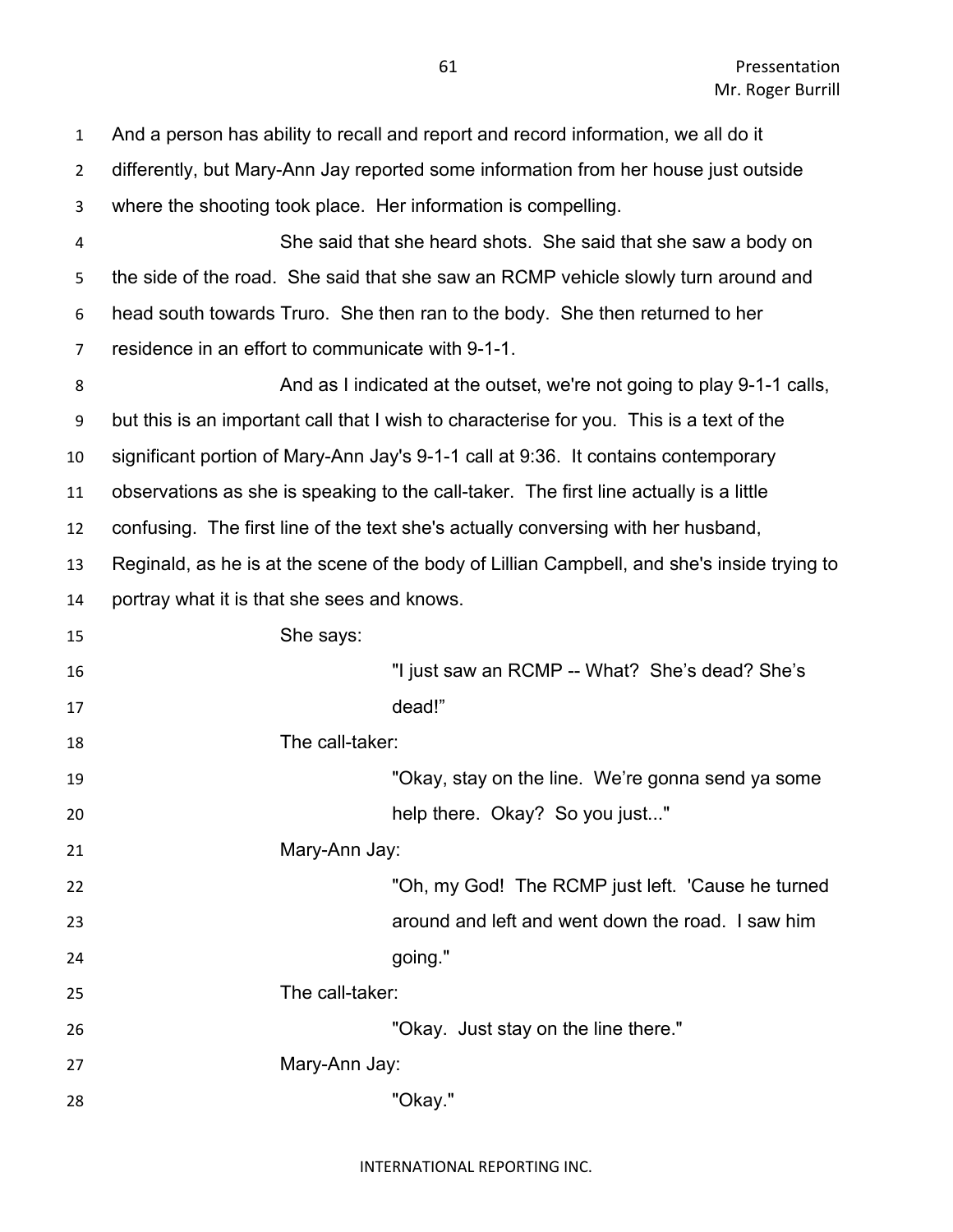| $\mathbf{1}$ | The call-taker:                                          |
|--------------|----------------------------------------------------------|
| 2            | "So were you speaking to the RCMP officer?"              |
| 3            | Mary-Ann Jay:                                            |
| 4            | "No! I was in my room and I saw him. I saw him go        |
| 5            | down the road, and I looked out the window and this      |
| 6            | woman, she's one of my neighbors, is laying on the       |
| 7            | side of the road and my husband just said she's          |
| 8            | dead."                                                   |
| 9            | "Okay. Did you see? Was the RCMP there with              |
| 10           | her?"                                                    |
| 11           | Mary-Ann Jay:                                            |
| 12           | "I didn't see. All I heard was [like] a big bang, like a |
| 13           | gunshot, and I looked out to see."                       |
| 14           | The call-taker:                                          |
| 15           | "But it – I understand. You need to ask your husband     |
| 16           | to come in the house though."                            |
| 17           | Mary-Ann Jay:                                            |
| 18           | "I can't, I can't because, people are going to stop."    |
| 19           | The call-taker:                                          |
| 20           | "I understand that, but for your husband's safety, he    |
| 21           | needs to come in the house?"                             |
| 22           | Mary-Ann Jay:                                            |
| 23           | "Why? There's no traffic on the road, the odd car."      |
| 24           | The call-taker:                                          |
| 25           | "I understand that, but if – if we think someone has     |
| 26           | been shot there, it may not be safe for them to be       |
| 27           | outside in that area."                                   |
| 28           | Mary-Ann Jay:                                            |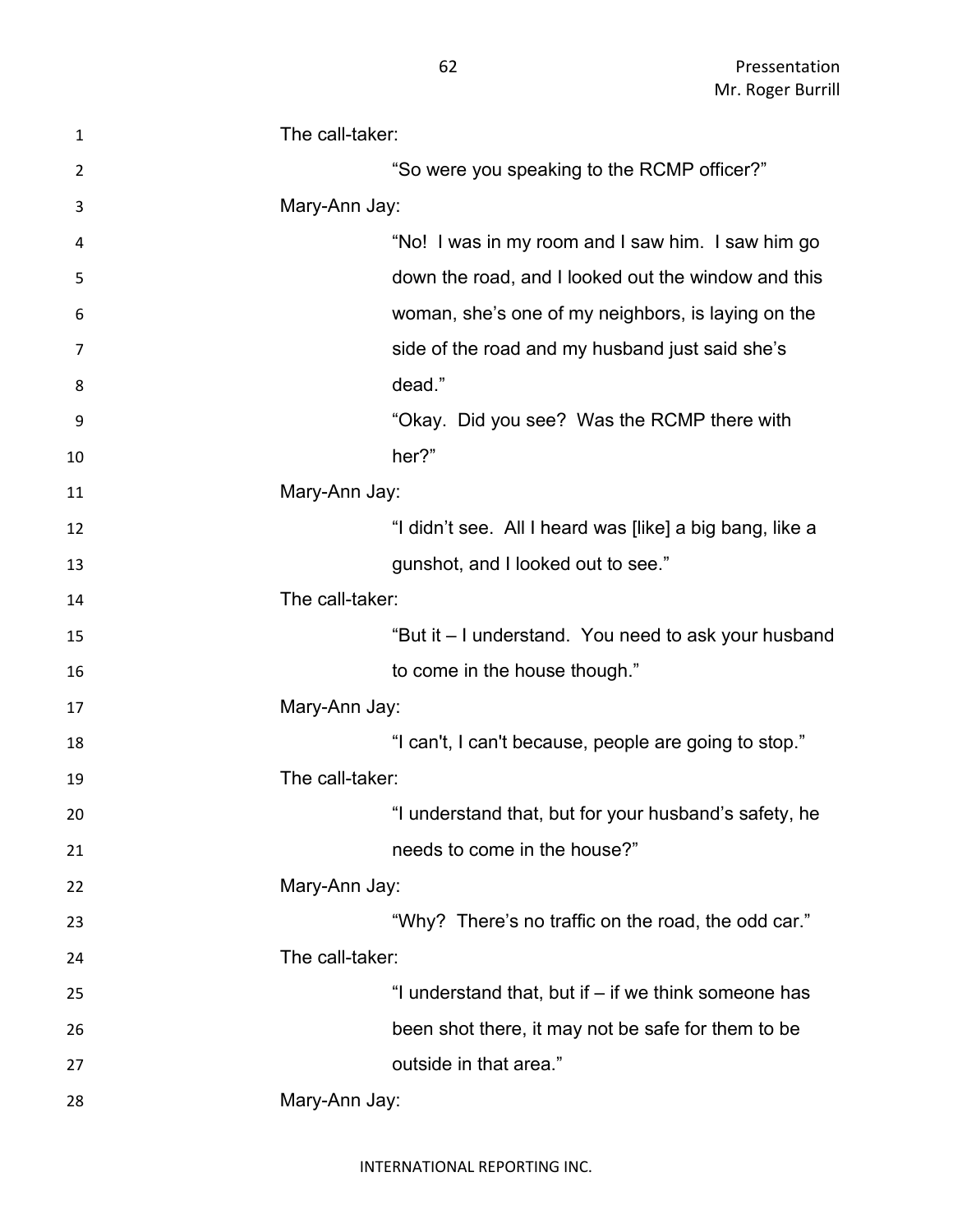| $\mathbf{1}$   | "It – there's no one here! There's no one here. I live                                   |
|----------------|------------------------------------------------------------------------------------------|
| $\overline{2}$ | in the middle of the country, there's no one here!                                       |
| 3              | [There is no one.] I don't know. Anyway, we can't                                        |
| 4              | leave this woman lying on the side of the road."                                         |
| 5              | Contemporaneous information about what took place by a witness.                          |
| 6              | But more than that, Mary-Ann Jay does not want to leave her neighbour on the side of     |
| $\overline{7}$ | the road. It shows a great degree of dignity and a wonderful instinct.                   |
| 8              | At approximately 9:40, Scott Brumwell drives by, he was on his way                       |
| 9              | to work, and he stopped at the scene. He remained at the scene with Reginald Jay,        |
| 10             | who was the husband of Mary-Ann Jay, and they stayed there with the body of Lillian      |
| 11             | Campbell.                                                                                |
| 12             | You may recall earlier this morning, I said to you that 9:42:30 was                      |
| 13             | an important time for this whole narrative at the Mass Casualty Commission. It's an      |
| 14             | important time because this is what we hear. As soon as I can make it work.              |
|                |                                                                                          |
| 15             | [AUDIO PLAYBACK]                                                                         |
| 16             | MR. ROGER BURRILL: So at this stage, at 9:42:30, we know that                            |
| 17             | the perpetrator is active and we know that a law enforcement response is being           |
| 18             | engaged. At 9:41:57, less than 40 seconds earlier, 30 seconds earlier, there has been    |
| 19             | a similar dispatch to the Colchester, excuse me, to the Cumberland division with respect |
| 20             | to responding to the call at Wentworth.                                                  |
| 21             | So at this stage, you'll recall there's a great deal of resources,                       |
| 22             | isolated or dealing with the Portapique response, both at the Portapique scene and at    |
| 23             | the command post at Great Village. We discussed that in weeks previous. But there        |
| 24             | was also containment undertaken at that time at different levels. You will recall we     |
| 25             | talked about "inner containment/outer containment".                                      |
| 26             | Constable Counter was at the Cobequid Pass Toll Plaza                                    |
| 27             | undertaking containment. The call comes through, and as you had heard before,            |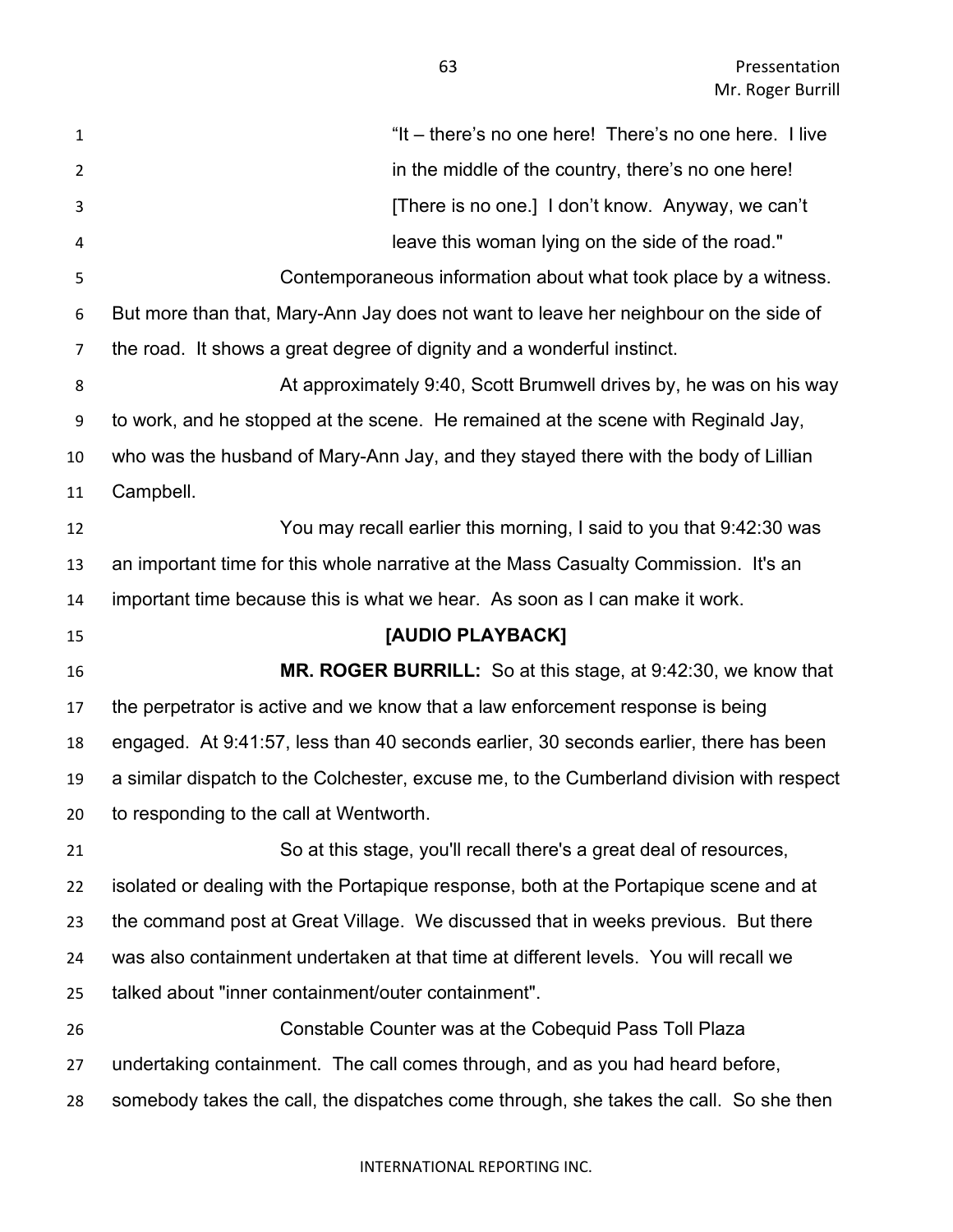| $\mathbf{1}$   | is assigned to, or assigns herself to take it upon herself, to go to the scene at      |
|----------------|----------------------------------------------------------------------------------------|
| $\overline{2}$ | Wentworth. She travels north up to the intersection at Exit 7, and then travels east   |
| 3              | along the top of Highway 4, past Hunter Road, and then travels south to the scene. She |
| 4              | arrives there as the first responder at 10:09 a.m., and when she gets there at         |
| 5              | 10:09 a.m., she encounters Scott Brumwell and Reginald Jay.                            |
| 6              | At 9:49 a.m., Constable Harvey and Constable Maddison in                               |
| $\overline{7}$ | Amherst are dispatched and depart from the Amherst detachment, responding to the       |
| 8              | Wentworth call with Constable Counter.                                                 |
| 9              | At approximately 10:15 a.m., Constables Maddison and Harvey                            |
| 10             | arrive and set up perimeter at the scene of the homicide.                              |
| 11             | At 10:26 to 10:58, additional Colchester, excuse me, additional                        |
| 12             | Cumberland district members attend and arrive at the scene. Constable Bray, who you    |
| 13             | will have heard me speak of this morning, attends and then departs with                |
| 14             | Constable Harvey because they need to respond as well to the Hunter Road scene, and    |
| 15             | they leave the scene to go to Hunter Road.                                             |
| 16             | So as I've usually done in these presentations, I've tried to sort of                  |
| 17             | summarise and wrap up for you at the end of the introduction to the Foundational       |
| 18             | Document a few key indicators of what we have learned from the materials and what      |
| 19             | you can know from the materials.                                                       |
| 20             | We know, then, at 9:23, the Hunter Road video shows the                                |
| 21             | perpetrator leaving Hunter Road heading south towards Wentworth. At 9:29, the          |
| 22             | Wentworth Market shows him proceeding past or shows a vehicle that would appear to     |
| 23             | be him proceeding past, heading south towards Truro.                                   |
| 24             | We know at 9:35:35, there's a 9-1-1 call of some significance and                      |
| 25             | import from Mary-Ann Jay with respect to the homicide that's just occurred outside her |
| 26             | house. We know at 9:41:57 and 9:42:30, Cumberland district and Colchester district     |
| 27             | members are dispatched to the homicide scene and react accordingly. We know at         |
| 28             | 10:09:57 that the first member of law enforcement, Constable Counter, attends at the   |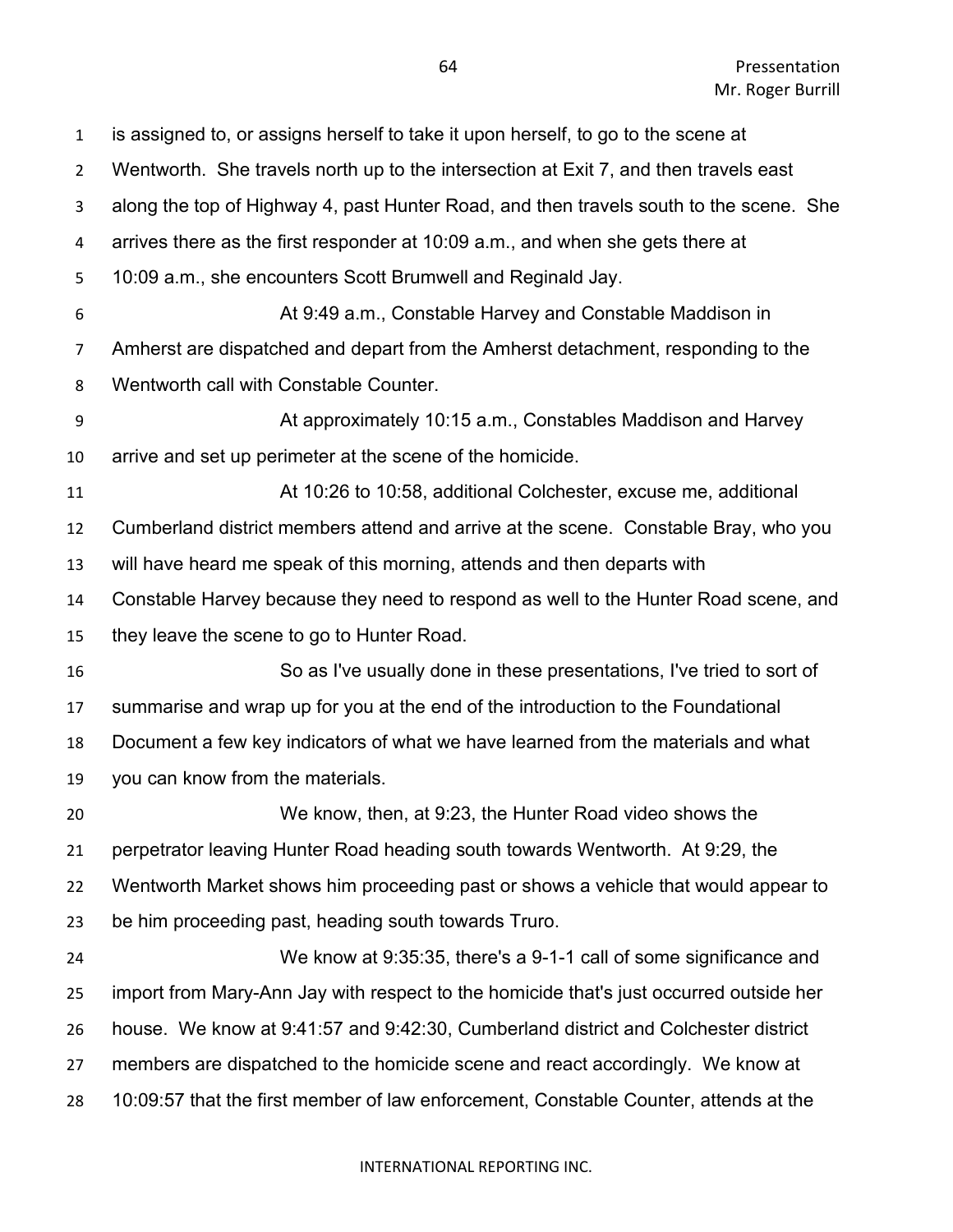| $\mathbf{1}$   | scene.                                                                                   |
|----------------|------------------------------------------------------------------------------------------|
| $\overline{2}$ | Commissioners, this has been a relatively short and brief                                |
| 3              | introduction. It nonetheless, I believe, sums up the information with respect to the     |
| 4              | homicide and the tragic loss of life of Lillian Campbell. And I conclude my presentation |
| 5              | with respect to the Foundational Document of Highway 4 in Wentworth.                     |
| 6              | <b>COMMISSIONER MacDONALD:</b> Thank you very much, Mr.                                  |
| 7              | Burrill.                                                                                 |
| 8              | Thank you again to Ms. Debra Thibeault who testified earlier today,                      |
| 9              | the witness we heard, to assist the Commission in its work.                              |
| 10             | Thank you to Commission Counsel. Thank you to Participant                                |
| 11             | Counsel for your collaboration and the meeting with counsel.                             |
| 12             | Thank you to the Participants for being here, and following us, and                      |
| 13             | engaging with the Commission. These are enormously difficult subject matters and we      |
| 14             | very much appreciate your engagement.                                                    |
| 15             | Tomorrow remains a difficult day with a difficult subject matter.                        |
| 16             | Commission Counsel will present two more Foundational Documents focused on the           |
| 17             | events of Highway 4, Glenholme, and Plains Road, Debert.                                 |
| 18             | These documents will refer to or deal with the homicides of Kristen                      |
| 19             | Beaton, who was expecting a child at the time, and Heather O'Brien.                      |
| 20             | Always remember, and I try to say this everyday because I think it's                     |
| 21             | important for us all, always remember that supports are available here. And if you or    |
| 22             | your loved one needs them, they're here in person and they can also be contacted         |
| 23             | through the Commission's website.                                                        |
| 24             | So thank you everyone again. We will break now until tomorrow                            |
| 25             | morning at 9:30. Thank you.                                                              |
| 26             | <b>REGISTRAR DARLENE SUTHERLAND: Thank you. The</b>                                      |
| 27             | proceedings are adjourned until March the 31 <sup>st</sup> , 2022 at 9:30 a.m.           |
| 28             | --- Upon adjourning at 1:54 p.m.                                                         |